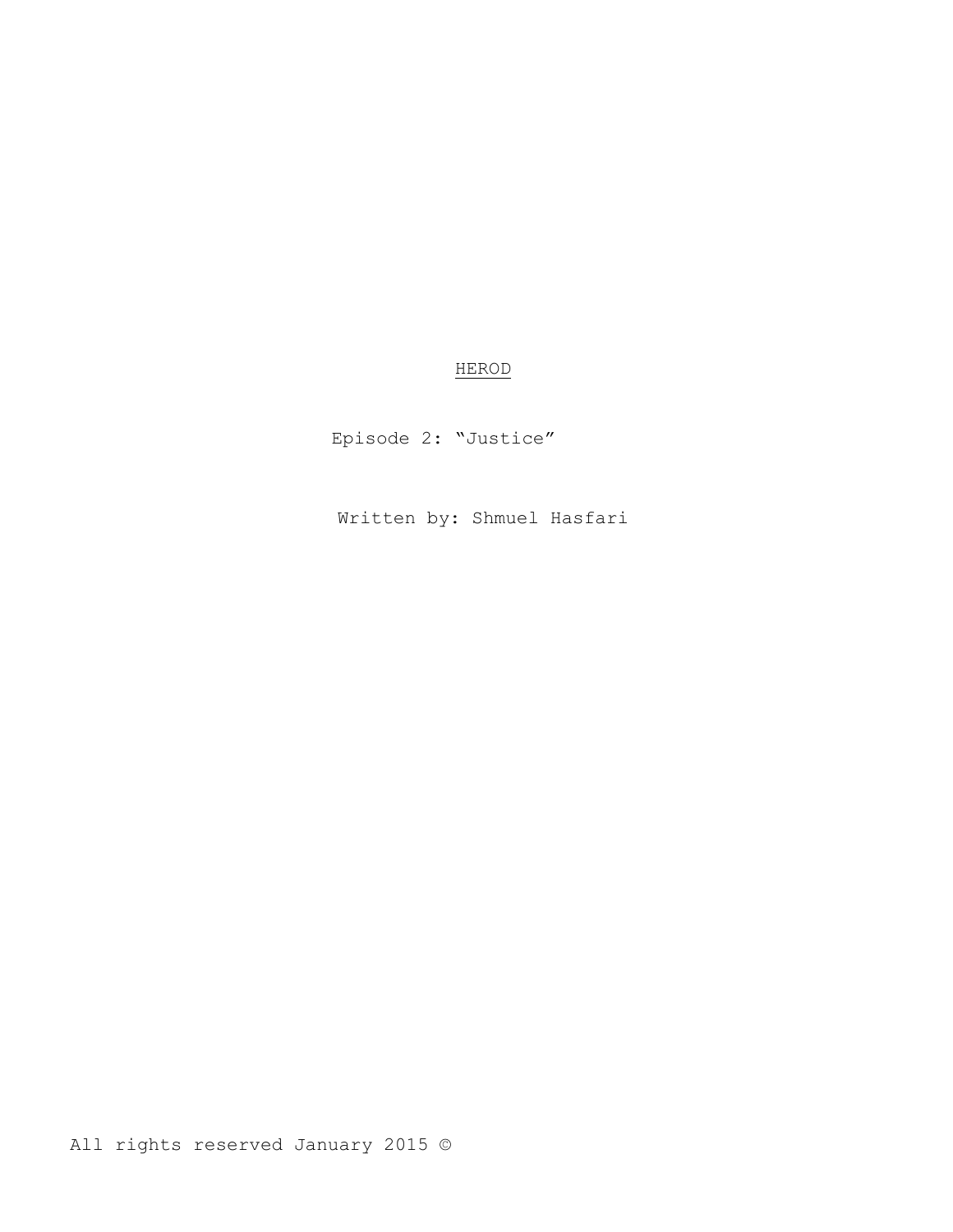EXT. SEPPHORIS FORTRESS – NEARBY HILL – DAY

The family members stand horrified, wide-eyed, facing the crosses on the hilltop. They stare at the men, hastily crucified. Some are naked, unconscious, bruised. Some have been slaughtered. Some are still alive.

A few beats, then they let out a terrible cry and run at the crosses. They are stopped by Jacob's horsemen.

In the middle of the field of crosses, Hezekiah's body is displayed, his severed head planted on top of the cross, his eyes turned to the horizon.

Herod, who was watching this all, gallops on his horse up to the fortress.

INT./EXT. SEPPHORIS FORTRESS – BRIDGE AND REAR GATE - DAY

Costobarus, awakened by the cries, comes out of his room in his underwear.

# COSTOBARUS

What was that? Who's screaming?

He notices Soeimos up on the lookout bridge, and walks out to him.

> COSTOBARUS (CONT'D) Where are the prisoners? Where are the cages? They escaped in the night!

Soeimos points to the hill.

**SOEIMOS** Herod crucified them. He took apart the cages and made them into crosses.

Soeimos and Costobarus look at each other.

COSTOBARUS

Why?

Herod rides up to the fortress's rear gate. He looks up at Costobarus and Soeimos.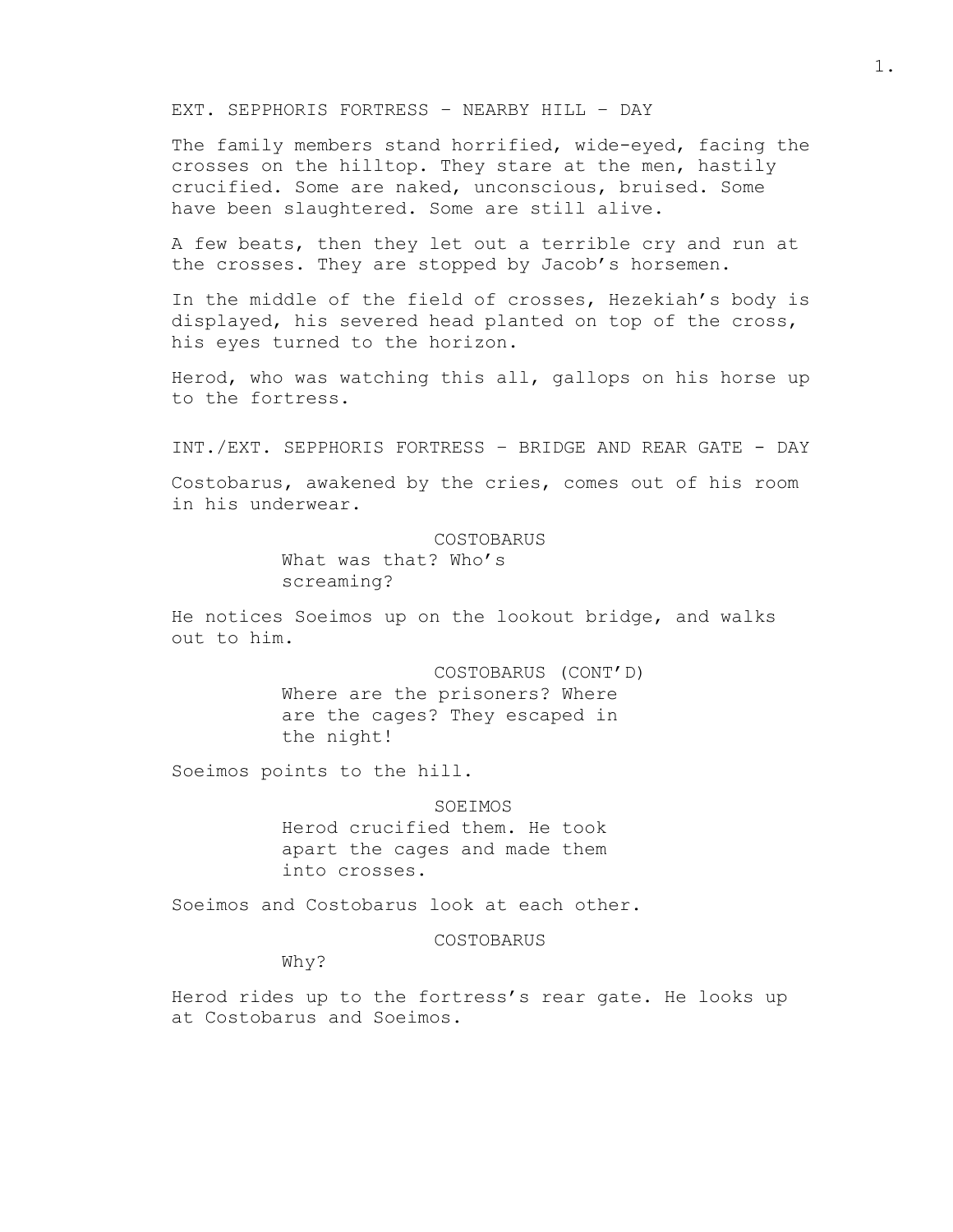# HEROD

Good morning, Soeimos. Go let the governor in Syria know that the problem has been solved. Costobarus, deploy men around the fortress. I'm going to sleep.

#### COSTOBARUS

But we had decided to take them to Jerusalem. Why did you kill them?

HEROD

"We" decided?

#### COSTOBARUS

Yes, last night. We hadn't decided when yet, but we decided--

# HEROD

(cuts him off, to Soeimos) I told you Costobarus would find it difficult to accept the authority of younger men. (to Costobarus) "We" don't decide anything, Costobarus. I am the one who make the decisions. I listen to your opinions, and then I decide. Alone.

Herod gallops into the fortress's courtyard.

COSTOBARUS (to himself, quiet) Then you shall pay the price alone as well.

EXT. JERUSALEM – TEMPLE MOUNT - COURTYARD BY HALL OF HEWN STONES – DAY

The mothers of the murdered men from the Galilee sit by the entrance to the Temple, facing the Sanhedrin's Hall of Hewn Stones. They're wailing and demanding justice. A crowd gathers around them curiously – passersby, bums, beggars, litigants awaiting trial, money changers and pigeon merchants from the nearby stands, and Priests and Levites on their lunch breaks. Several Temple Guards, in their dark uniforms, keep an eye out.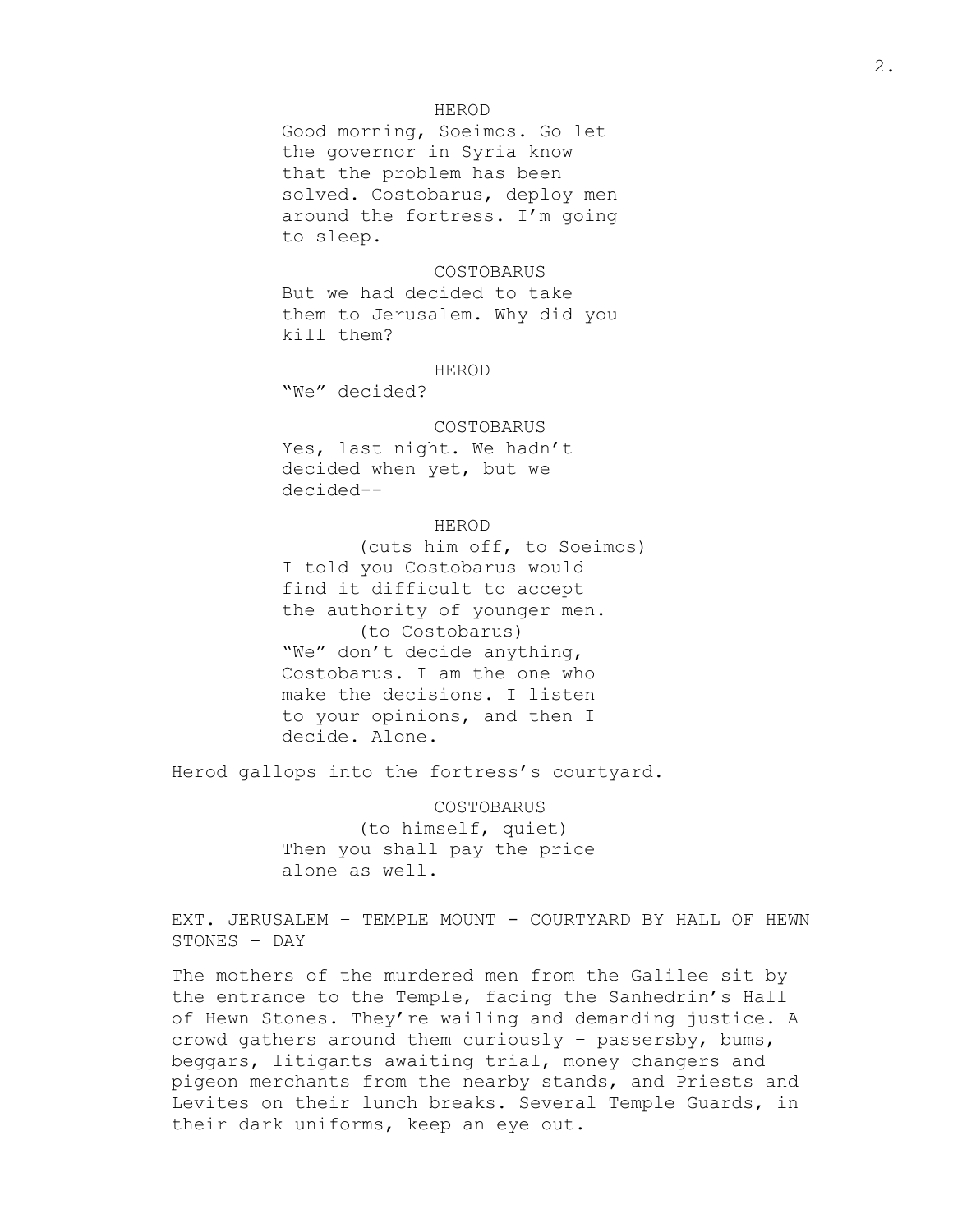At the center of the group of women is Talia, Hezekiah's wife, with her 8-year-old son Yuda. She quotes scripture, and the mothers reply. It's a quiet, tense protest.

TALIA

"How the faithful city has become a harlot. She who was full of justice! Righteousness once lodged in her, but now murderers."

## MOTHERS

Justice!

# TALIA

"May your priests be clothed with your righteousness; may your faithful people sing for joy. For the sake of your servant David, do not reject your anointed one."

#### MOTHERS

Justice!

## TALIA

"Lord of the Heavenly Armies, the righteous judge, the one who tests feelings and the heart."

#### MOTHERS

Justice!

INTERCUT: TOWER TO NORTH OF TEMPLE MOUNT

Antipater, the governor of Judea, and his son Phasael, governor of Jerusalem, watch with concern from the tower.

# ANTIPATER I have made a terrible mistake.

Phasael looks at him and nods silently.

BACK TO COURTYARD:

Talia recites another verse.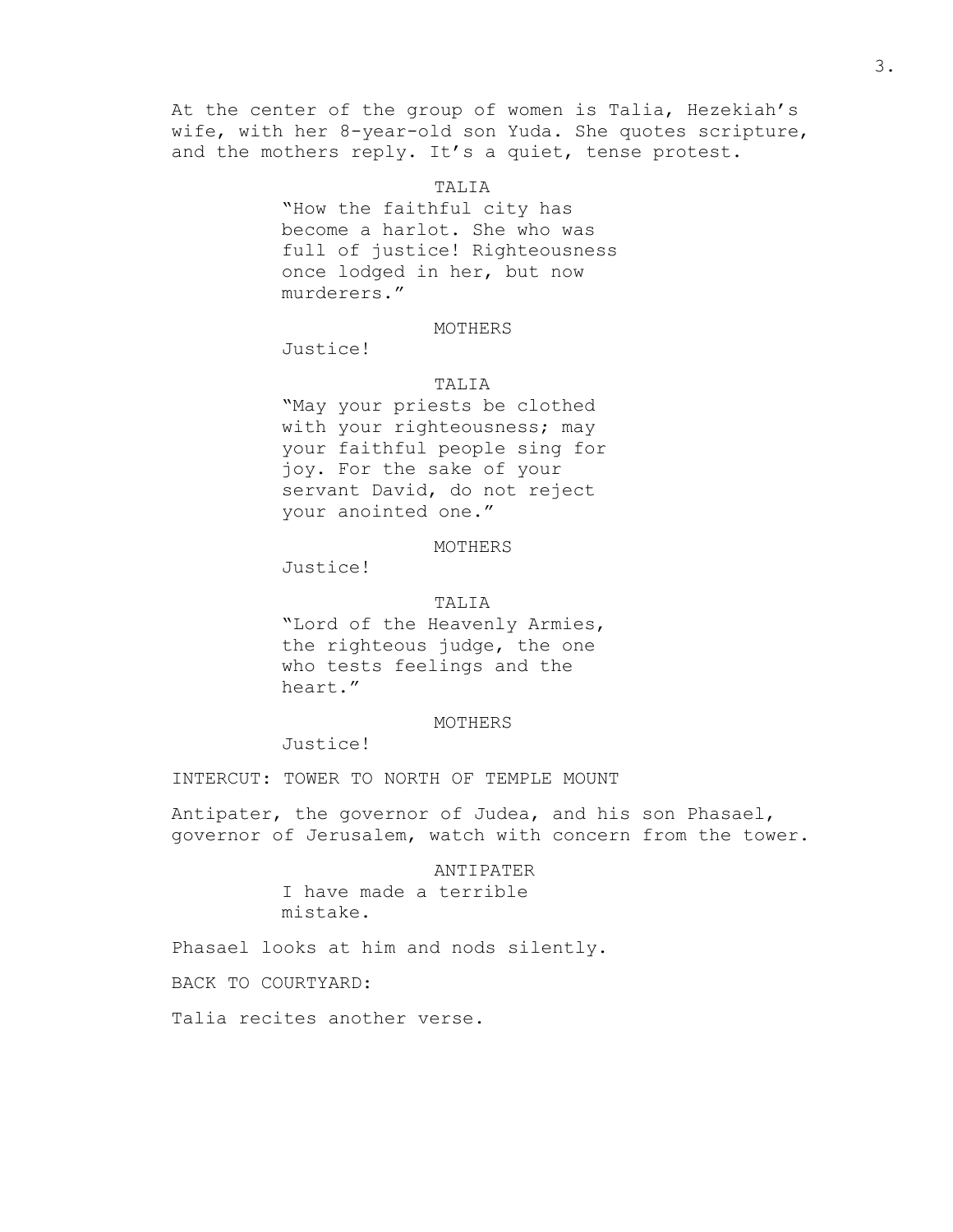# TALIA

"Hear the right, Oh Lord, attend unto my cry; give ear unto my prayer. Let my judgment come forth from Your presence."

## MOTHERS

Justice!

# TALIA

"Let me see your vengeance on them, for I've committed my cause to you."

#### MOTHERS

Justice!

INT. HASMONEAN PALACE – HALLWAY (JERUSALEM) – DAY

The High Priest John Hyrcanus walks toward the Council's Hall, accompanied by six Temple Guards. His advisor, Malachi, walks with him.

### MALACHI

You are apathetic! They're taking over and you are apathetic. They've left you with the title alone. It's not just your chair that's in danger – your life is in danger.

HYRCANUS In danger from whom?

MALACHI If he feels confident enough to break the laws of our forefathers and crucify Jews...

They head into the Hall.

INT. HASMONEAN PALACE – COUNCIL HALL – CONTINUOUS

The members of the High Priest's small council are already in the hall. FELIX – in charge of the fortresses; BEN GADYA – commander of the guard, wearing a dark uniform; LYSIMACHUS – the minister of foreign affairs; DOSITHEOS – head of the secret police. They rise from their seats and sit back down after the High Priest has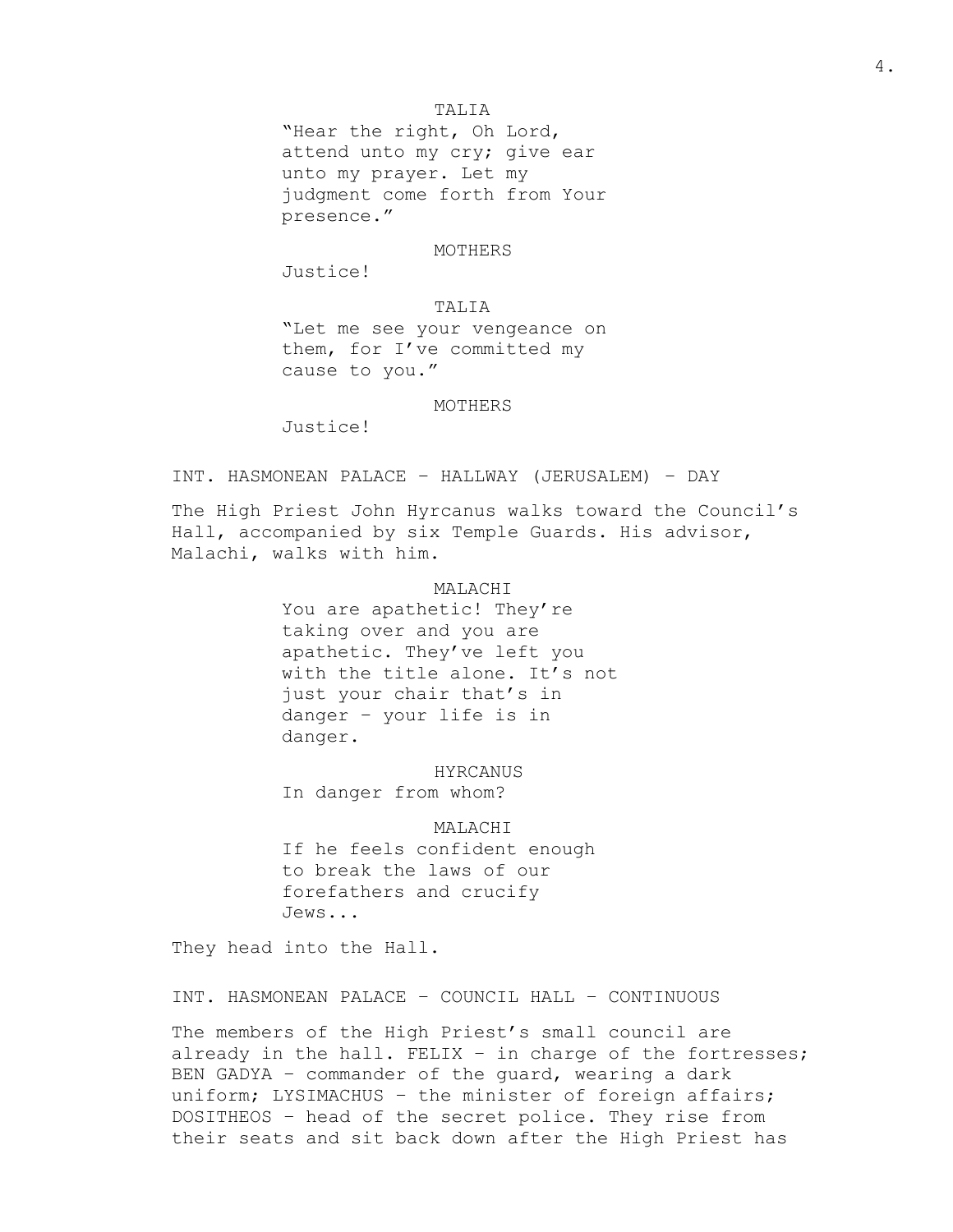#### taken his place.

# HYRCANUS

These Jews hurt Roman soldiers, burned villages in Syria, robbed Nabatean convoys to Damascus. And Julius Caesar himself asked me to take out these gangs.

# MALACHI

Only the Sanhedrin in Jerusalem has the authority to judge capital offenses, and that was stated by Julius Caesar as well. We have no political rights. We pay taxes to Rome, but the right to judge is ours and ours alone. And this Edomite puppy Herod, this brash, hotheaded fool can't be cutting heads off on his own accord, and he can't be crucifying men whenever he feels like it. John Hyrcanus, you are the High Priest, you are the leader of the Jewish people, and you have to explain this, not only to Rome, but to Antipater as well, the brute's father.

The other council members nod in agreement.

HYRCANUS Antipater is the governor of Judea, appointed by Julius Caesar.

#### MALACHI

The "governor of Judea" is a clerk. He can collect taxes, pave roads and fix walls. All over Judea people are saying – and I apologize for this – that they control you. That you are a pawn in their hands, like a toy for a child.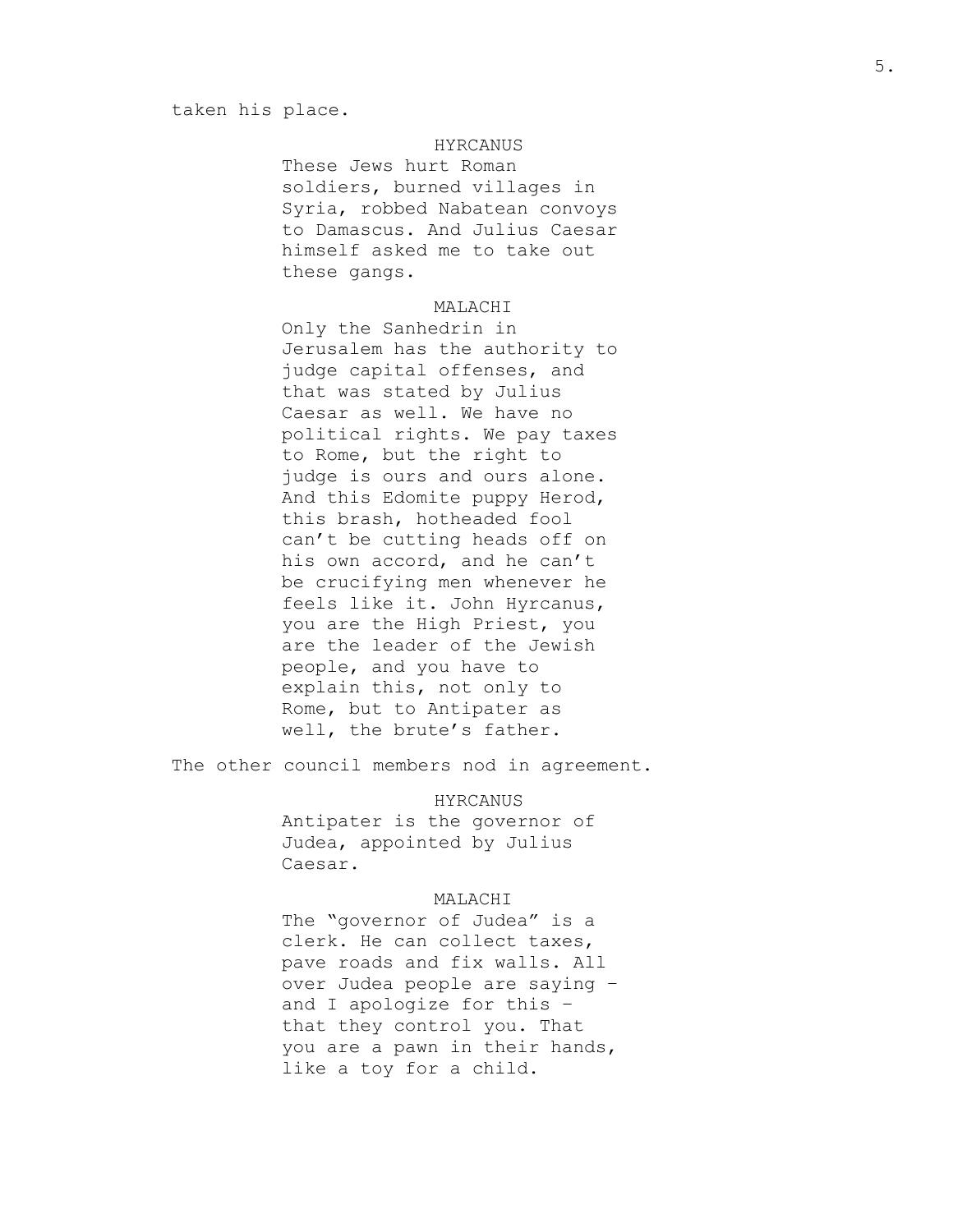The door opens. A GUARD announces:

GUARD Antipater the governor of Judea and Phasael, son of Antipater, governor of Jerusalem.

Antipater and his son Phasael walk in, looking severe. Antipater bows with a curt nod.

#### HYRCANUS

Antipater. Join us. We've started a bit early. Dositheos, what have you heard from your secret police?

#### DOSITHEOS

My men say the people are angry over the breach of the High Priest and Sanhedrin's authority. The people claim that the governor of the Galilee should have brought the detainees to trial in Jerusalem, that he had no right to execute them without trial. People say it is a breach of the laws of our forefathers.

# ANTIPATER

This is what the people say? The people expressed themselves so eloquently?

#### DOSITHEOS

There's the smell of rebellion in the air. The mothers of the victims are sitting outside the temple on the Sanhedrin's doorstep and demanding justice. And their cry fills the land.

### HYRCANUS

Yes, I have seen the women. Ben Gadya, you have the situation under control?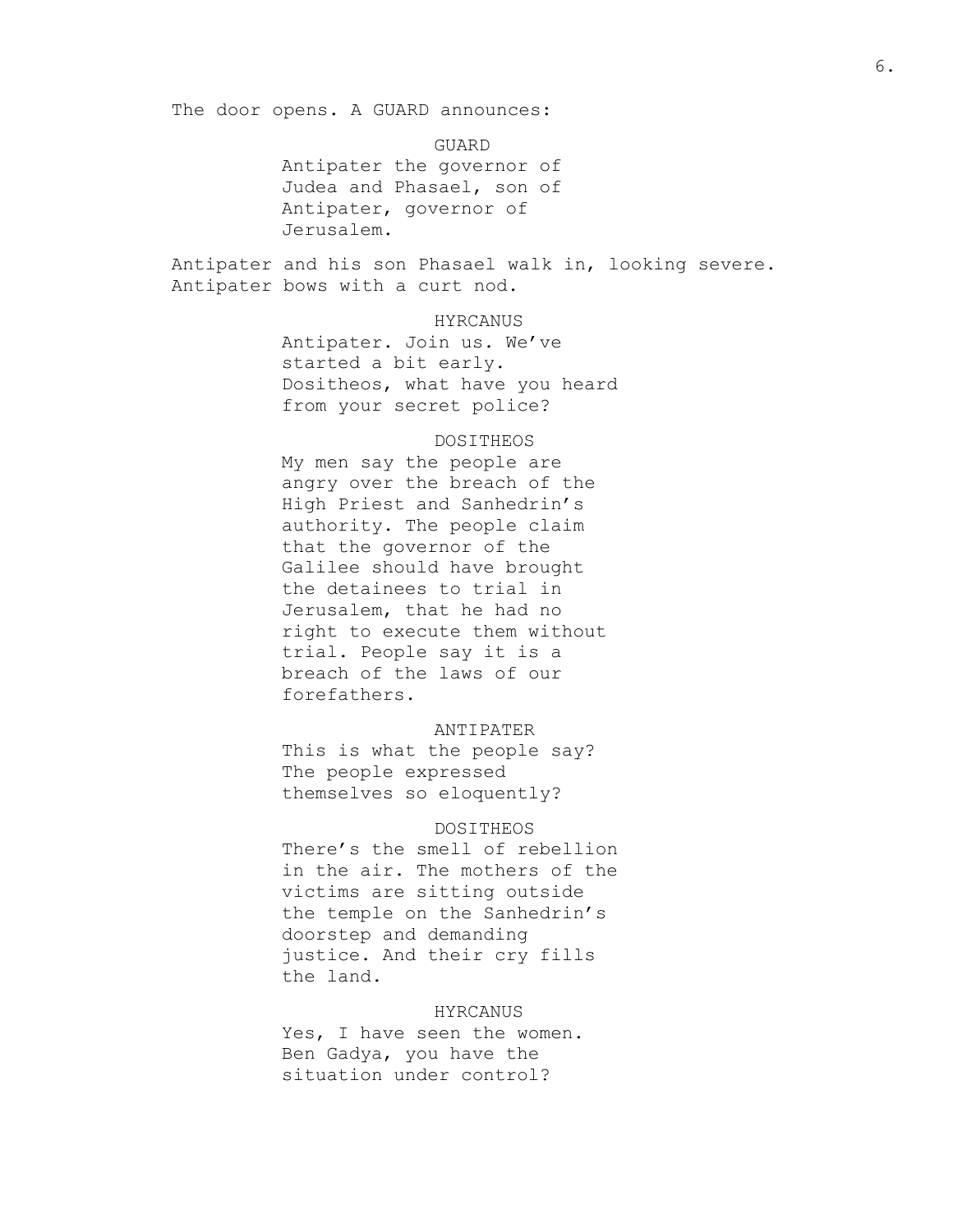# BEN GADYA

For the time being. More and more people are gathering there. The Temple Guards are making sure it doesn't turn into a riot. These are grieving women – I cannot exert force.

## HYRCANUS

Antipater.

#### ANTIPATER

This is interesting, because I have my own reports from tax collectors, and no one else seems to smell a rebellion the way people here are trying to convince us. On the contrary. Most people--

# HYRCANUS

(cuts him off) What happened out there? Why did he kill them?

## ANTIPATER

I haven't had the time to get to the bottom of it yet.

# MALACHI

Because you knew what you would find there...

# ANTIPATER

Let me continue. Tax collections have been regular. The borders are quiet. Trade is recovering thanks to improved security. People are getting ready for the Sukkot pilgrimage. There is some unrest in the Galilee, but there, too, the people are happy that the marauders have been dealt with.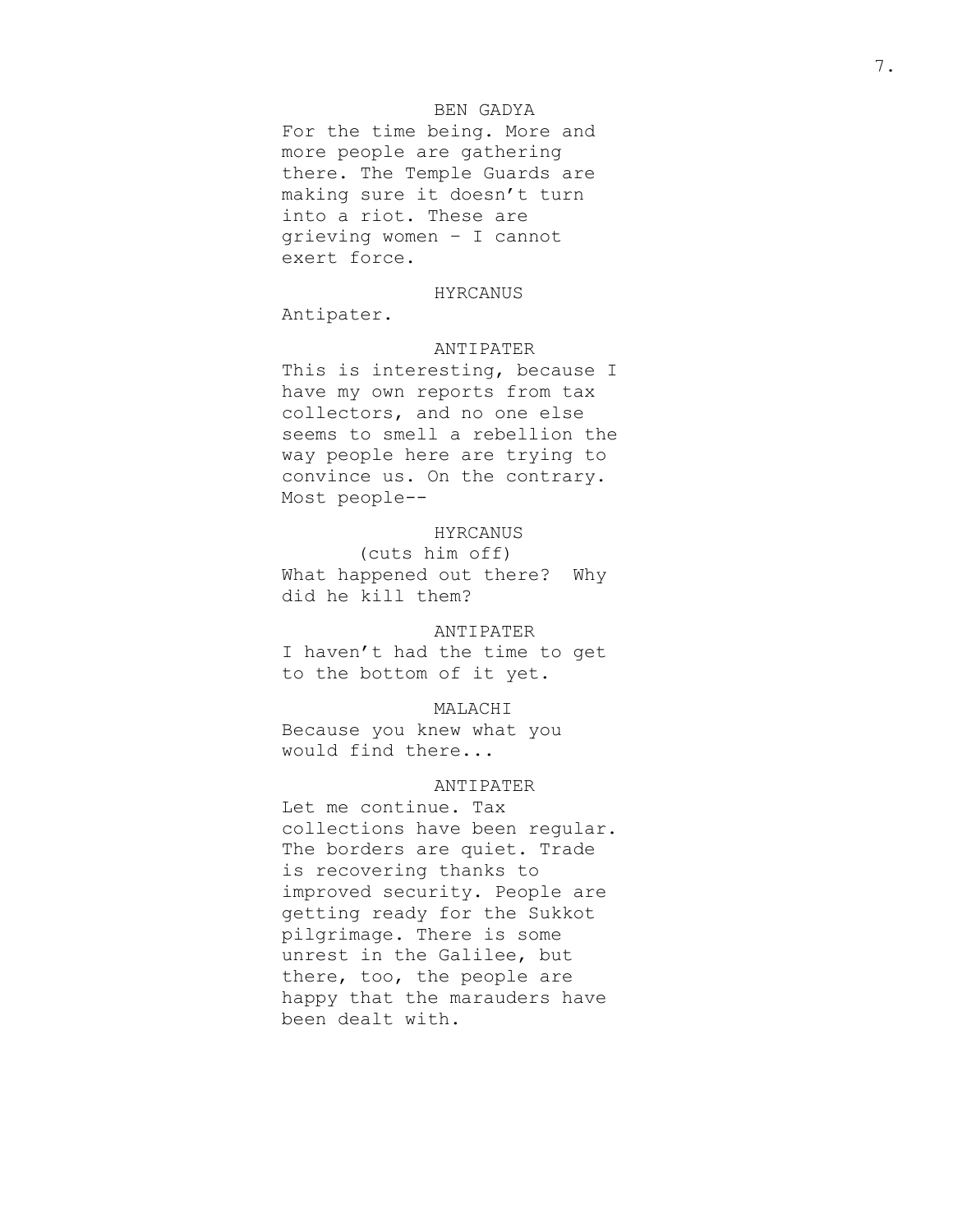# MALACHI

The people do not see them as marauders but as heroes, and every day that passes without a response from you makes them greater heroes, greater martyrs.

# HYRCANUS

And yet they are a group of murderers and robbers. Supporters of the rebel, Antigonus.

## MALACHI

I warned you not to send a novice for this job. But someone decided to set up his son with a job, a wedding gift.

# ANTIPATER

Would you prefer it if I stepped out of the room so you could defame me freely?

# MALACHI

We are not afraid to say the truth to your face, and you have no choice but to hear it. The borders are quiet. This is true. The Syrians and the Romans are quiet as well. But the people of Judea burn with rage.

## PHASAEL

Because someone is sure to add fuel to the fire.

They tense up.

#### HYRCANUS

The governor of Jerusalem, Phasael, shall speak. I don't understand.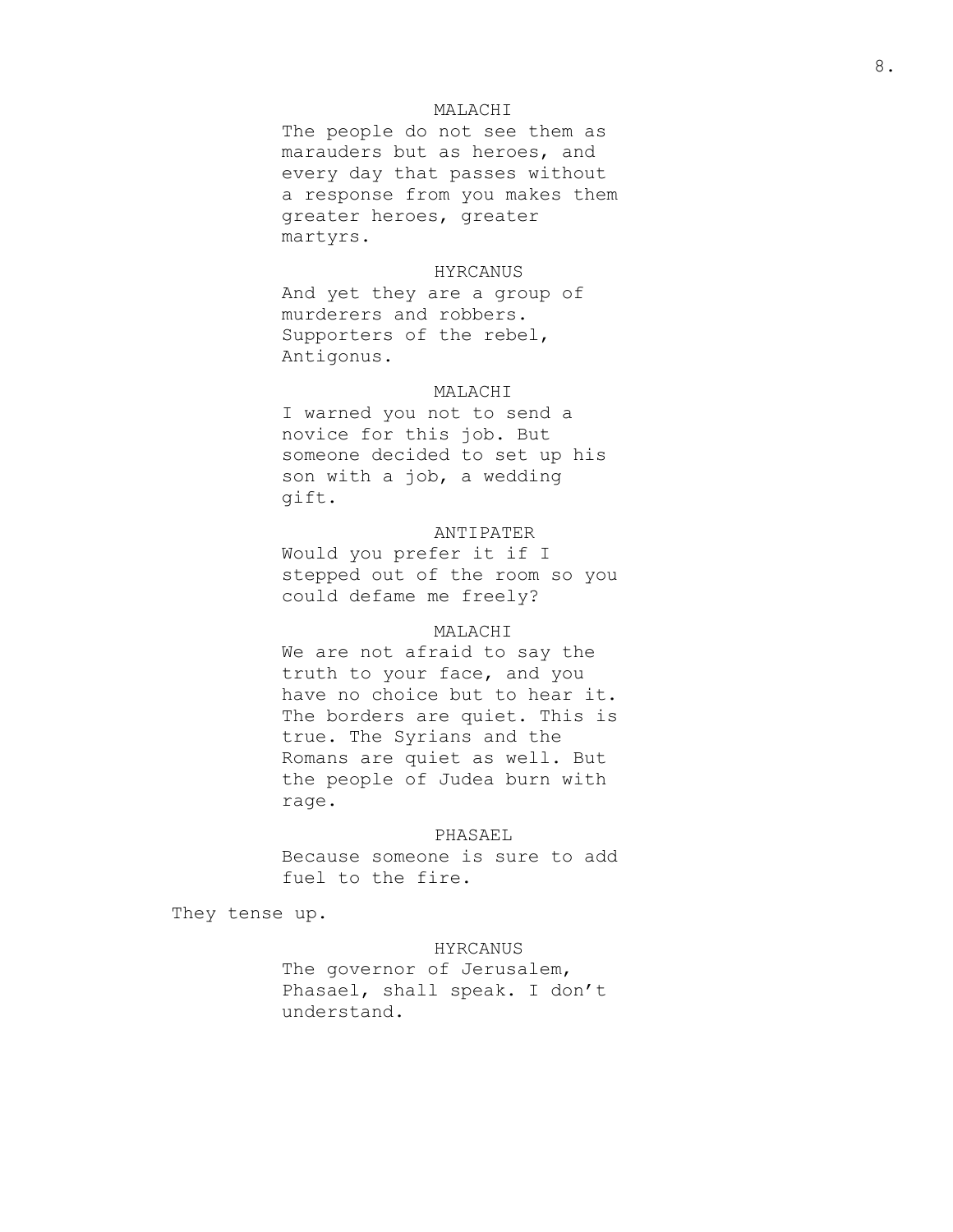# PHASAEL

Some people are fanning the flames. Some of the leaders sitting here with us right now sit with the mothers at night, doing everything to incite them, advise them, support their claims, instead of trying to calm things down.

# MALACHI

And you are speaking, of course, as the governor of Jerusalem, not as the biased brother of the man who crucified their family members.

#### HYRCANUS

How can things be calmed down?

# PHASAEL

As it is written in Ecclesiastes, "And money speaks to everything". We'll offer them compensation, maybe an exemption from taxation, a waiver for all debts.

## MALACHI

They don't want a waiver! They demand justice because they have been wronged. And it makes no difference who advises them at night. Only justice can calm injustice.

# HYRCANUS

Alright. We have to settle this matter before the holiday of Sukkot. Lysimachus, our master diplomat, go to the mothers and look into the possibility of compensation or any other arrangement. But make sure they don't take it too far.

LYSIMACHUS I'll need money.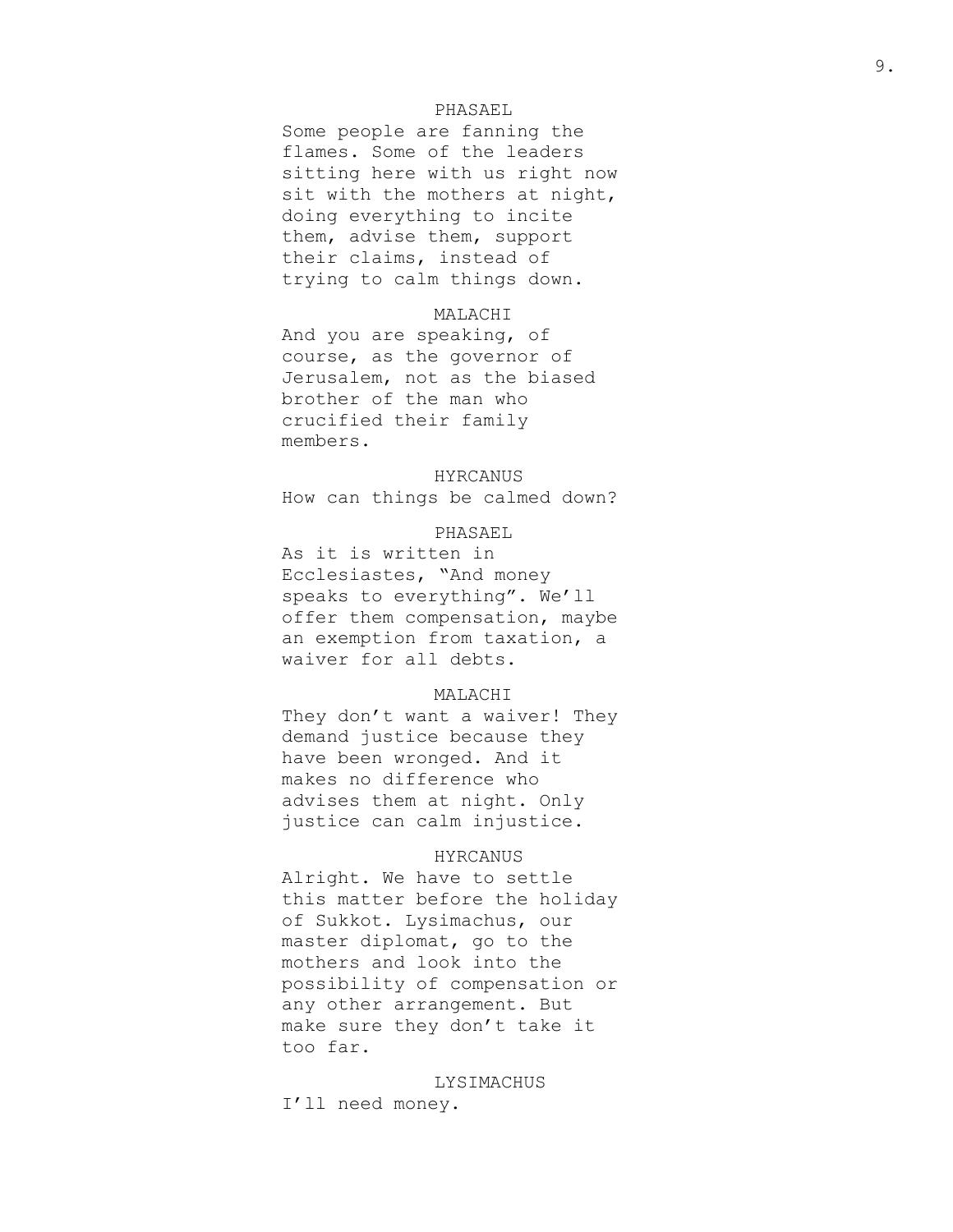# HYRCANUS

Of course. Antipater will give it to you.

#### DOSITHEOS

This is exactly how, during Sukkot, the people rebelled against your father, Alexander Jannaeus. It started with some nonsense or other, and ended with thousands dead.

## HYRCANUS

I remember the rebellion. I was a boy back then. All of my maternal cousins ended up on the cross. I don't like this cross business. He should not have crucified them. Not my father, and not your son.

# ANTIPATER

I will get back to work, with your permission.

#### HYRCANUS

That's alright. We'll discuss matters of the temple. You may leave. You too, Phasael.

Phasael and Antipater leave the hall.

## MALACHI

(to Hyrcanus) You're not going to get out of this by compensating the families. Herod must report to Jerusalem and face public punishment, before the holiday.

## HYRCANUS

The governor in Syria will not let him come to Jerusalem, and he won't let us touch him.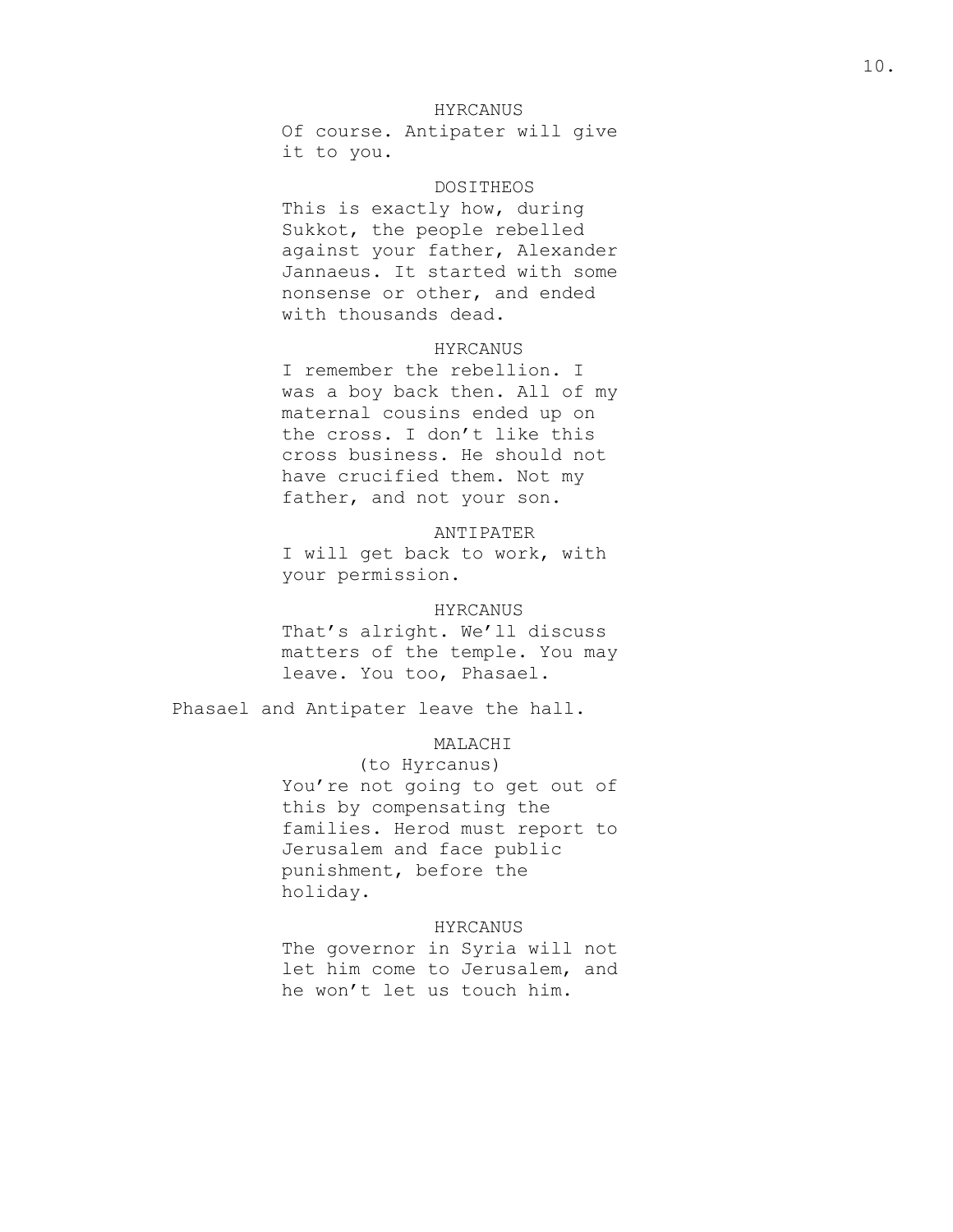## MALACHI

Sukkot is coming up. A hundred thousand Jewish pilgrims in Jerusalem. If the mothers keep wailing out there, we'll have riots flooding the land. How many Roman legions will it take to quell them? Even the Roman governor in Syria can do the math.

#### HYRCANUS

You are all too eager. You mean to harm Antipater, but you will collapse the house on my head.

## EXT. TEMPLE MOUNT - COURTYARD BY HALL OF HEWN STONES – DAY

The crowd in the courtyard facing the Hall of Hewn Stones has grown larger since the morning. Talia reads out passages from scripture, and is answered not only by the mothers but by others gathered round. The number of guards has grown as well.

## TALIA

"How is the faithful city become a harlot! She that was full of justice! Righteousness lodged in her, but now murderers."

## CROWD

Justice!

#### TALIA

"May your priests be clothed with your righteousness."

## CROWD

Justice!

# TALIA

"Lord of the Heavenly Armies, the righteous judge, the one who tests feelings and the heart."

#### CROWD

Justice!

11.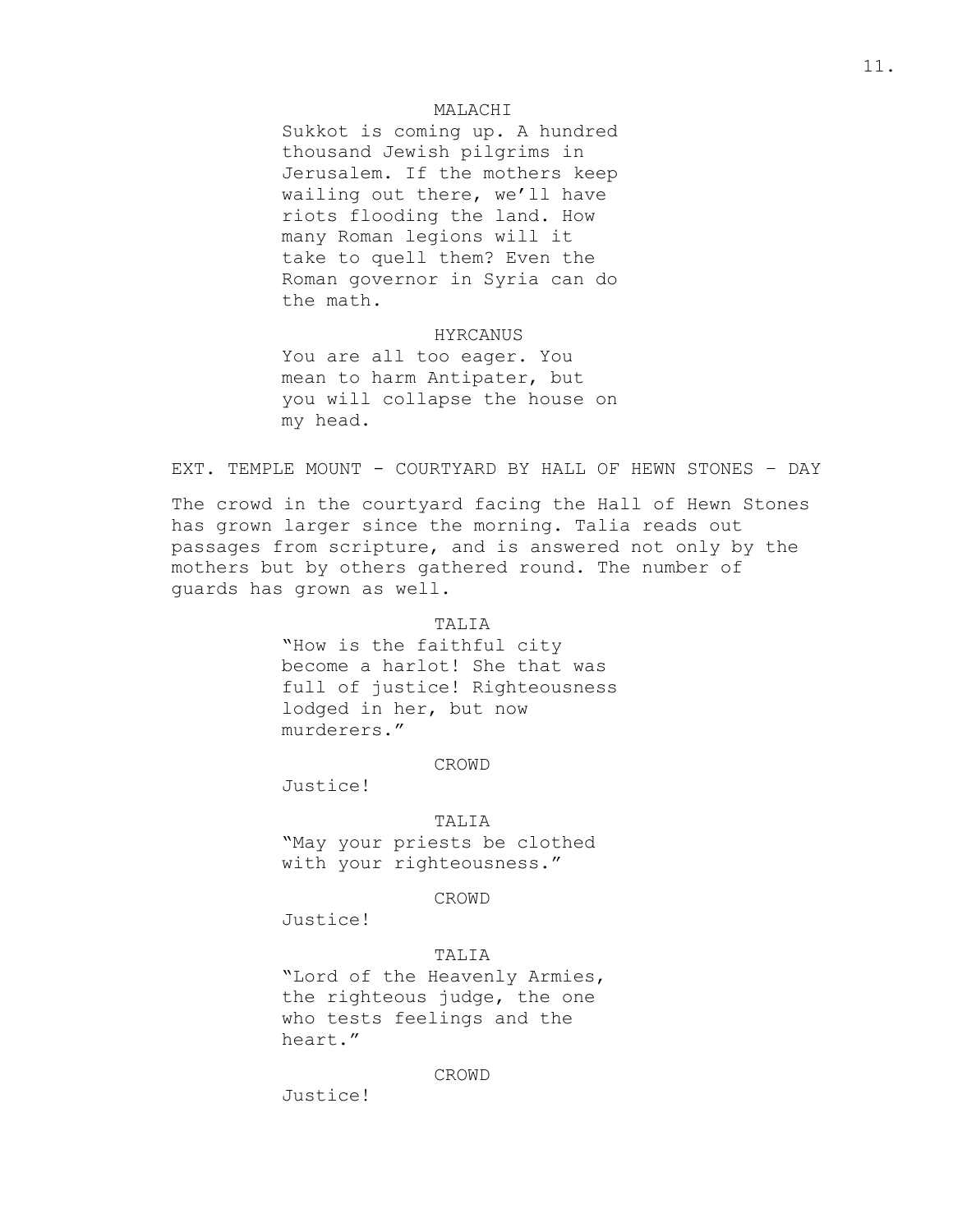# TALIA

"But with righteousness shall He judge the poor, and decide with equity for the meek of the earth; and He shall smite the earth with the rod of His mouth; and with the breath of His lips shall he slay the wicked."

## CROWD

Justice!

In the crowd, we spot Dositheos, head of the secret police, dressed like a commoner, keeping an eye out on the gathering.

A tall FARMER whose garb covers his face puts a knife to Dositheos's back. Dositheos opens his eyes wide in terror.

> FARMER Don't move. Don't say a word.

Dositheos nods.

## FARMER (CONT'D)

Are you the head of the secret police? Are you the famous Dositheos?

DOSITHEOS

Don't hurt me.

The Farmer smiles.

## FARMER

Heaven forbid. I just wanted to tell you that if you hear one day that I've become king, don't come to me asking for a job. You're quite careless. Any farmer could get to you.

DOSITHEOS Antigonus... have you lost your mind? What are you doing here?

Dositheos turns to him. The Farmer smiles. He is none other than Mattathias Antigonus, the High Priest's nephew, challenger to the throne of Judea.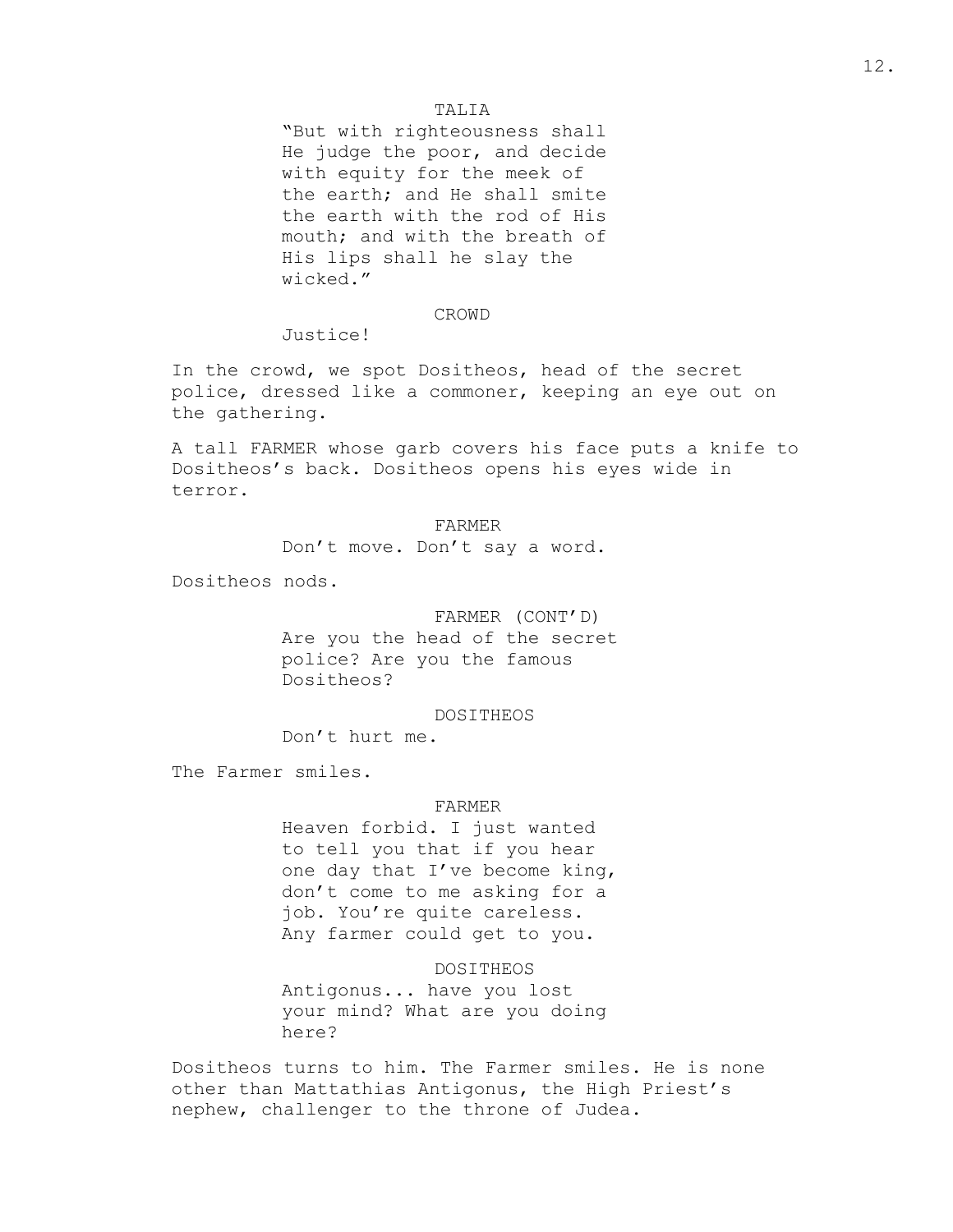ANTIGONUS (FARMER) I've come to watch from up close.

EXT. ANTIPATER'S COURTYARD – DAY

As Antipater and Phasael enter the courtyard, their family rushes out, concerned. Cypros, Joseph, Pheroras, Salome, and Doris, Herod's teen wife. Antipater does not answer any questions. He heads straight into the house. They head in after him.

Cypros blocks Doris from going in.

CYRPOS Don't go inside. Keep an eye on Salome.

Doris is shocked as the door is slammed shut in her face. She turns to Salome.

> SALOME Would you like to come see the pigeons with me?

INT. ANTIPATER'S OFFICE – DAY

It is a war council for Antipater's family. Everybody has the right to speak.

> CYPROS What did they want him to do, kiss them on the forehead?

PHASAEL No, mother. They wanted him to bring them to Jerusalem, to stand trial.

CYPROS That's what the noise and the wailing is all about?

JOSEPH Wouldn't you do the same? If anyone touched any one of us you'd rip their eyes out.

CYPROS

What do they want?

PHASAEL

Herod's head.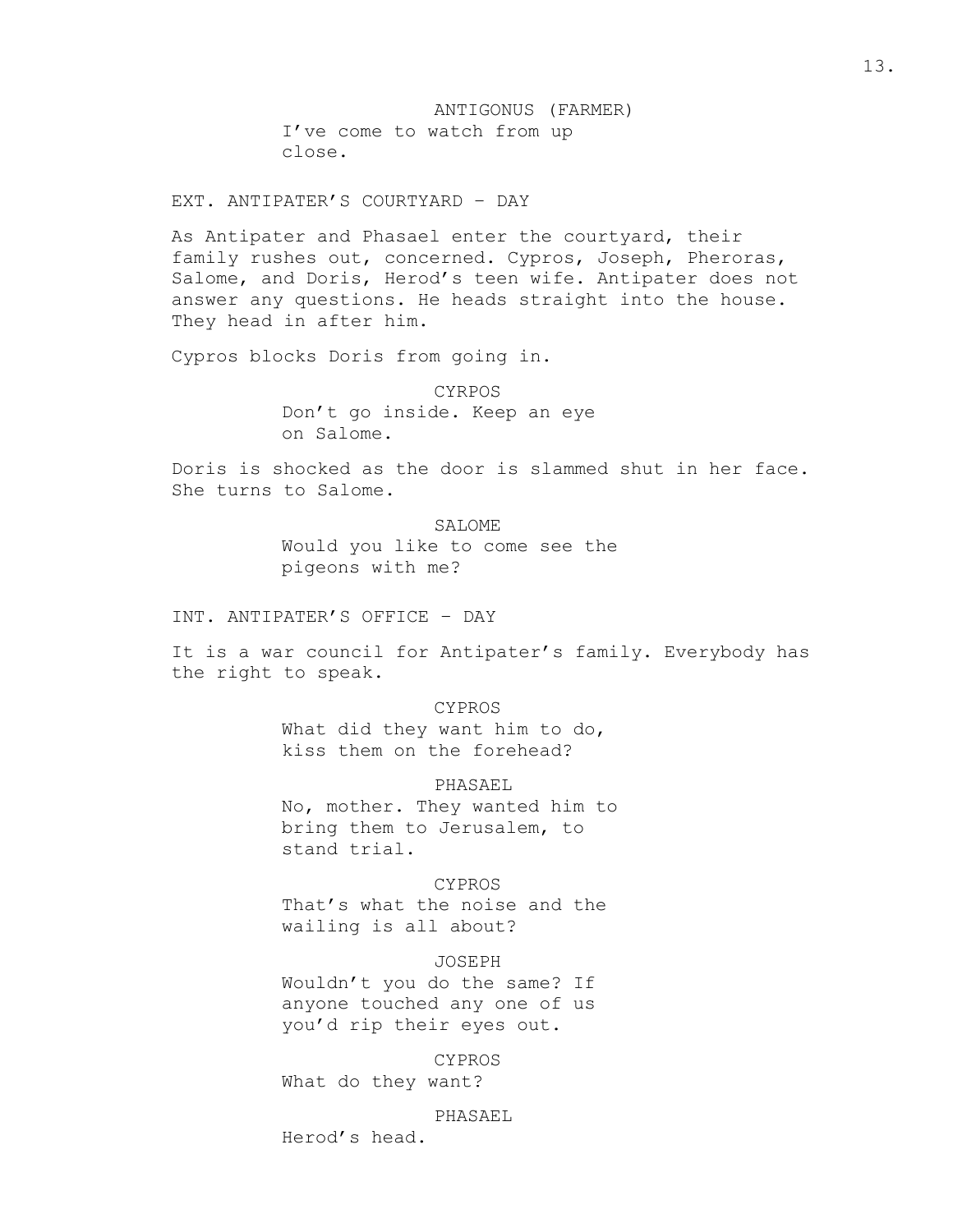# CYPROS

You are the governor of Jerusalem, you are the governor of the entire land. Can't you scatter yellow scorpions out there and silence them once and for all?

# ANTIPATER

It's my head they want, not Herod's. This is politics – they're using these mothers to get to Herod, and so get to me, and so get to Rome. They hate Rome. They want revenge against me for bringing the Romans here and tying them to Hyrcanus. That is all.

# CYPROS

And Hyrcanus, that milking sheep, is he with us or with the vipers?

#### ANTIPATER

Hyrcanus is with himself. They are inciting the people against him. Threatening him with a rebellion.

#### PHASAEL

He needs to decide who he's going with – us and Rome, or the mob against Rome.

## ANTIPATER

Yes, we are all very smart. The Romans appointed us to restore order and maintain the peace. If riots break out in Judea now, they will appoint someone else and toss us back to Edom. To the desert.

Silence. Then, Cypros snaps.

#### CYPROS

I told you not to send him. I told you to keep him in Jerusalem.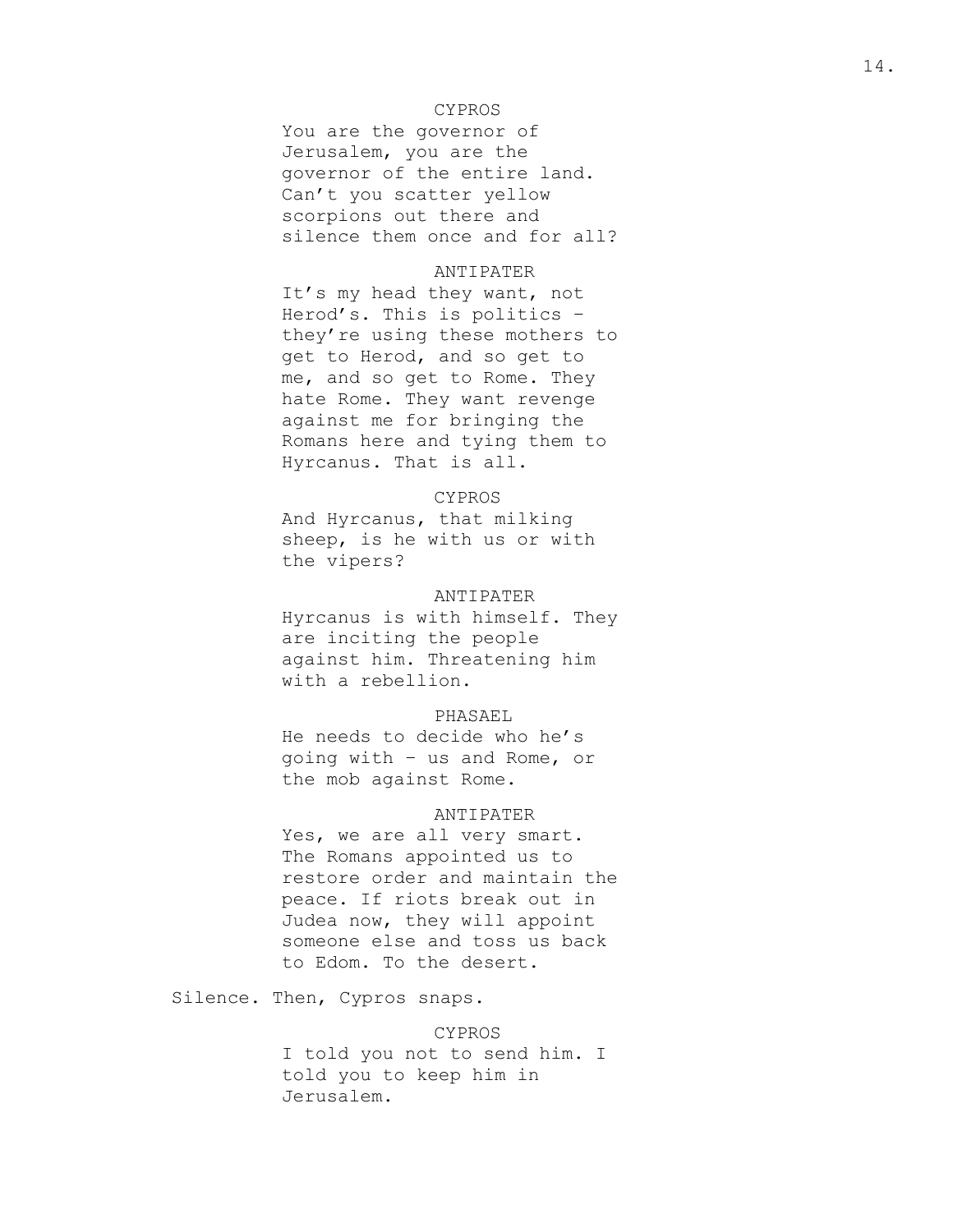I was wrong not to listen to you.

#### CYPROS

What did you say?

## PHASAEL

He was wrong not to listen to you. He should have sent me to the Galilee and not Herod, that savage hothead. That's enough of that.

## JOSEPH

What's going to happen now? What are they planning?

# ANTIPATER

A trial.

# CYPROS

Trial for what?!

# ANTIPATER

What difference does it make? They demand that he bring Herod to Jerusalem and put on a spectacle. They want everyone to see how the son of Antipater, the Edomite foreigner, the most powerful man in Judea, is humiliated while he stands by helplessly, unable to do a thing.

#### CYPROS

Then you let Herod know he cannot come here under any circumstances. They can put their own mother up on trial, those wh--

# JOSEPH

Mother--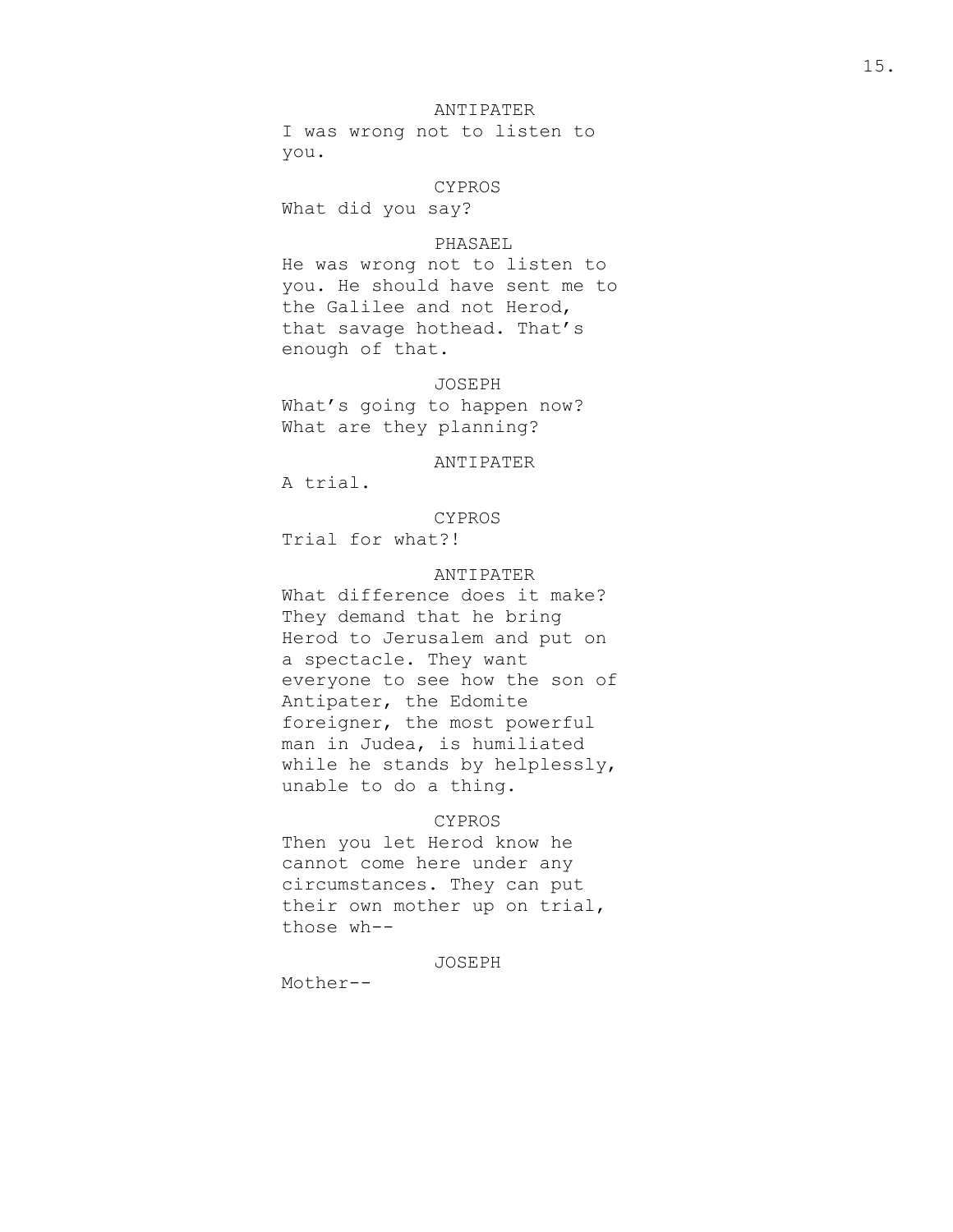## CYRPOS

They can throw us back to Edom, I don't care. You think he's stupid, that he'll come and play court jester for these Jewish dogs and their politics? I'll go out and stop him myself.

## ANTIPATER

Yes. I'm sorry, Cypros. Maybe for your Nabatean ancestors out in Petra, in their convoys, in the desert, it makes sense for a man to leave his home on a camel for three years, come back and not even recognize his own children.

# CYPROS

Watch it!

The sons smile. They know what's coming next.

#### ANTIPATER

For us Edomites it's different. Nothing is more powerful than family. After family comes the tribe. Then the people. Then the self. And now, your crazy son, who's gotten us all in trouble, will have to decide whether his blood runs more Edomite or Nabatean. No, you don't get to talk right now.

Cypros mumbles in a scratchy foreign tongue, that sounds like frightening spells and curses directed at some God or other.

> ANTIPATER (CONT'D) If Hyrcanus decides to hold a trial – we'll have a trial. The question is, what kind of a trial will it be?

# PHASAEL

Meaning?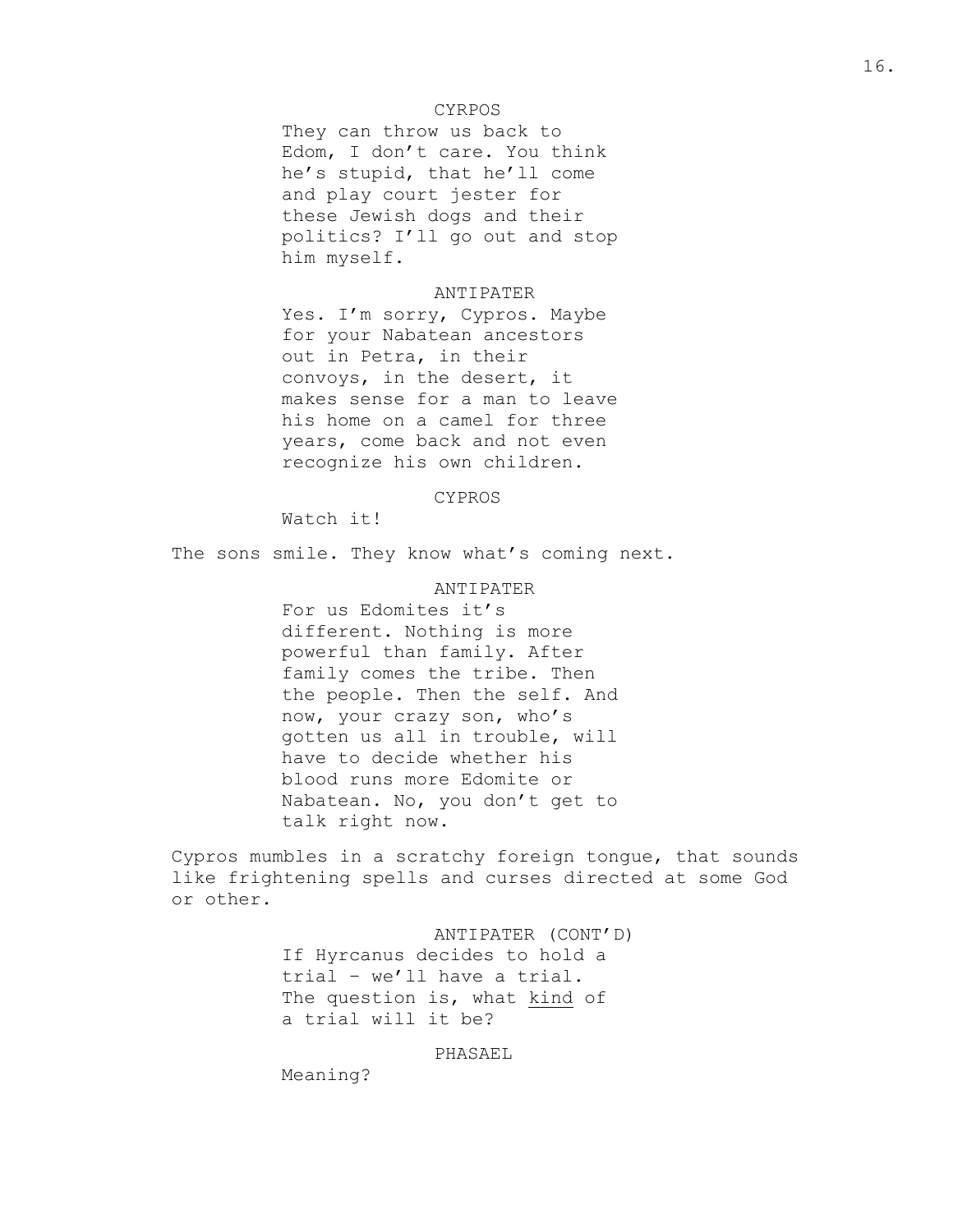Meaning we will only go to trial after we know who the judges are and what decision they will make.

#### JOSEPH

And if Herod doesn't want to come?

## ANTIPATER

He has no choice. His older brother will make a special trip out to see him and convince him.

Cypros turns to Phasael, who is surprised.

Salome runs in with a small leather pouch. Doris walks in after her, looking insulted.

> SALOME Father, we got a pigeon from Herod. He's in Syria. The governor invited him to the palace to thank him.

INT. SYRIAN GOVERNOR'S PALACE – BATHHOUSE – DAY

Sextus Caesar, the Roman governor in Syria, and Herod are bathing in the pool along with several young women. Herod is beaming with pride. Phasael stands by the edge of the pool and quietly suffers Sextus Ceasar's berating.

## SEXTUS

And when your brother rides through villages and towns from the Golan to Damascus, the people cheer him like a king, like Hercules who saved them from the monster. So you can go back to Hyrcanus and your father and let them know that Sextus Caesar, proquaestor pro praetor of the Syrian province, announces that from now on Herod is under my protection, and anyone who dares harm him is harming Rome. Zoilos!

Sextus Caesar comes out of water toward Phasael.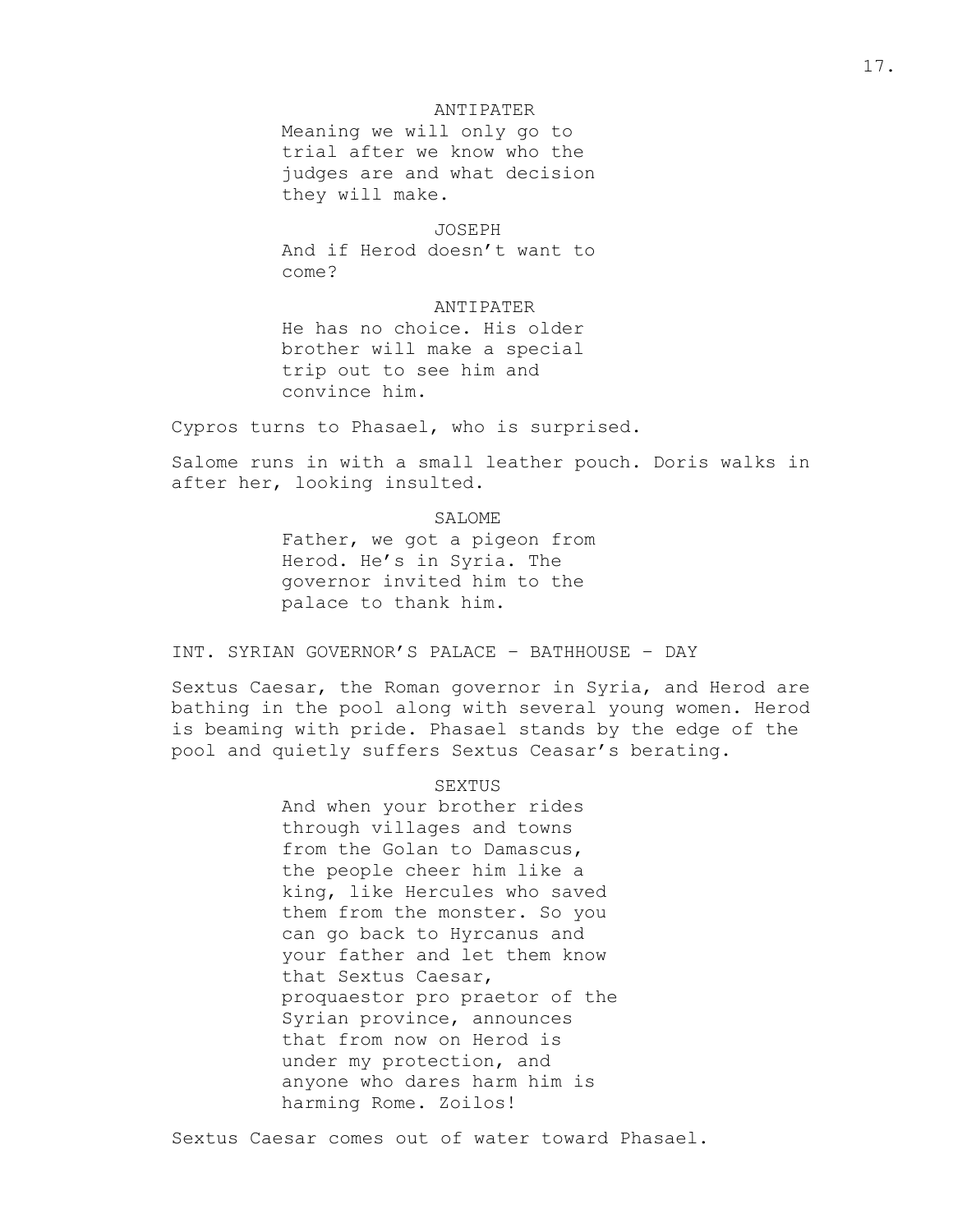SEXTUS (CONT'D) (to Phasael) You'll be getting that in an official letter to your father and the High Priest in Jerusalem.

Zoilos walks in.

SEXTUS (CONT'D) (to Zoilos) Come with me to the office.

Sextus Caesar and Zoilos leave the bathhouse.

#### HEROD

(to Phasael) Can't we get the mothers out of there? Can't you shut down the Temple Mount?

#### PHASAEL

No.

HEROD Then outlaw gatherings. You are the governor of Jerusalem.

PHASAEL

I don't own Jerusalem. I'm responsible for taxes and water.

#### HEROD

I should have killed the women that night too. It would have spared us all this commotion.

Herod whispers into the ear of one of the young women, who smiles. She comes out of the water and approaches Phasael.

## PHASAEL

Father says you have to come to Jerusalem and stand trial.

HEROD Trial? Who will judge me?

PHASAEL

Father is taking care of that.

The young woman starts to fondle him. Phasael turns to her.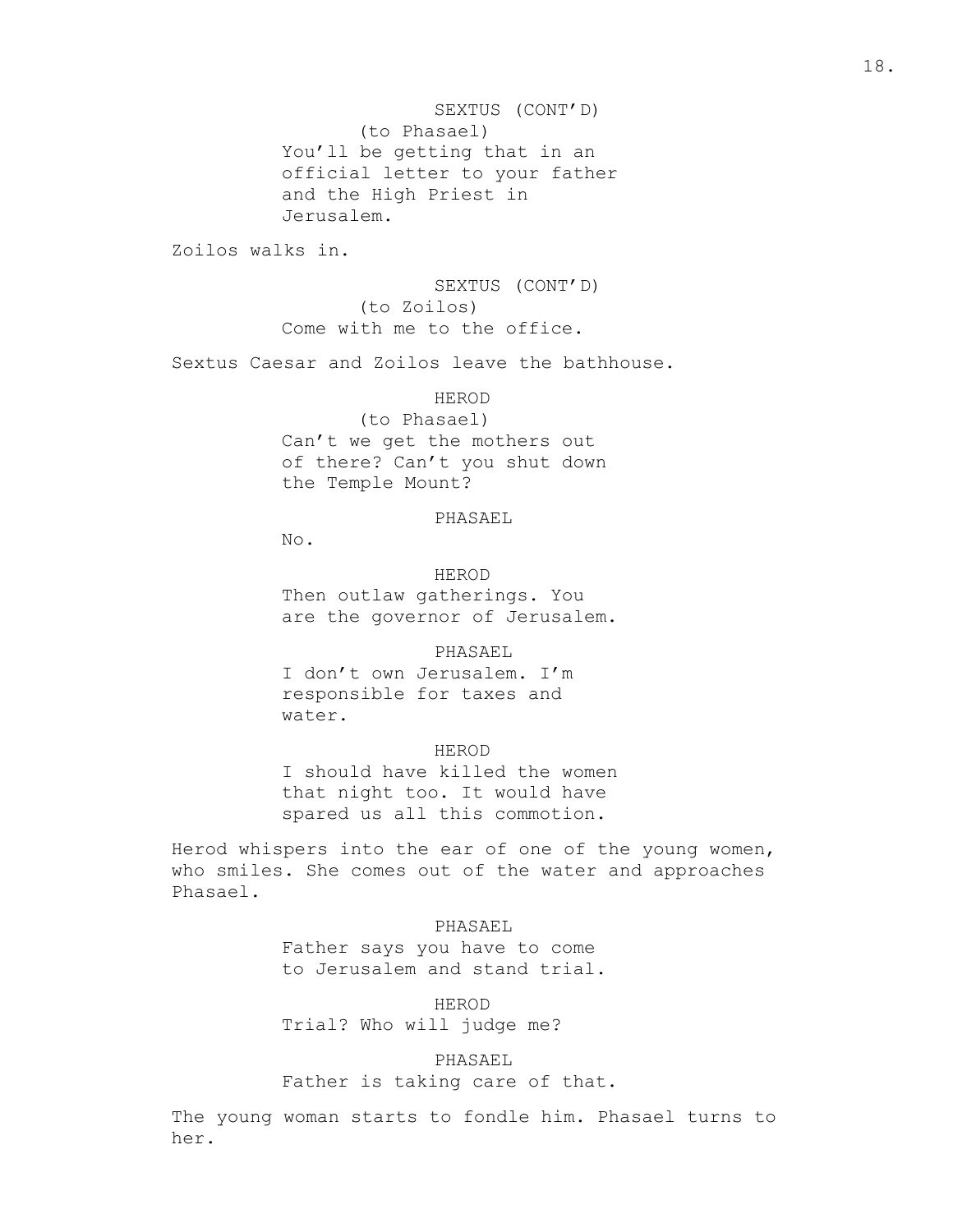## PHASAEL (CONT'D)

(to young woman) You are beautiful, but my wife doesn't like it when strange girls touch me.

#### HEROD

I am a citizen of Rome. We are Romans. I don't have to stand trial for a local court. I can demand to be tried anywhere – here, with the governor, in Rome, wherever I decide.

#### PHASAEL

Rome may not punish you, but they will seek a replacement for you. For all of us. We have a lot to lose.

## HEROD

So you are sacrificing me for the sake of the family.

## PHASAEL

The proceedings will be symbolic. Hyrcanus wouldn't dare harm you.

#### HEROD

That loser. That wretched man. That stupid, weak, crushed old man.

# PHASAEL

How is your wife doing?

The young women in the pool with Herod are surprised. Herod reacts as if he forgot he had a wife:

#### HEROD

How is my wife?

# PHASAEL

Mother says she vomits every morning, but her face is smooth and beautiful. That's a sign of a son.

Herod is stunned. A smile on his face grows broader, stronger. He can't speak for a few beats.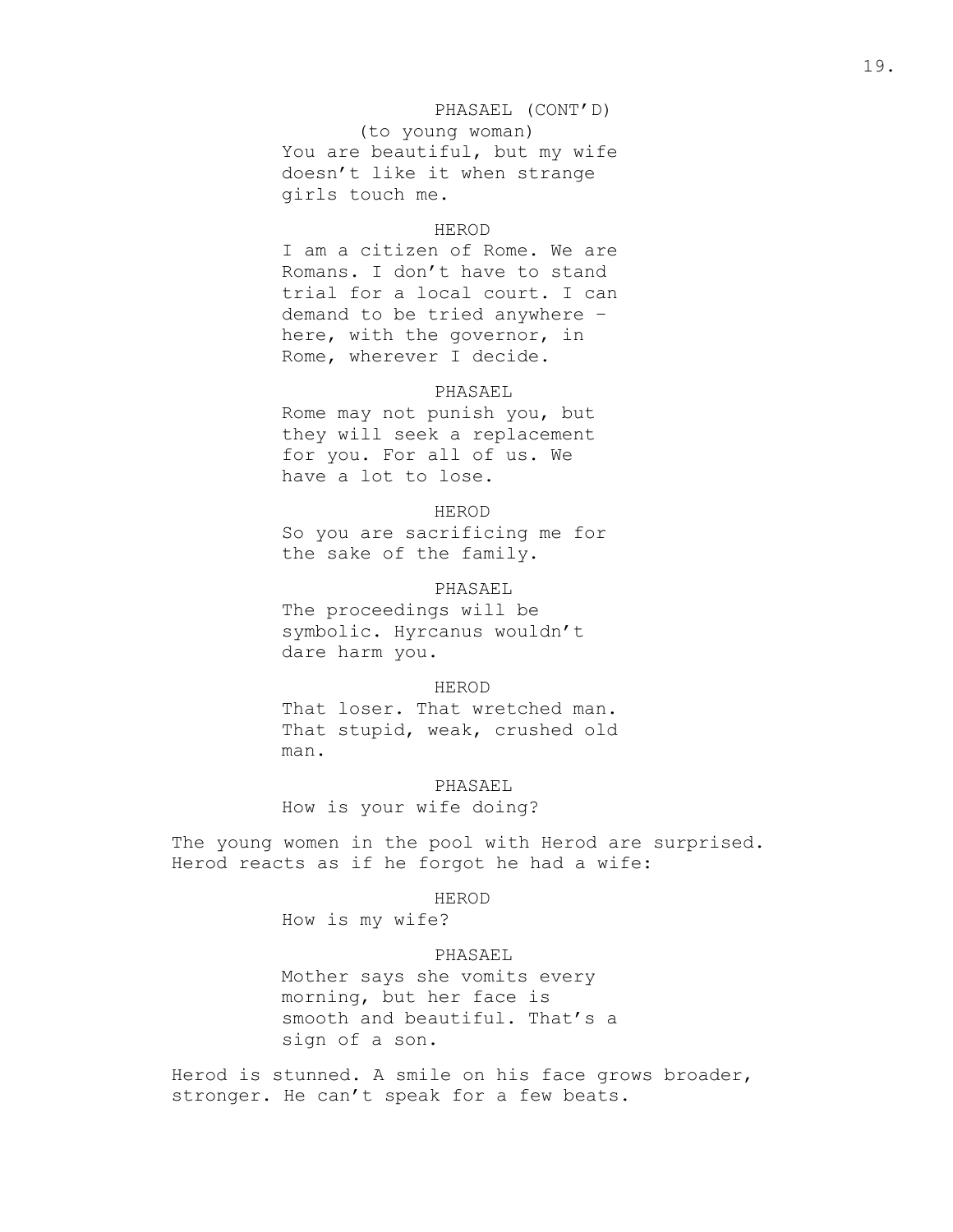#### HEROD

A son?

He gets out of the water, in the nude. He hugs Phasael excitedly, getting him very wet.

> PHASAEL You can caress her stomach when you get home.

INT. HASMONEAN PALACE – BATHHOUSE SAUNA ROOM – NIGHT

Hyrcanus is sweating profusely. He's sitting on a stone bench, looking at a letter from Sextus Caesar, the Roman governor in Syria. Malachi is by his side, his fat exposed, wearing a towel around his crotch. Unlike the bathhouse in the Syrian palace, this place is filled entirely with bearded men.

## HYRCANUS

He threatens that if a hair should fall off Herod's head, we will suffer the consequences.

# MALACHI

Meaning he is not opposed to a trial. He simply warns us about its results.

#### HYRCANUS

He says that Herod is a citizen of Rome. He is not obliged to report to us.

# MALACHI

Herod is the governor of the Galilee. If he does not obey the law – no one will obey the law. Even in Rome, senators, generals and consuls are tried for much smaller crimes.

HYRCANUS

Then he must be found innocent.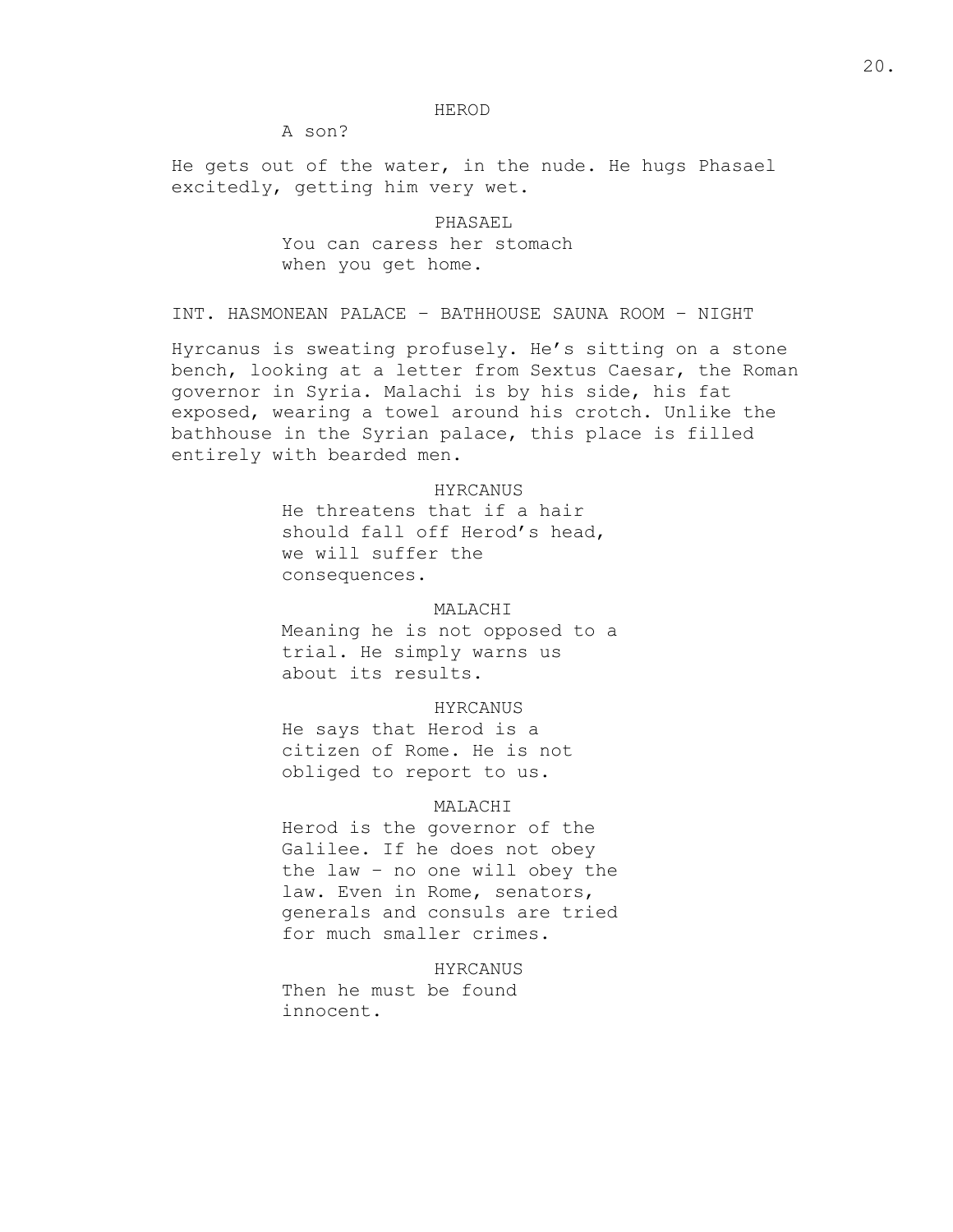## MALACHI

This punk will stand on his feet for an entire day facing the court, sweating like a mule, shaking in fear that he's about to be convicted, and then we can acquit him by a margin of a single vote. That will teach that whole family the difference between those who rule and those who are but clerks.

HYRCANUS What do we charge him with?

# MALACHI

(gets out of steaming bath) Murdering prisoners. Breaching the authority of the Sanhedrin and the High Priest. Treason.

HYRCANUS

Treason?

Malachi dries himself off with a towel.

INT. HIGH PRIEST'S COUNCIL HALL – DAY

Hyrcanus and Antipater are alone in the large hall. They are mid-conversation:

ANTIPATER

Who will the judges be?

# HYRCANUS

The regular court. The small Sanhedrin, 23 judges, with me as head judge. We'll settle the vote in advance with them.

#### ANTIPATER

No, no, no. It's enough for a few of them to disobey and everything will get out of hand. The mothers and the children are sitting on their doorstep at the Hall of Hewn Stones. They hear their crying and mourning from dawn to dusk, and their hearts are (MORE)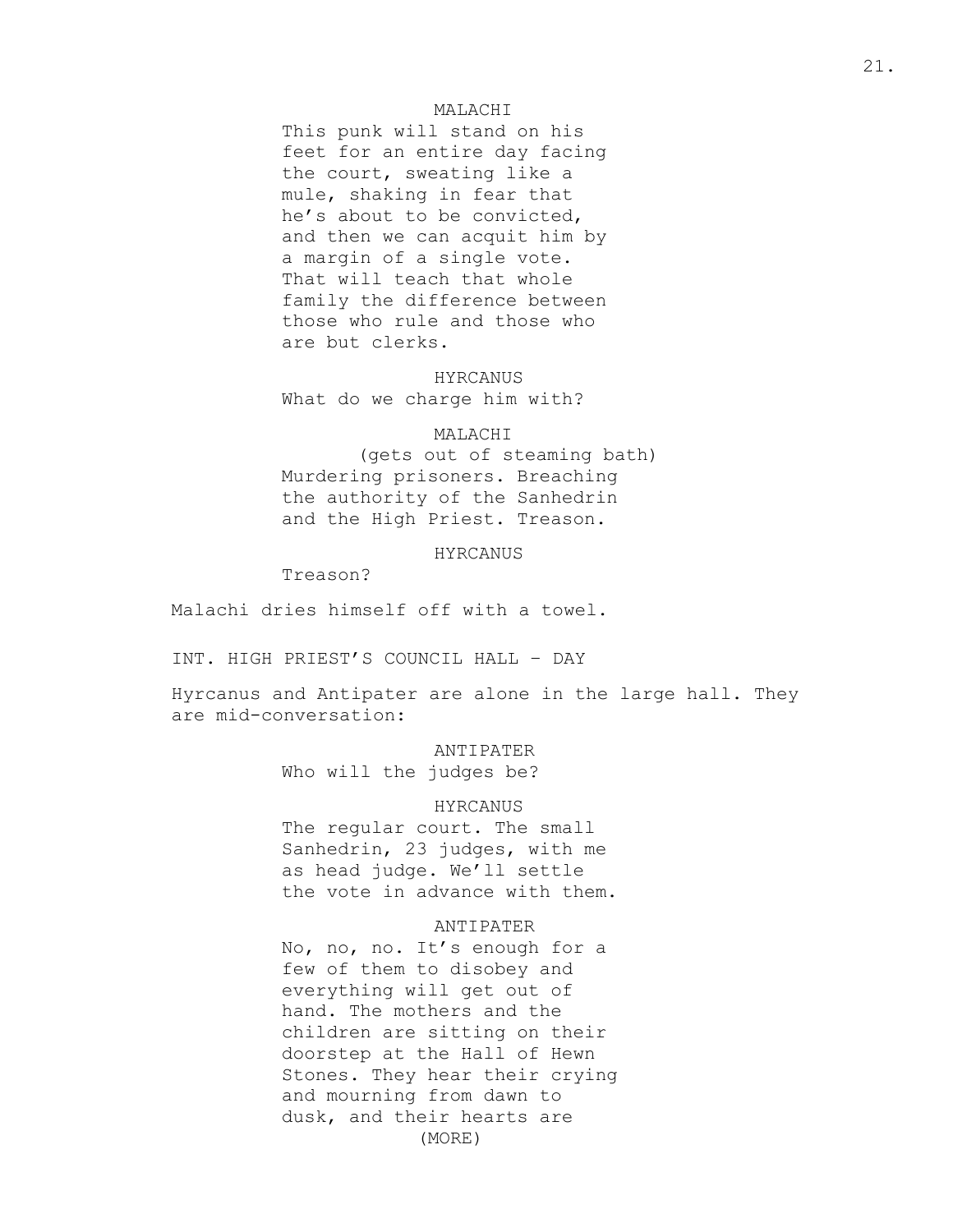ANTIPATER (CONT'D) breaking. They're biased. It's too dangerous.

HYRCANUS Why did he do it? Why did he kill them?

ANTIPATER

I don't know.

HYRCANUS He's a good boy. I don't want him to get hurt.

ANTIPATER I have an idea. This might be the solution.

HYRCANUS

I'm listening.

# ANTIPATER

This isn't a family matter between me and you, and this isn't a political matter between me and your friends. This is between all of us and the powerful kingdom, and the tiniest mistake could cause a huge disaster.

HYRCANUS

What do you suggest?

ANTIPATER Convene the large Sanhedrin. 71 judges.

HYRCANUS

Who will serve on it?

# ANTIPATER

The standing court, along with our people. People who will rule as we want them to. We'll hold a trial, draw it out, the whole thing will melt like butter in the sun.

HYRCANUS

What people?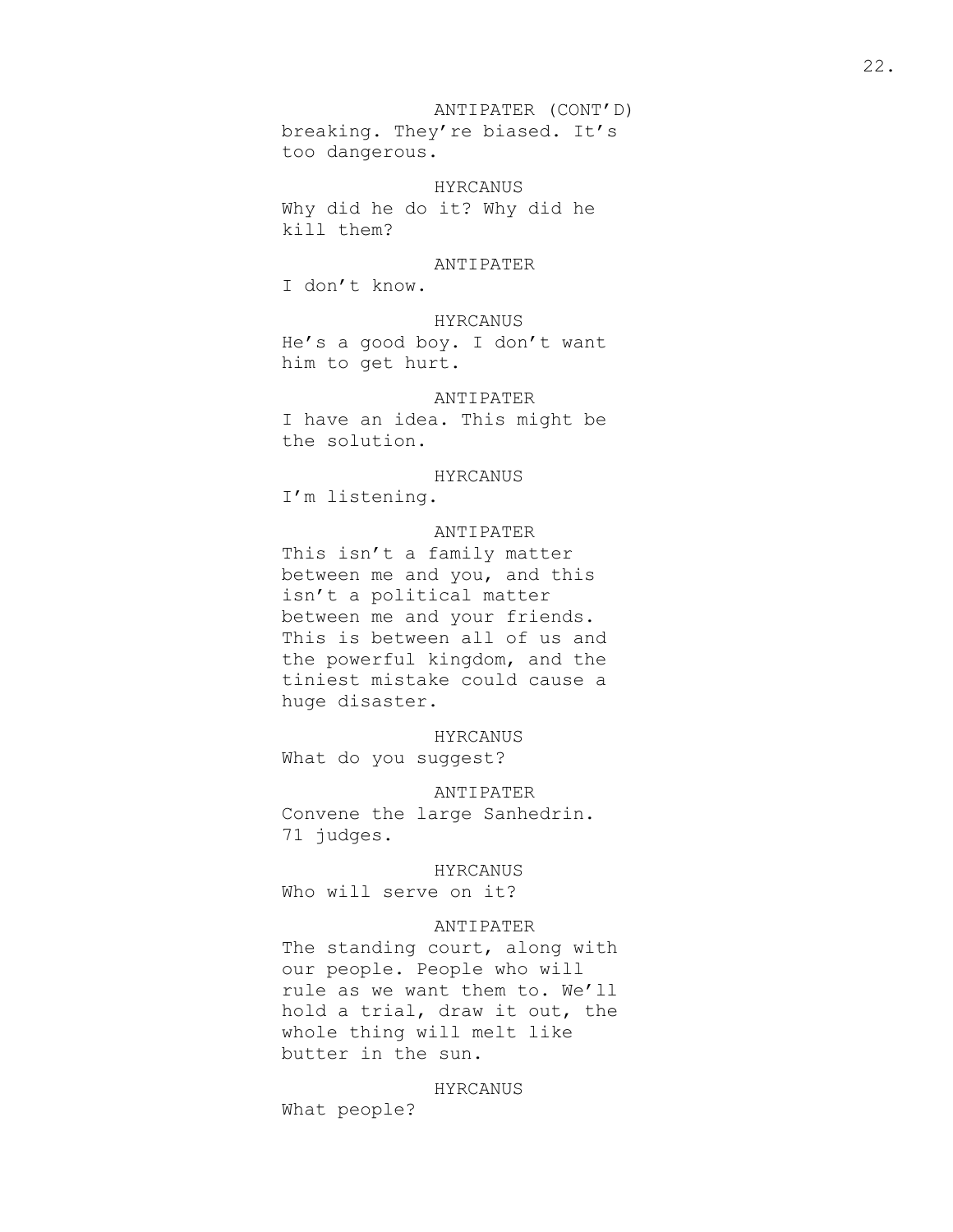Respected men, popular men – but men with their own interests in mind. Men who understand a wink. Representatives of the merchants, the writers, the heads of Jerusalem's quarters, military commanders – people who have got something to lose.

HYRCANUS I want only Jews of Jewish descent, no Edomites.

## ANTIPATER

Of course.

## HYRCANUS

And we'll add the Pharisees' Sanhedrin, the Torah Sages – 23 more judges. They represent the people. The people love them. They trust them.

## ANTIPATER

Absolutely not the Torah Sages. How can we control them? If they think that according to the Torah Herod must be executed--

## HYRCANUS

You're wrong. They don't care about the state. The last time they meddled in affairs of the state my father Alexander Jannaeus killed thousands of them and crucified 800 right in front of their families' eyes. Since then, their Sanhedrin deals with matters of purity and impurity – what to eat, how to eat it, things like that. They'll do whatever I ask, as long as it keeps them out of trouble.

#### ANTIPATER

I thank you.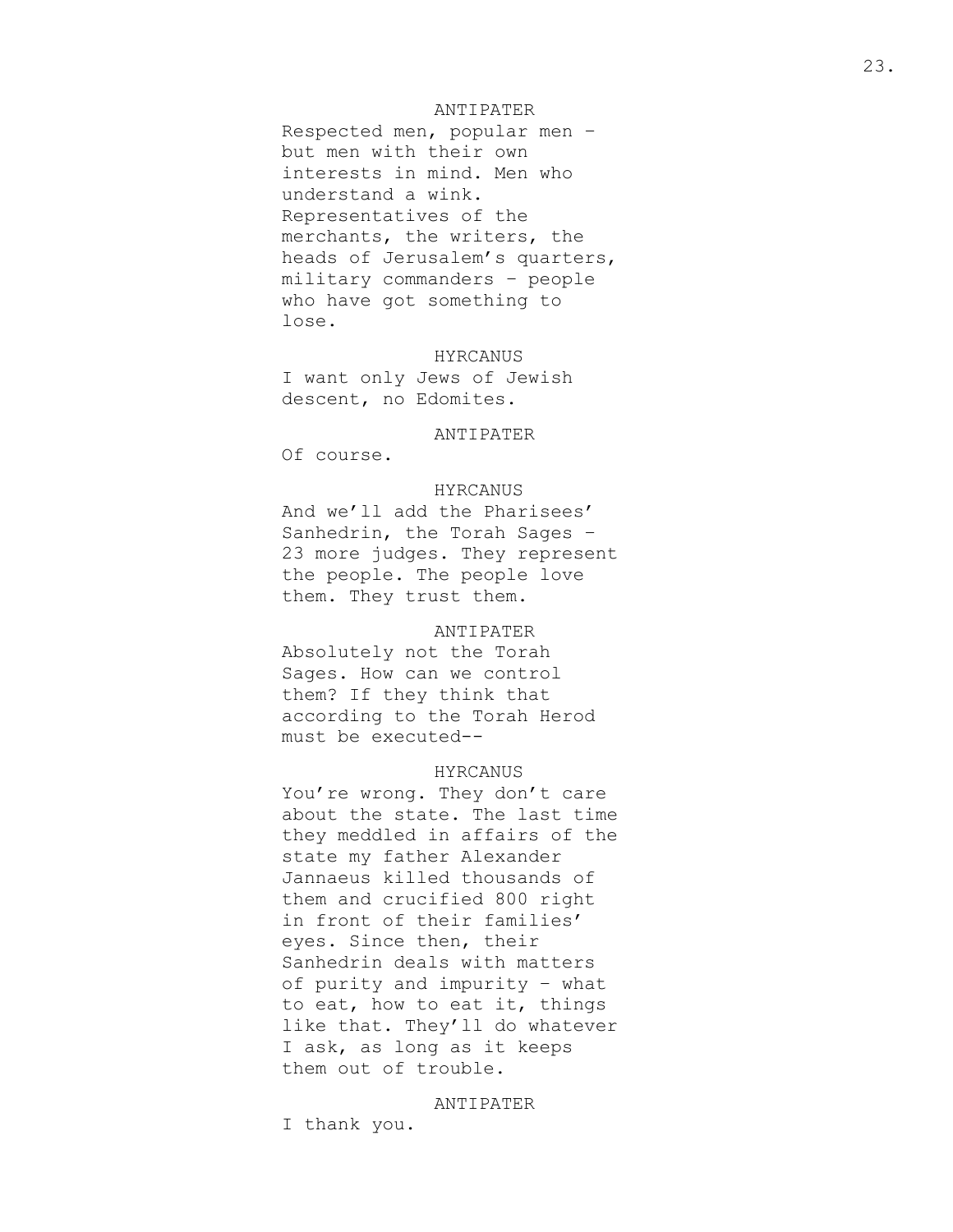# HYRCANUS

It's a good idea. Good advice. It will be a large Sanhedrin that represents all the people, and does what we tell it to do. Draw up your lists. Antipater, we have been of one mind for over twenty years. We've managed to survive. We will survive this as well.

## ANTIPATER

God willing.

INT. ANTIPATER'S HOUSE – COLUMBARIUM – DAY

A pigeon flies into Herod's columbarium. Little Salome walks up to it. She pets it and pours water and seeds for it to drink and eat. While the pigeon is drinking, Salome unties the small leather tube from its leg and pulls out a paper scroll.

INT. ANTIPATER'S HOUSE – ROOM – DAY

Antipater, Phasael and his aides are looking through the lists of candidates for the Sanhedrin.

ANTIPATER

Do you know any of these Torah Sages?

## PHASAEL

Simple men. The president of their Sanhedrin is named Hillel. A lumberjack. Came from Babylon. A kind man. He busies himself with studying the Torah and doesn't mess with the government.

ANTIPATER

A wise man.

#### PHASAEL

The other is an architect, Shammai, the presiding judge. A sharp, meticulous, stubborn man. His students fear him.

Antipater seems concerned.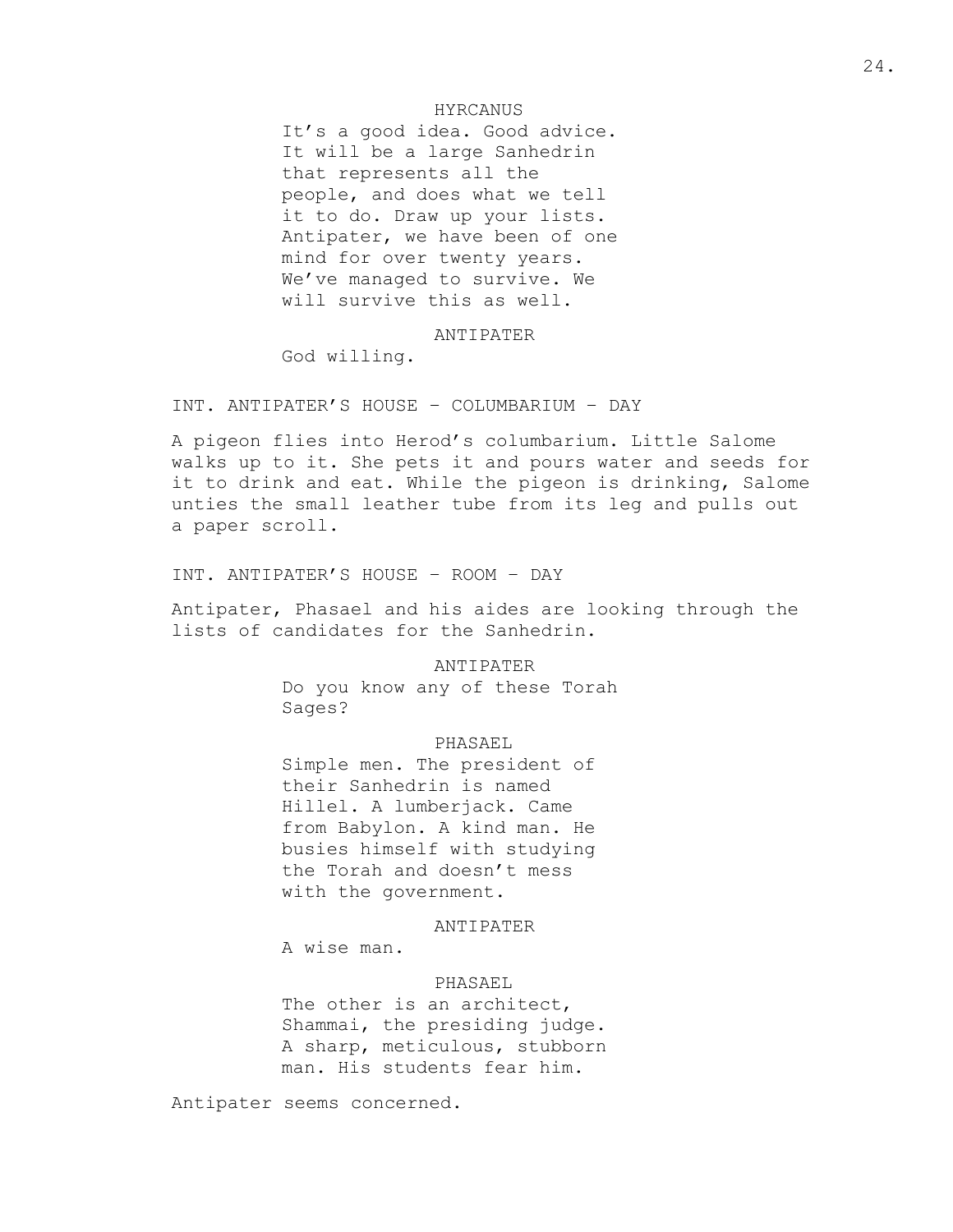I don't like rabbis who are too stubborn or sharp.

## PHASAEL

And he doesn't like dignitaries or clerks or priests or any Hasmonean. I'm not sure he'll agree to share the court with the other judges.

# ANTIPATER Find ways to convince them.

Little Salome runs inside with the rolled-up scroll the pigeon brought.

> SALOME He's coming! Herod will come to Jerusalem.

She hands the scroll to Antipater and says to Phasael:

SALOME (CONT'D) Herod asks that you two meet him on the Mount of Olives the night before the trial.

Phasael and Antipater exchange a glance.

ANTIPATER

(to Salome) Since when can you read?

INT. OLD HILLEL'S STUDY HALL – NIGHT

It's a large hall, filled with benches and tables. By the walls, shelves are packed with parchments and papyrus scrolls. Dozens of students are gathered in groups of four or five, conversing in a quiet murmur. Here and there, an argument heats up, and someone raises his voice.

In the corner, set apart from the students, HILLEL and SHAMMAI confer in secret. Hillel is a squat man with a flat head and kind eyes. Shammai is lean, with sharp features. Hillel holds a rolled-up letter. The synagogue's SHAMASH – the warden – makes sure they are not disturbed.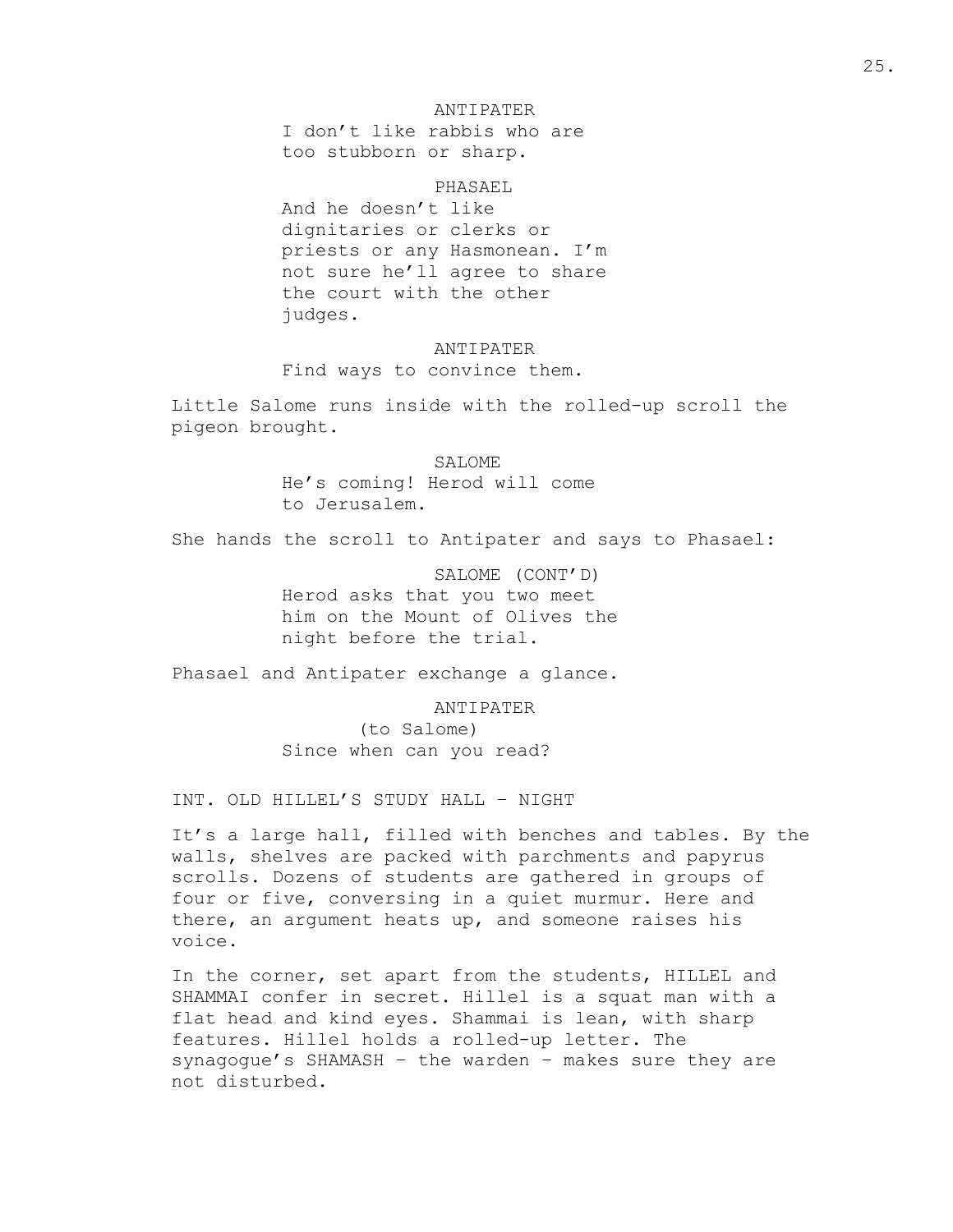#### HILLEL

Why should we stick our noses in matters of the state? Has the honor of the Torah been violated here? No. Has the honor of the Torah Sages been violated here? No. Who has been violated? The High Priest and his Sanhedrin. Shammai, what have we got to do with them? This is not a matter of the Torah.

# SHAMMAI

Everything is a matter of the Torah. And if the High Priest requests our opinion, it is the honor of the Torah.

# HILLEL

They want our signature, not our opinion. All they expect is for us to add our signature as the representatives of the people to acquit this punk and silence those mothers crying out there.

#### SHAMMAI

And if he really is innocent?

# HILLEL

And if he is guilty? Must I be the one to convict him? Our rabbis ordered us not to go anywhere near the authorities and not to cooperate with them. Can you stick your head in the lion's mouth and live to tell the tale? If the Sanhedrin convicts Herod, we will incite the wrath of the great beast, of Rome. And if it acquits him, we will lose the people's faith. We cannot take part in this trial.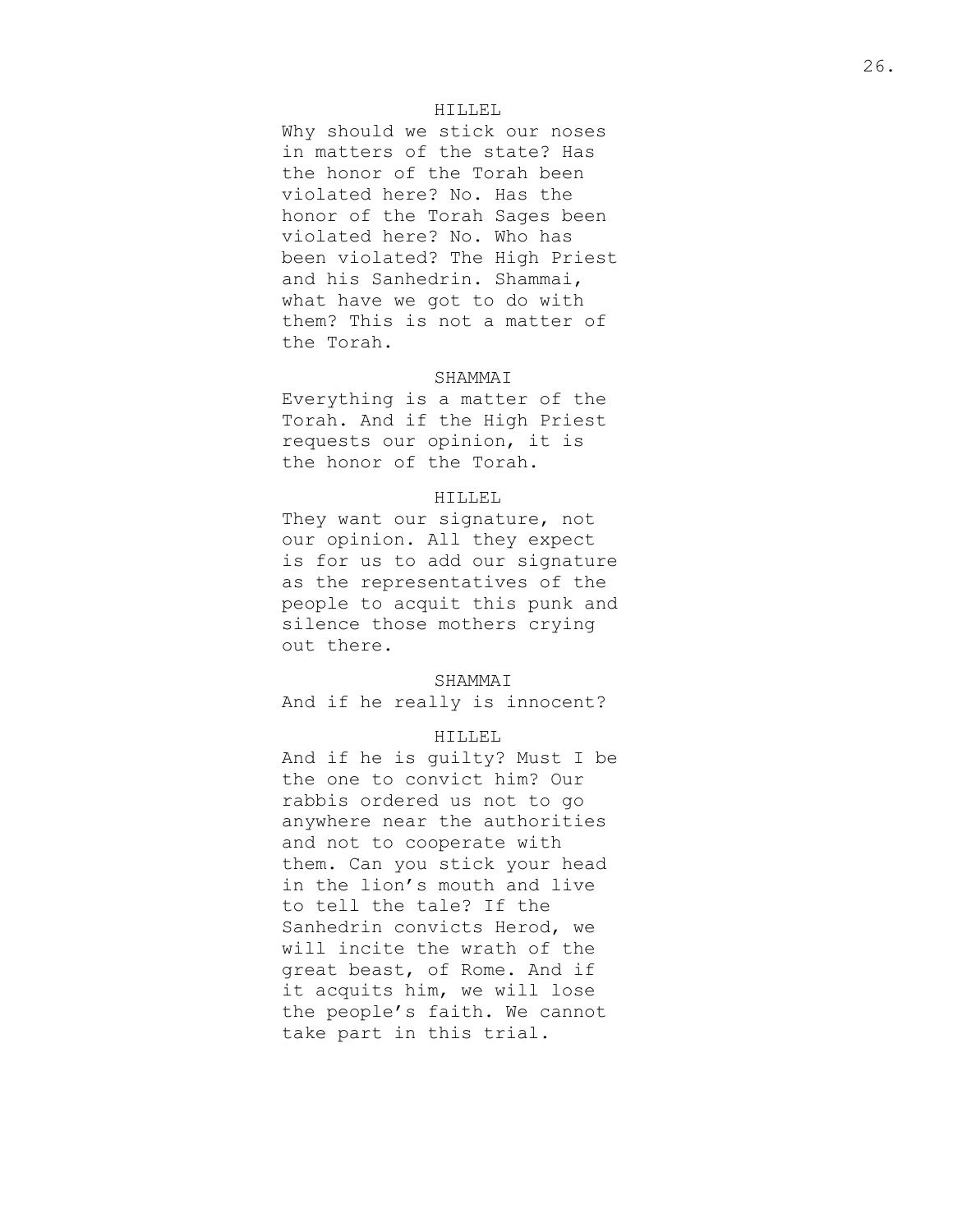#### SHAMMAI

What shall I tell my students? That Hillel, the wisest of Israel's men, was asked to judge and was overcome with fear? Was it not you who said "Where there are no men – strive to be a man?"

#### HILLEL

I am not afraid of judging. I am afraid of you.

#### SHAMMAI

Of me?

## HILLEL

I am ready to swallow my pride and judge as they wish. But you, Shammai, the burning torch of truth, if, heaven forbid, you believe someone is trying to twist the truth, to bend justice, you will demand judgment without compromise, etc. etc., and you will bring disaster upon us, the students and the Torah.

Shammai smiles.

# SHAMMAI

I promise to control myself.

## SHAMASH

Hillel, I'm sorry, some people are...

PTOLEMY, a supervisor on behalf of the city ruler, has walked into the study hall, along with a group of armed bodyguards. Ptolemy looks around. He examines the walls, knocks on the ceiling with his staff and watches the mortar crumble. He announces:

# PTOLEMY

This building must be evacuated.

#### HILLEL

Why?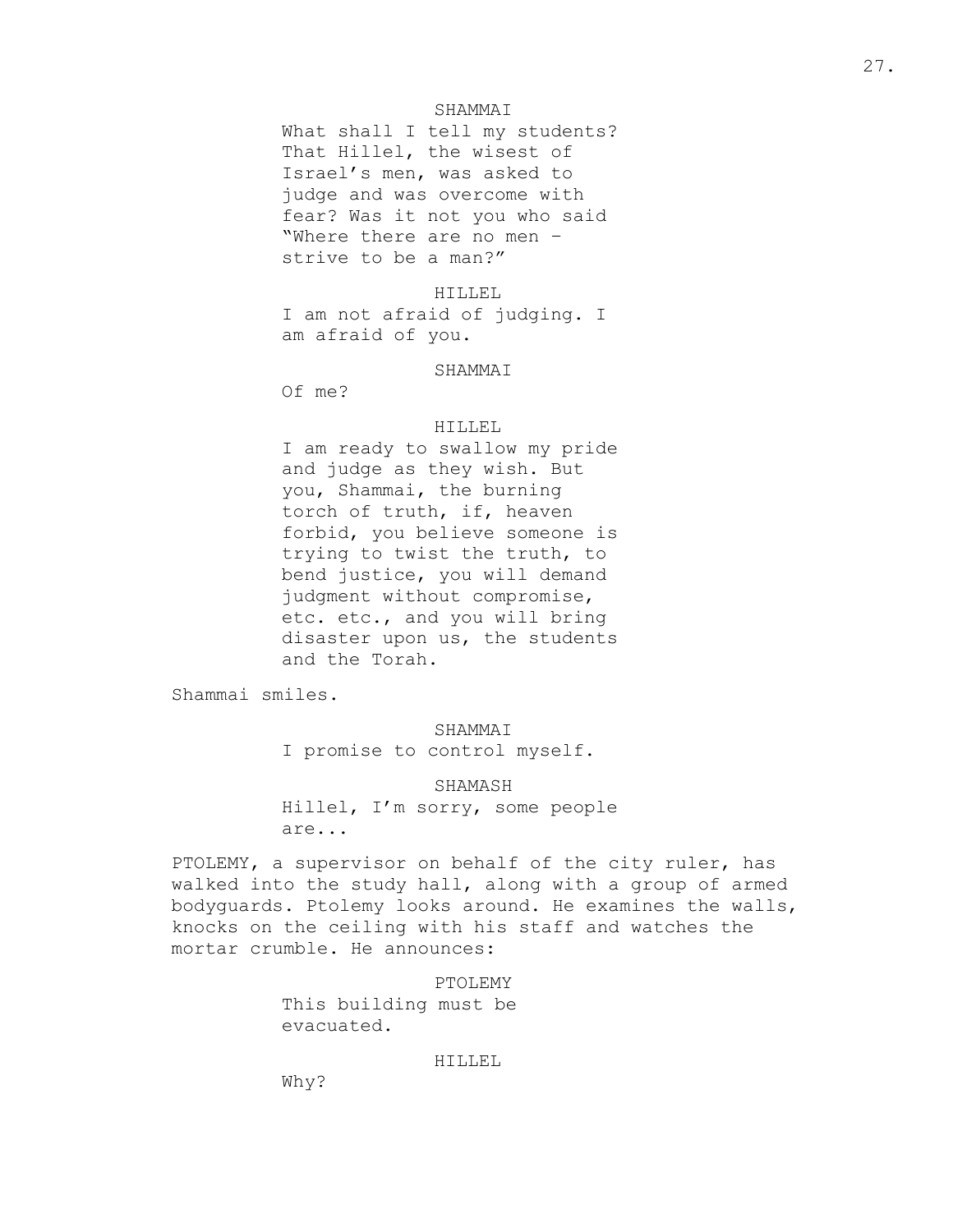## PTOLEMY

Are you in charge here? Are you Hillel?

#### HILLEL

I am Hillel.

# PTOLEMY

There is a risk of fire and collapse here. You see these cracks, here and here? This building is about to collapse, and you must evacuate it by tomorrow morning. It is the building supervisor's decision.

Ptolemy hands him a written warrant. Shammai gets up and studies the walls.

## HILLEL

Where should we go? We have dozens of students here.

# PTOLEMY

Precisely. We fear for their lives. When you're done with your inspection, we'll come have a look. If you're approved, you can return.

# SHAMMAI

(incensed) You're lying. These are barely cracks in the mortar. Go back to whoever sent you and tell them this building stands on stone, and it will remain standing even after your and his great-grandchildren are gone.

Hillel watches this with concern. He tries to gesture to Shammai to calm down.

# PTOLEMY

You can appeal, of course.

Shammai grits his teeth. Ptolemy turns to leave, then comes back.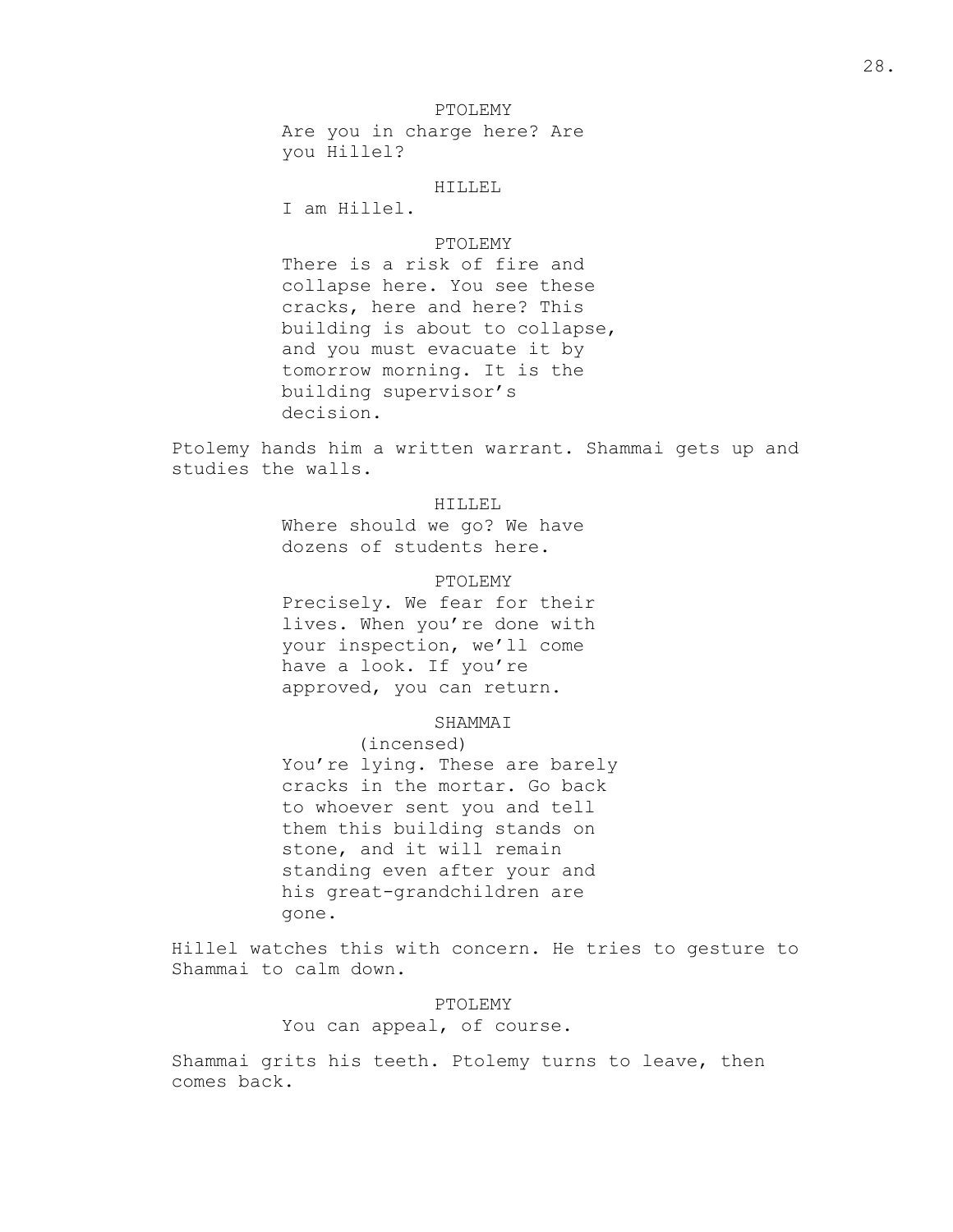PTOLEMY (CONT'D) And one other matter – the population commissioner wishes to let you know that all of your students who are not residents of Jerusalem must register and apply for a permit, otherwise we'll have to deport you and perhaps, who knows, even shut this place down.

Ptolemy and his guards leave. The hall is silent.

HILLEL (to students) Get back to your studies.

The murmurs are heard again from the students.

HILLEL (CONT'D) (to Shammai) Well. It seems our discussion is over, and that the decision has been made for us.

EXT. JERUSALEM – MOUNT OF OLIVES – NIGHT

It's the top of the mountain, overlooking Jerusalem and the Temple Mount, where a fire always burns. Antipater and Phasael warm themselves by a campfire, with their horses nearby.

They hear the SOUND OF HORSES coming. Many horses. They look around, seeing nothing in the darkness.

Herod approaches them. They hug.

ANTIPATER What is this army? Have you come to stand trial or wage a war?

HEROD I haven't come to stand trial.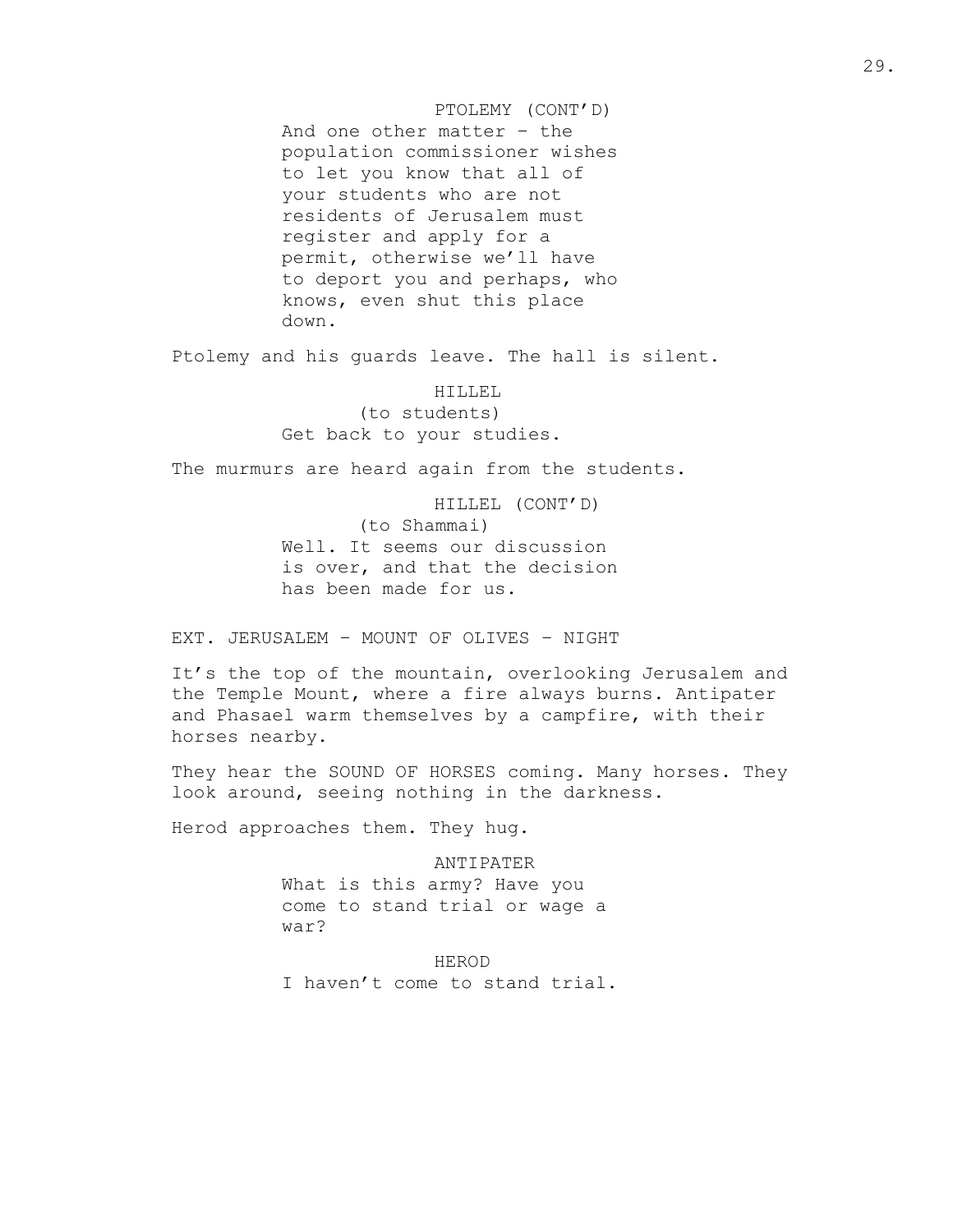You have no choice. Our enemies are inciting the people against us, and Hyrcanus cannot take the pressure. We can't prevent the trial, but we can--

# HEROD

(cuts him off) Go in tonight, grab them from their beds, tie them to the tails of my horses and drag them through the streets of Jerusalem.

# PHASAEL

Who?

# HEROD

Our enemies. My judges. And the High Priest John Hyrcanus, their leader. I know of only one way to deal with enemies.

#### ANTIPATER

Hyrcanus is not your enemy.

# HEROD

Really? If you hadn't formed a bond between that pitiful man and the Romans, he'd be rotting underground as we speak, worm feed, a High Priest in the Kingdom of Hades. This man dares to try me for doing what he asked of me? For that he should be slaughtered, along with the hypocrites who surround him. And if you're scared, I have the power, and I--

Antipater slaps him.

# ANTIPATER

Shut up!

#### HEROD

What?!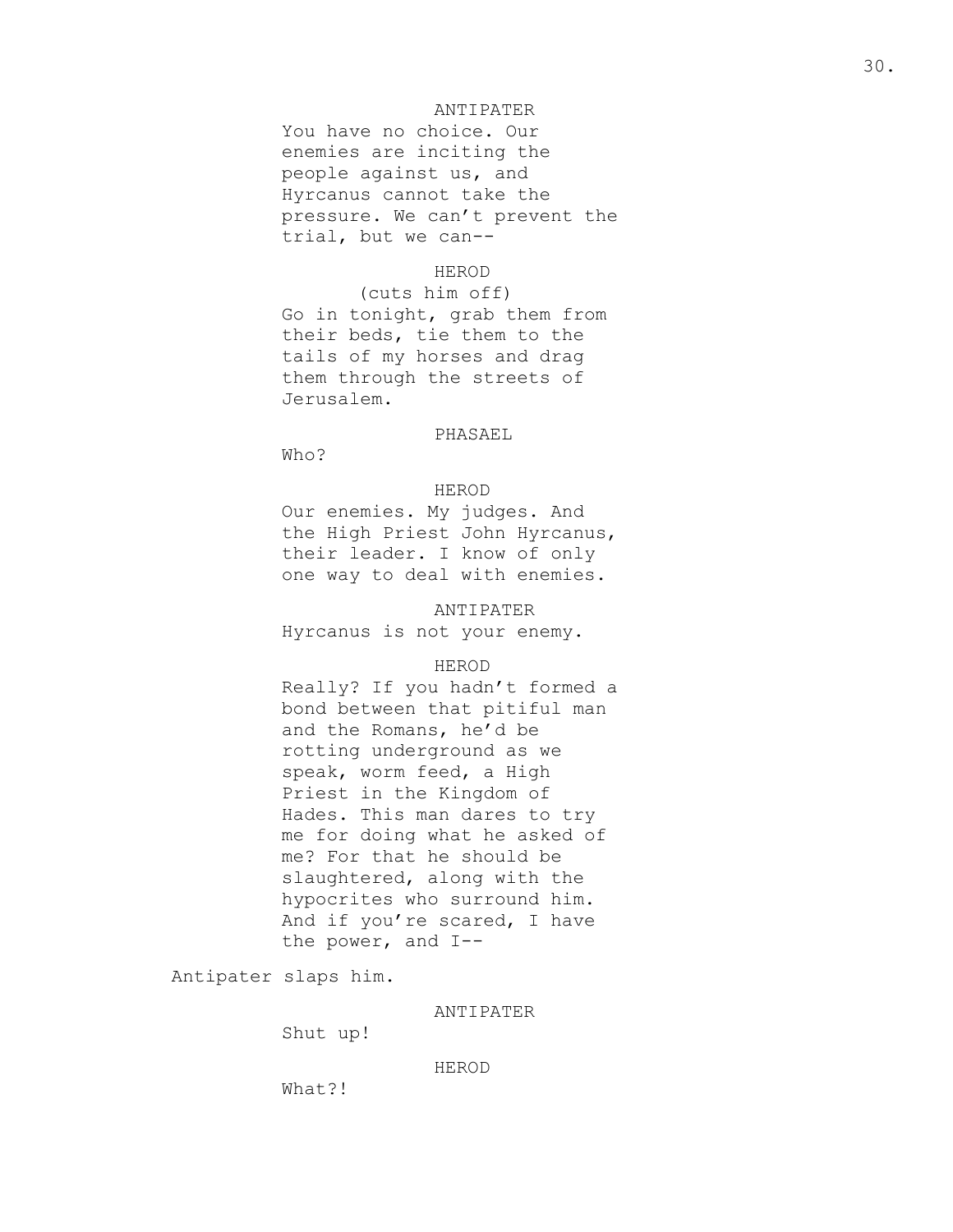Shut your mouth!

Dozens of horsemen ride out of the darkness, waiting for Herod's command. He does not blink. The tension between father and son is terrible.

#### HEROD

(quiet) You're lucky you're my father.

ANTIPATER No. You are lucky I'm your father.

PHASAEL

Not in front of the soldiers.

# ANTIPATER

There is one reason for our standing in this land, and that is the High Priest John Hyrcanus. He is worthy of royalty, son of House Hasmonean, leader of the Jewish people and friend and ally to Rome. You are nothing more than a wheel in the chariot that carries him. And the second you forget that again, you'll be replaced like a broken wheel. Do you understand what I'm saying to you?

# HEROD

(terrifyingly cold) More than you can ever imagine, sir. I have no right to exist without my father, and my father has no right to exist without the master he serves. And owing to that, I will be sentenced to death tomorrow.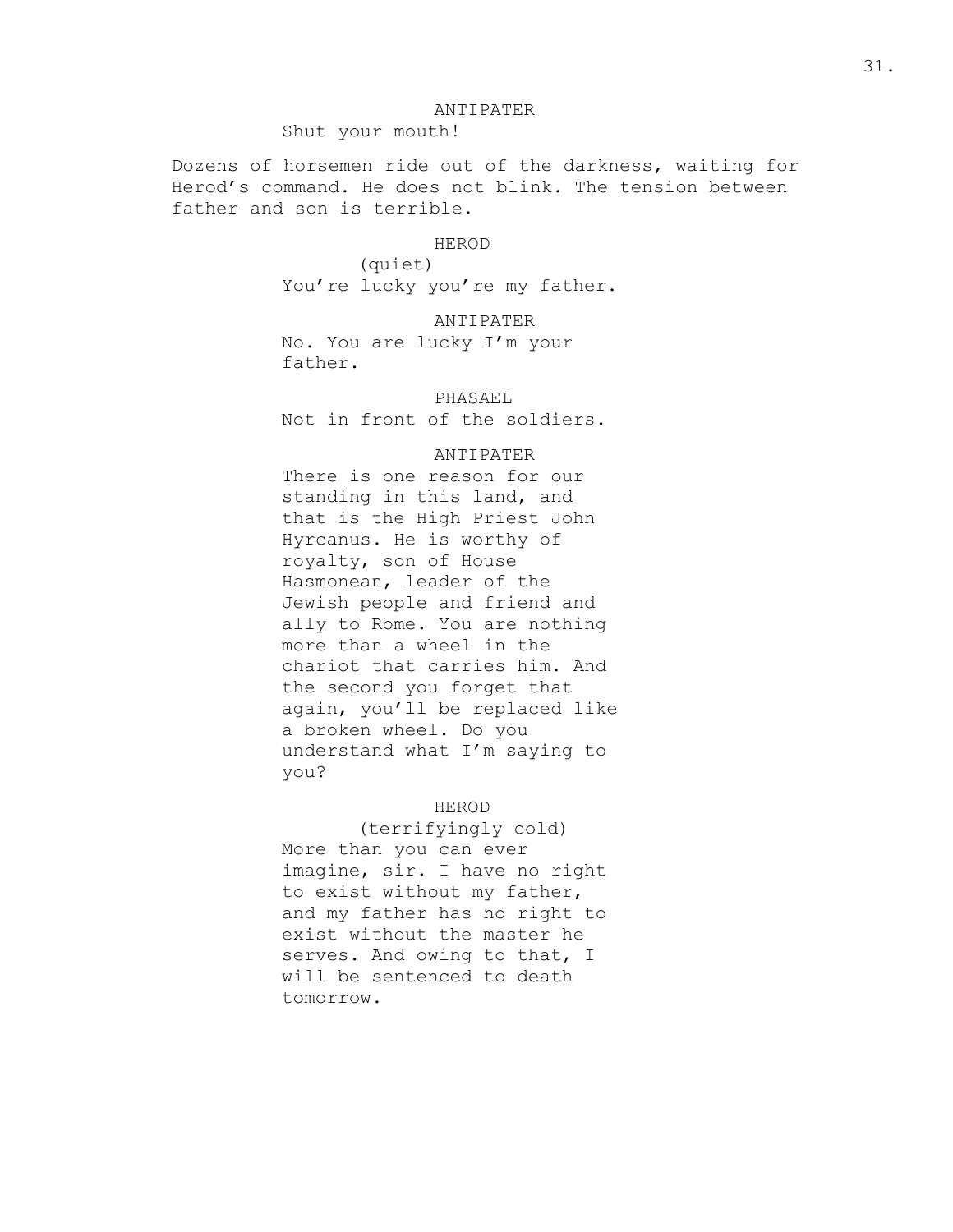The trial tomorrow is for show. It's a comedy. It's all been decided in advance. The large Sanhedrin will sit there, listen and deliberate – and then it will acquit you. Tomorrow morning you will report to the Hall of Hewn Stones with your men and wait to be called inside. And then you will go in, modest, quiet, confident, like a man fulfilling his duty – neither arrogant nor fearful. When you are asked questions you will answer them politely, and if anyone speaks out against you, you will not respond and you will not lash out. You are the governor of the Galilee, a man of honor, not a goddamn Edomite punk.

#### HEROD

(chilling, not a muscle moves in his face) It'll be alright, father.

Phasael tries to hug Herod, but Herod does not give in to the hug.

## PHASAEL

Herod, mother has asked that you come home. Everybody misses you. Especially your wife.

## ANTIPATER

Only if he comes alone, without this army. I don't need any civil wars in Jerusalem on the night before his trial. Leave the soldiers here and come home to sleep.

INT. HASMONEAN PALACE – ALEXANDRA'S ROOM – DAY

Alexandra wakes up from sleep with a start, and finds Herod there watching her.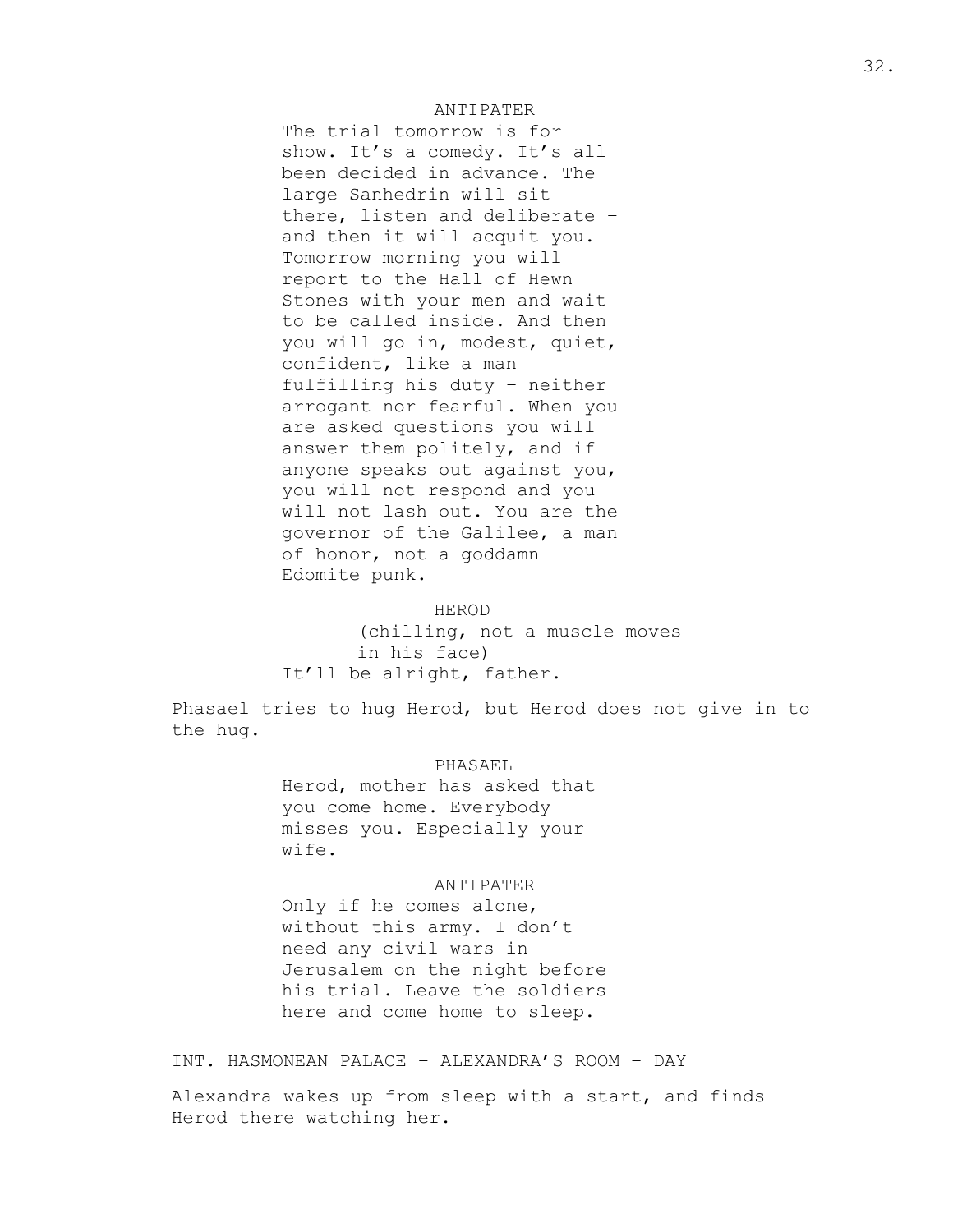## ALEXANDRA

How did you get in here?

He smiles. She gets out of bed, wearing a skimpy nightgown, her hair down.

She opens the door and finds the guard unconscious on the floor. She pushes him with her foot, trying to wake him. Soeimos, standing in the shadow, speaks up:

> SOEIMOS He's not asleep, my lady. He's unconscious.

Alexandra gives up. She walks back into the room and gets in bed. She turns to Herod.

> ALEXANDRA Are you going to stand there until the trial begins? Come here.

He walks over to the bed. She takes his shirt off.

ALEXANDRA (CONT'D)

I've missed you.

#### HEROD

I know. It's hard, being a young widow.

Alexandra pulls him to the bed. She pins him to her, then rolls him over and gets on top.

**ALEXANDRA** 

My friend Cleopatra, from Egypt, says a woman should find a husband more noble than she is, and a lover beneath her. In your case, it is the exact opposite – your wife is beneath you, while your lover is a noble princess.

She pins his hands behind his head. She kisses him, teases him. He gives in, allows her to take the lead and do as she wishes.

She rubs up against him and rides him, her eyes closed, focused on herself, until she climaxes and rolls over. In spite of the great passion, this is not an act of love. Alexandra has satiated her hunger.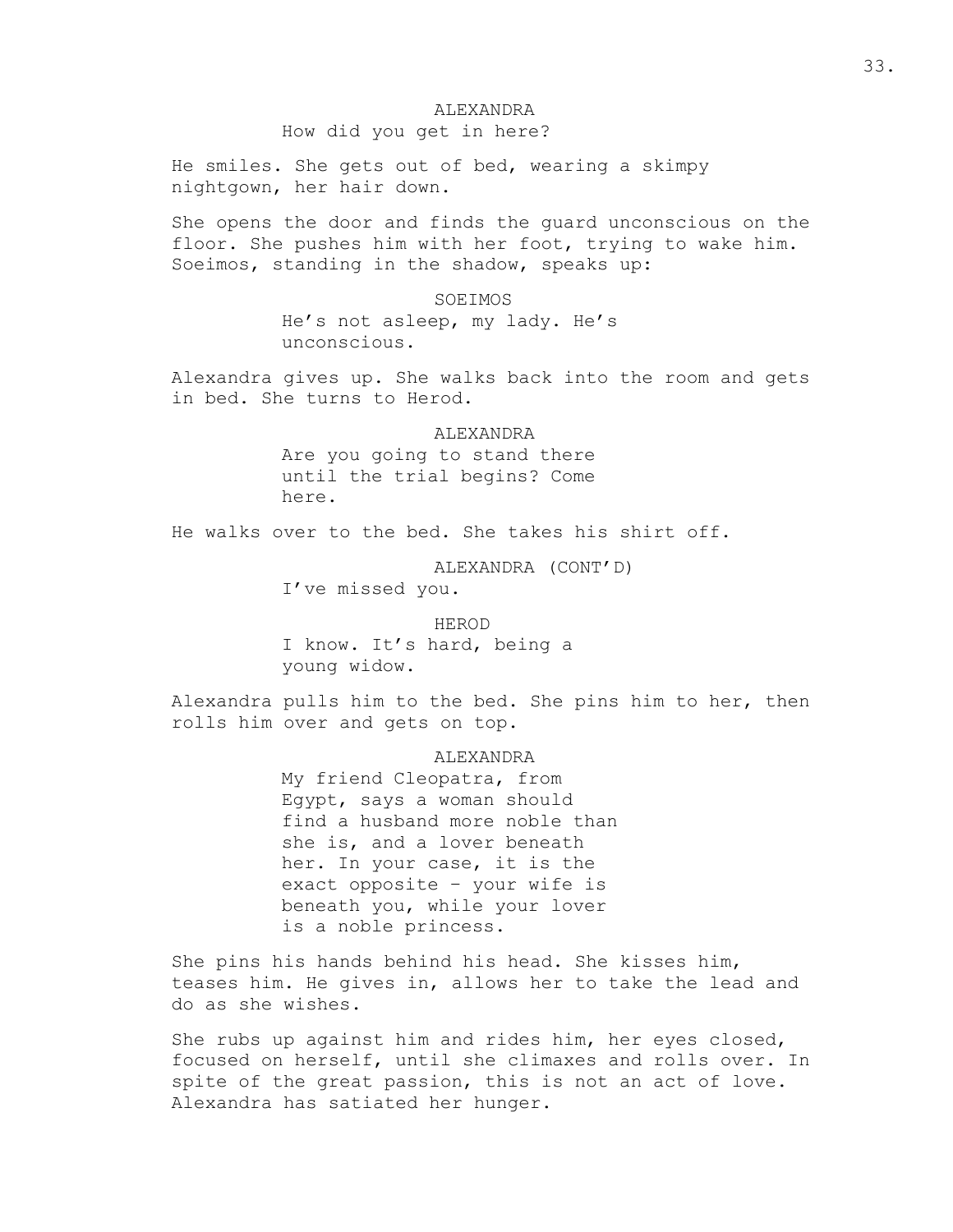# ALEXANDRA

Not bad for a man about to stand trial. I was sure the fear would soften you.

#### HEROD

You were wrong. I am not afraid of your father or the eunuchs who surround him.

# ALEXANDRA

Is that so.

## HEROD

Yes, it is. They belong to the past. I am on my way to the future.

## ALEXANDRA

And where is this future?

## HEROD

Rome. I am a citizen of Rome. I can get on a ship tomorrow and get off in Brundisium two weeks later and start my life. I am a protégé of Sextus Caesar, a relative of Julius Caesar. I will not stay here to serve your father.

#### ALEXANDRA

And to serve me?

#### HEROD

You I fuck, Alexandra. With all due respect, you're not really a noble royal family going back generations upon generations. You're just a family of lowly priests from a remote village who was able to seize power in a tiny country in Asia.

#### ALEXANDRA

You mean the Hasmonean dynasty.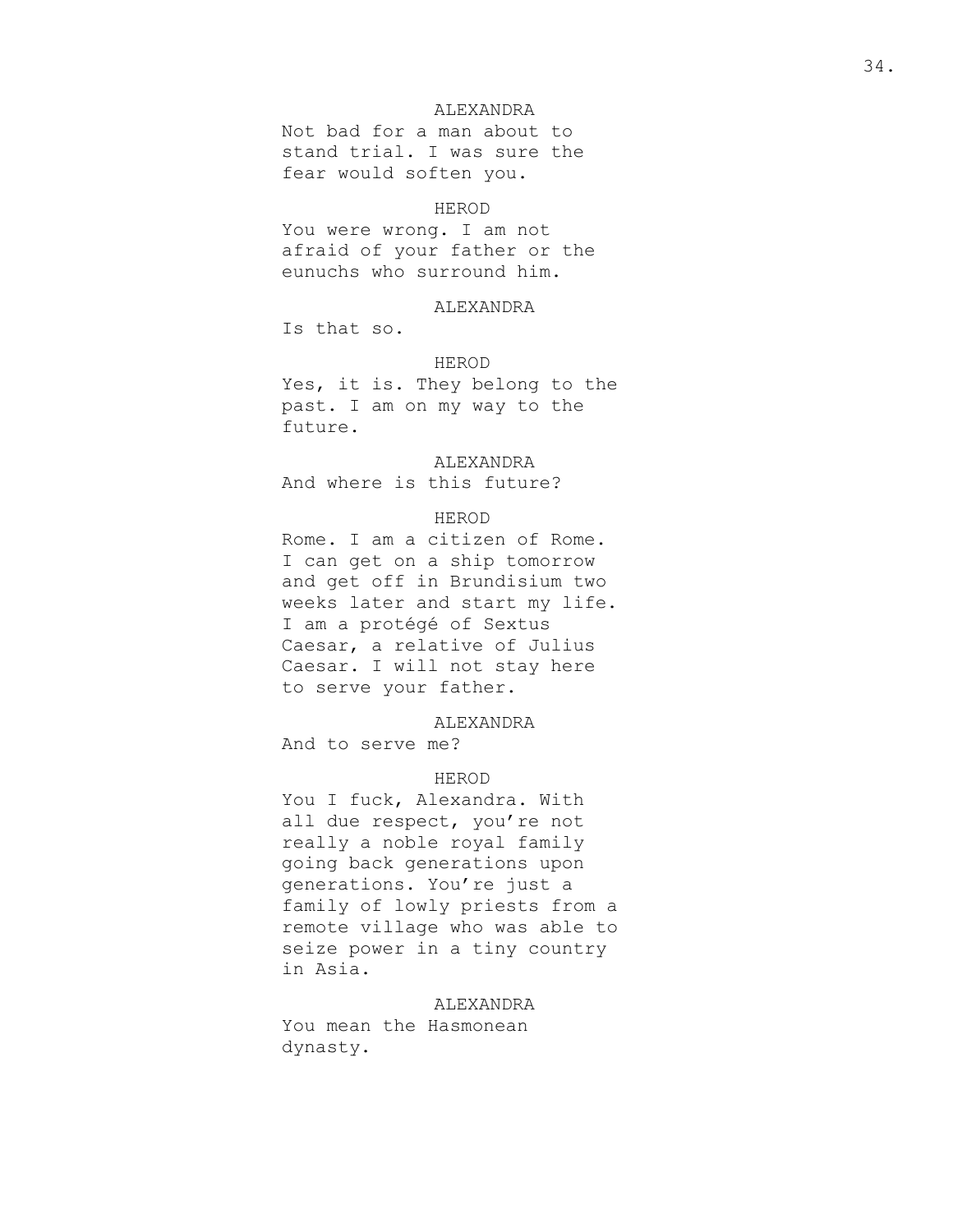# HEROD

Exactly. Why should I stay here, with you, on the conquered side, the side that surrenders and pays taxes, when I could be there, in the center of the world?

# **ALEXANDRA**

Have you ever asked yourself why the crow walks so oddly, like it was dancing?

#### HEROD

What?

## ALEXANDRA

A little story for you, before you get on that ship to Rome, assuming they don't hang you tomorrow. The crow noticed that the dove had a more beautiful walk than any of the other birds, and it was awfully jealous. It decided to imitate the dove's walk. It tried and tried and practiced until its bones bent out of shape and it fell, while all the other animals in the forest mocked it. It tried to go back to the way it used to walk, and it couldn't. It was stuck forever with its ridiculous dancing walk.

#### HEROD

And what does that have to do with me?

#### ALEXANDRA

Because you, my sweet toy, are already ridiculous. How can you walk like a Roman, when you can't even walk like a Jew? Come, honey, do what you do well. Where are you going? Are you tired?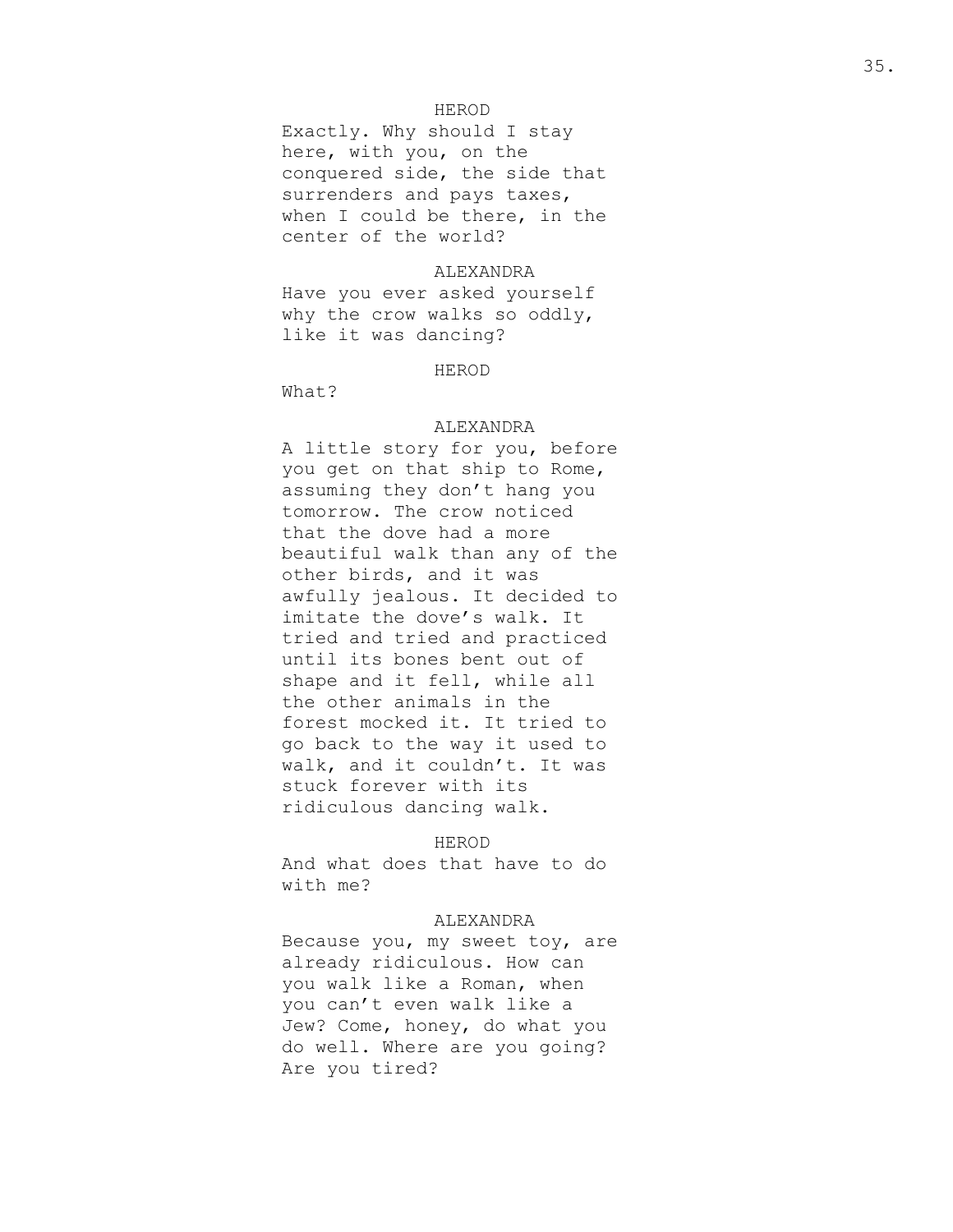HEROD My young wife is waiting for me.

ALEXANDRA Then tell your friend waiting by the door to come in and see me.

#### HEROD

He prefers men. But I can fetch my horse.

He leaves the room. Soeimos joins him.

EXT. ANTIPATER'S COURTYARD – NIGHT

Herod and Soeimos walk into the empty courtyard. The sound of KNOCKING coming from the kitchen draws their attention. They turn to the kitchen.

INT. ANTIPATER'S HOUSE – KITCHEN – CONTINUOUS

Several male and female slaves are busy preparing for the next day – they pluck the feathers off pigeons, knead piles of dough, chop up spices. When Herod and Soeimos walk in, Habub rushes up to greet them.

> HABUB Herod! They said you wouldn't be here tonight.

HEROD What is this, what are you preparing in the middle of the night?

#### HABUB

A feast. For tomorrow, after the trial.

## HEROD

Feed Soeimos, he's starving. Come here for a second.

Habub comes closer.

HEROD (CONT'D) Is Doris here? Where does she sleep?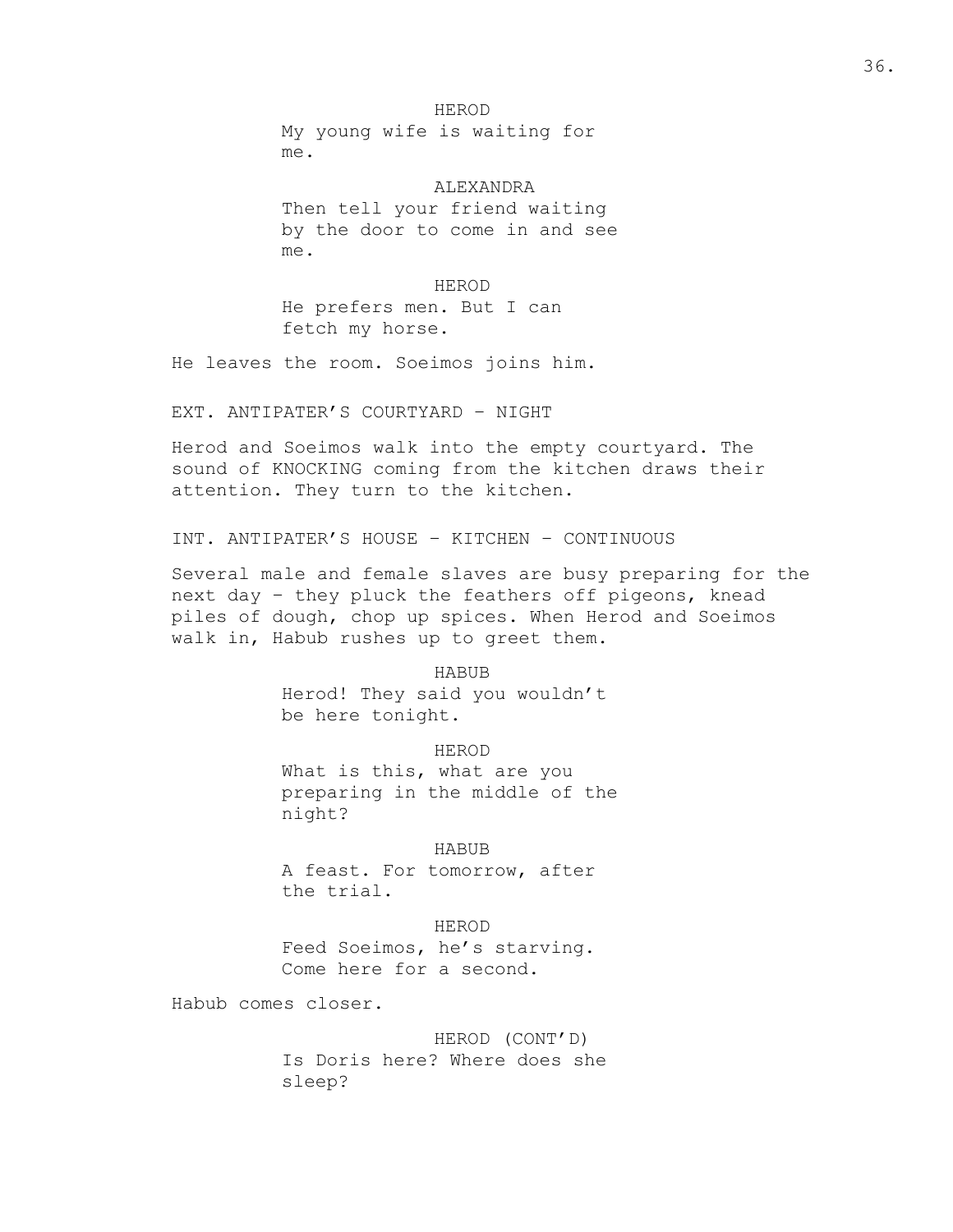INT. ANTIPATER'S HOUSE – DORIS'S ROOM – NIGHT

Herod shuts the door quietly behind him and takes his clothes off. Doris opens her eyes. She sees Herod, and is certain she's dreaming. She shuts her eyes.

> DORIS You came back to me...

> > HEROD

Yes.

DORIS Are you here to take me up north?

HEROD Not yet... first you'll give birth.

He lies down by her side and puts his head on her stomach.

> DORIS It's small, you can't feel it yet. Everybody says it's a boy.

Herod caresses her.

HEROD Are you resting? What do you do all day?

DORIS They won't let me work. I play with Salome.

He kisses her. She hugs him.

you today.

DORIS (CONT'D) Today it won't hurt?

HEROD No, Doris, I won't sleep with

DORIS

Why not? I want you.

Herod sighs helplessly, then laughs.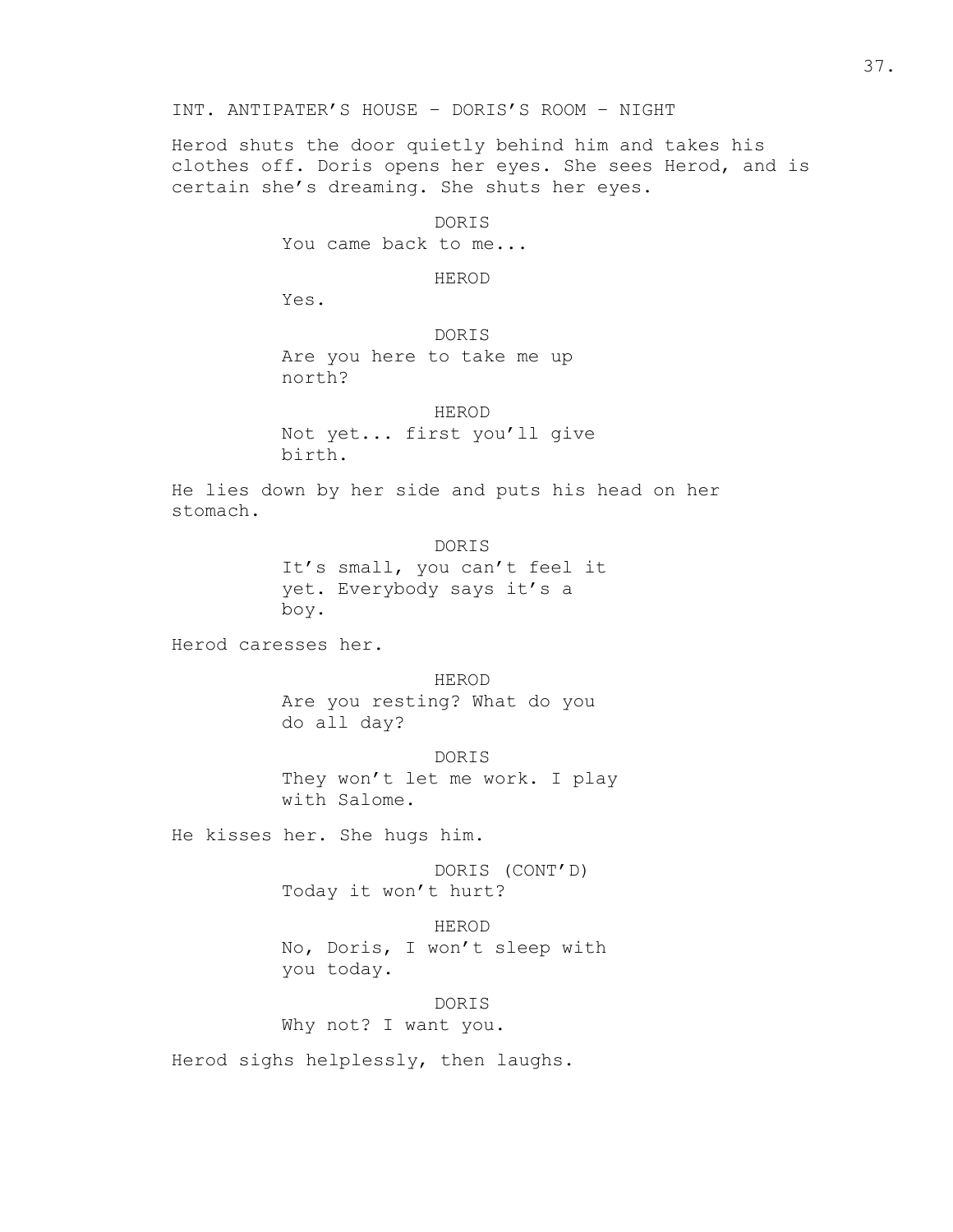## HEROD

I'm tired. I rode straight through from the Galilee, and tomorrow I stand trial. And I don't want anybody to hear us. And it's not healthy for the baby.

He kisses her breasts and glides down her stomach.

DORIS

You've got so many excuses... what are you doing... what... what are you doing to me?

HEROD

Eating you.

EXT. ANTIPATER'S COURTYARD – DAY

Antipater, Cypros, and Herod's siblings are there – Phasael, Pheroras, and Salome. The men are all ready to leave for the courthouse. Doris sits to the side with a Mona Lisa smile on her lips, eating shelled nuts out of a bowl, detached from her surroundings.

ANTIPATER

Is Joseph ready? I want to leave.

JOSEPH (O.S.) (from inside house) You can head out, I'll be there. I know the way.

CYPROS

Your father wants you to arrive together, in one group. Like a fist. Like an Edomite family...

JOSEPH

By my calculation, we're missing a finger.

SALOME

No you're not. I'm here. The pinky. I'm coming with you.

Bagohi the eunuch comes up from behind, grabs her in his arm and keeps walking with her flailing in his arms.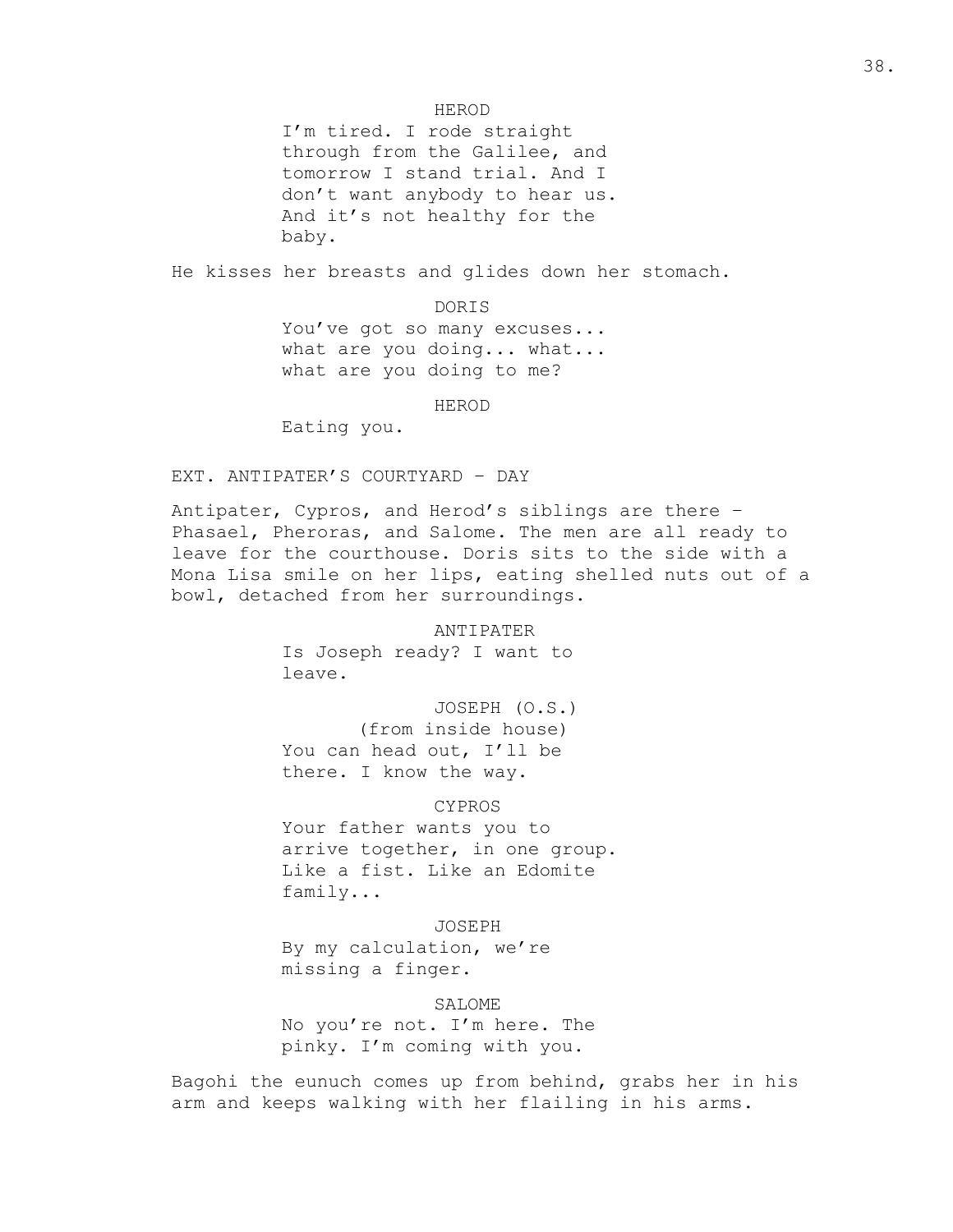# BAGOHI

You're not going with them. You're staying with me and Habub and helping us get the courtyard ready. After the trial, many people will come here to celebrate, all the people who have disappeared lately.

SALOME Then why are we inviting them, if they're not our friends?

Bagohi puts her down.

#### BAGOHI

Because we are politicians, sweetheart. We're politicians. Where'd you run off to again?!

EXT. TEMPLE MOUNT - COURTYARD BY HALL OF HEWN STONES – DAY

The courtyard is packed. The families of the dead are in a circle in the center. They chant the bible verses about justice, and the crowd answers them. The Temple Guards in dark uniforms, headed by Ben-Gadya, maintain order. The 23 judges of the standing Sanhedrin arrive in groups of 3 to 5 men. They are clearly part of Jerusalem's aristocratic elite.

Malachi arrives, accompanied by tough, efficient guards who pave the way for him through the crowd. He acts like a candidate at a campaign rally, and several people in the crowd cheer him on. He stops, gets up on a rock and addresses the crowd.

# MALACHI

You, the orphans and widows and mothers of the Galilee heroes, your voice will be heard. You demanded justice, and justice shall be done. Here, in the place where the Judgment of Solomon was heard over a thousand years ago, the man who executed your loved ones will stand trial.

Malachi's gaze meets the eyes of Mattathias Antigonus, who is standing in the crowd dressed like a beggar.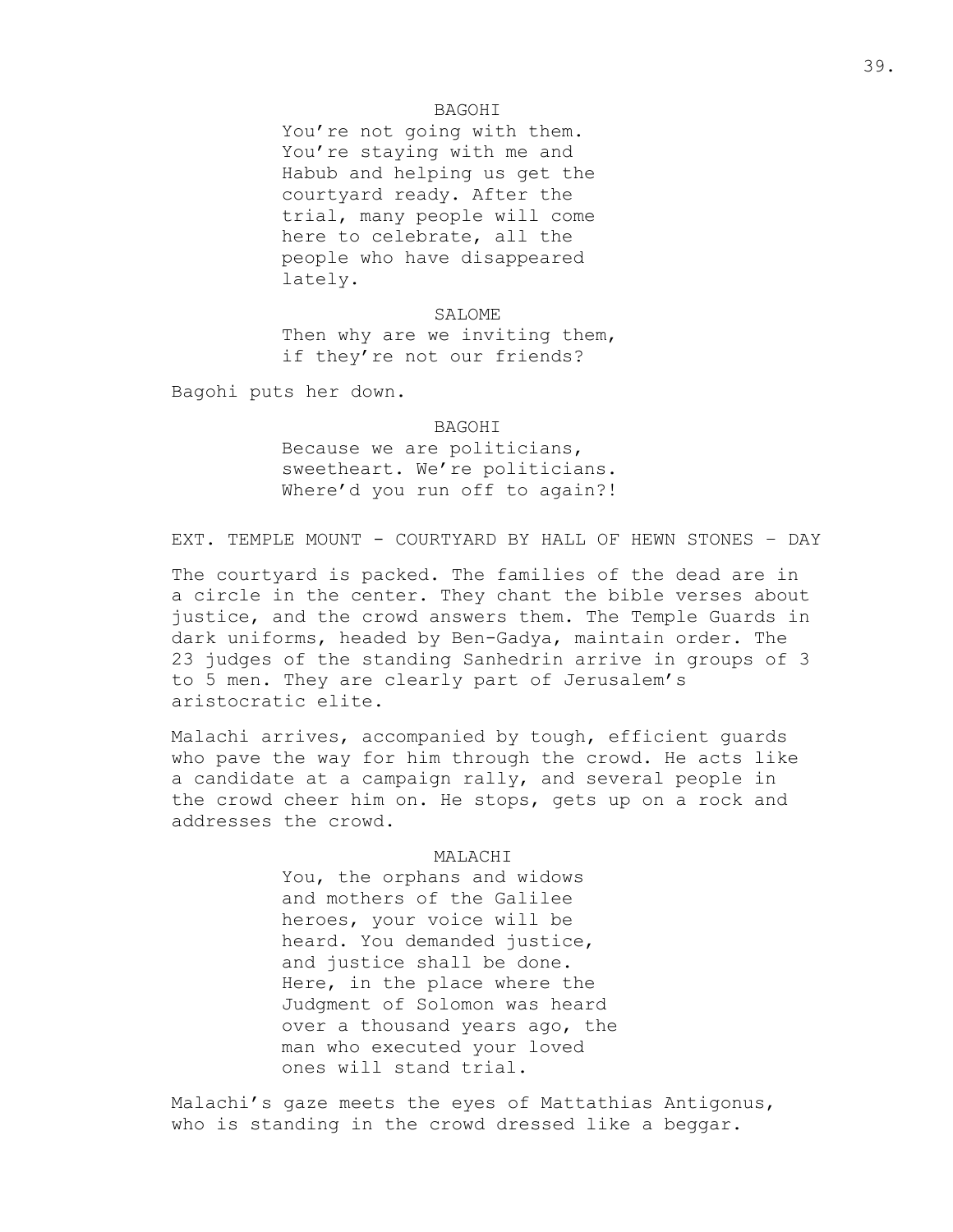Antigonus smiles at him and winks. Malachi falls silent for a beat. Now, the members of the Pharisees' Sanhedrin arrive, 21 Sages dressed in simple garbs, led by Hillel and Shammai. Shammai's group walks first, cutting through the crowd like a warm knife through butter. Hillel's group is calmer. They surround their rabbi Hillel. Malachi has gotten over the shock of seeing Antigonus, and he gets back to his speech: MALACHI (CONT'D) No one is above the laws of our forefathers. Certainly not an Edomite who converted, no matter who his father is, how much money he has, or how many supporters he has back in Rome. (louder) "For the Lord your God is God of gods and Lord of lords, the great God, mighty and

awesome, who shows no partiality and accepts no bribes. He defends the cause of the fatherless and the widow."

#### HILLEL

"And loves the foreigner residing among you."

# MALACHI

What?

## HILLEL

If you are going to quote the Torah, quote it correctly. "He defends the cause of the fatherless and the widow, and loves the foreigner residing among you." Especially the Edomite foreigner. The Lord said, "Do not despise an Edomite, for he is your brother."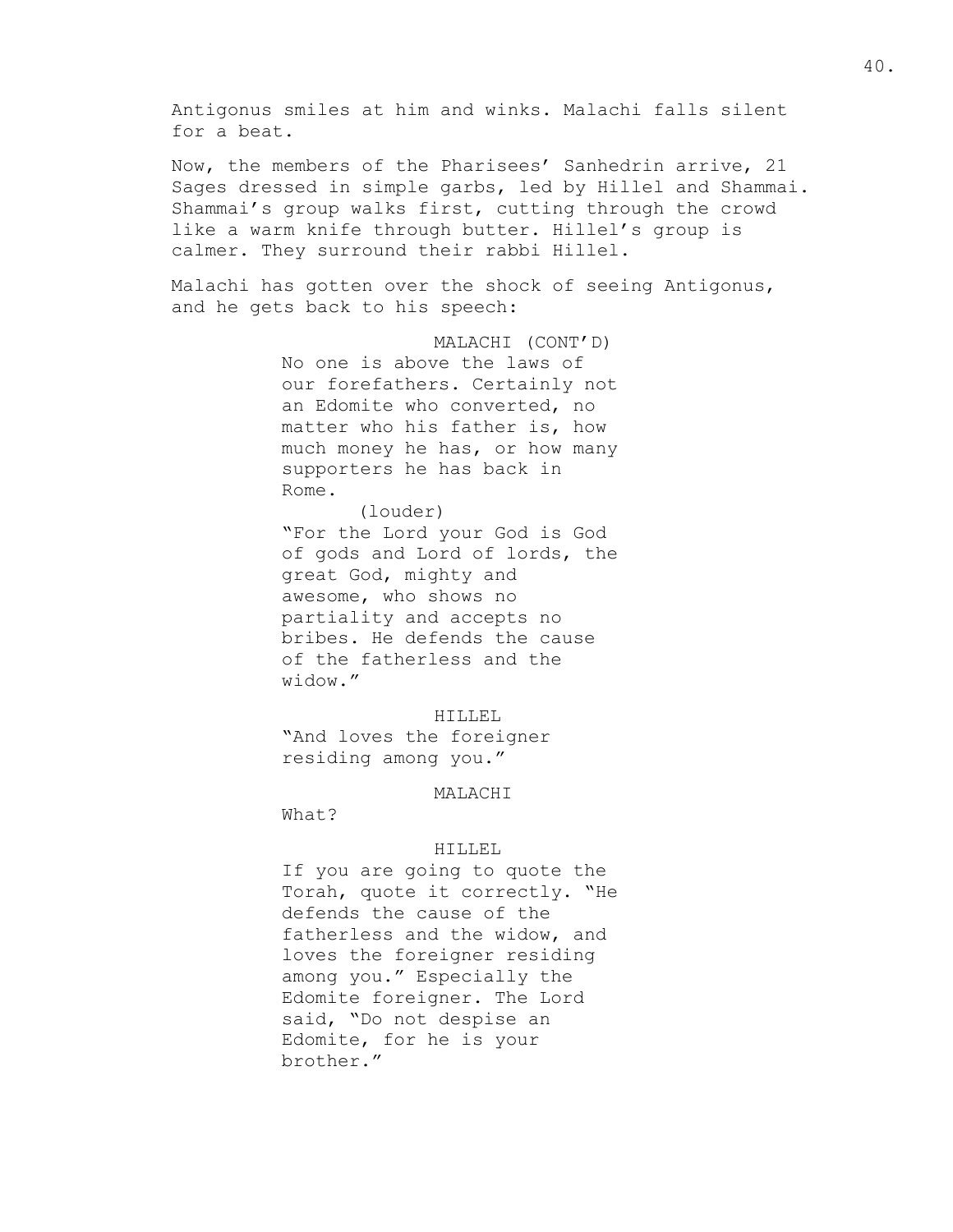# MALACHI

Then after we are finished with the Edomite foreigner, honored guests, we shall be free to deal with the Babylonian Sage.

Laughter in the crowd. Malachi gets off the rock and walks on with his men.

HANNAH, one of the women, whom we last saw trapped in the cave in the lower Galilee after bringing back water, blocks Hillel's way.

#### HANNAH

Hillel, the blood of your brothers shouts out to you from the ground.

#### HILLEL

And what does it tell me?

Little Salome is seen in the crowd, stunned by the hatred toward her father and brother she hears from those around her.

# HANNAH

That if you acquit the Edomite dog, you are killing them all over again. We demand justice.

#### HILLEL

What justice? To sentence him to death before the trial?

#### HANNAH

He killed my husband without a trial too.

# HILLEL

Which is why he is on trial today. Would you like them to try me for the same crime as well? Do unto others as you would have them do to you – this is the whole Torah.

MAN IN CROWD They've bought him too. The Edomite dog has bought them too. What did they promise you, Hillel? Lower taxes?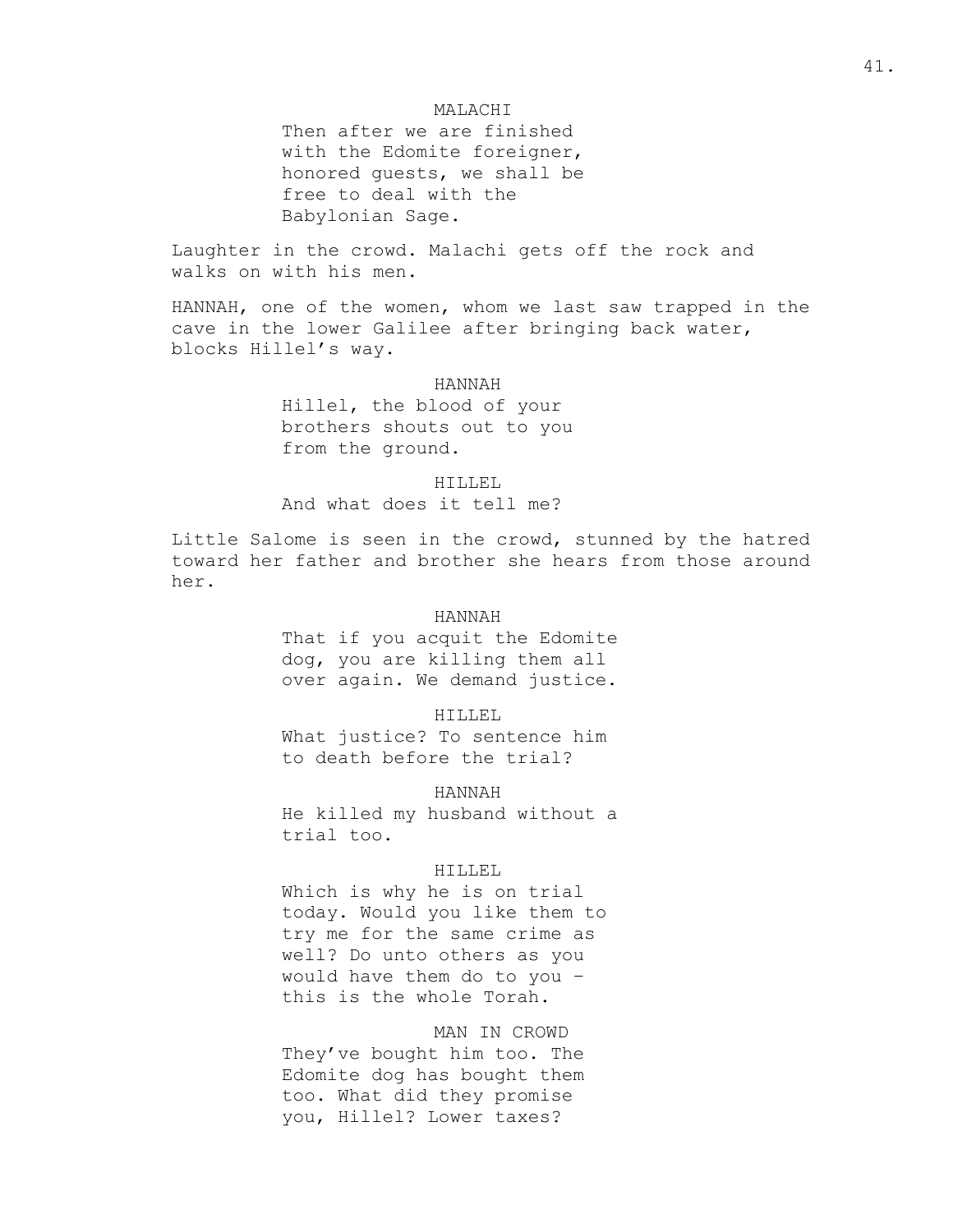Shammai returns and stares the Man down, fire in his eyes.

#### **SHAMMAT**

This is a trial, not an execution, and we are judges, not executioners. Moses commanded us, "Do not show partiality in judging; hear both small and great alike. Do not be afraid of anyone, for judgment belongs to God."

Hillel looks at him, concerned.

VOICES IN CROWD Don't let them through! Get them!

Hillel and Shammai tense up and quickly leave, but the crowd was not talking about them. They were talking about Antipater, his sons and their guards, who walk up in a tight group and are sneered at and booed.

Little Salome, who has made her way to the center of the circle, looks at Yuda, who stands by his mother Talia. Their eyes meet. He smiles at her.

Guards clear a path through the crowd to allow the judges passage, and Yuda is nearly crushed. Salome pulls him out. He looks around for his mother, lost in the commotion.

From afar they see Dositheos, the head of the secret police, brief the witnesses, a man and two women. One of the two women is Talia.

ON DOSITHEOS

#### DOSITHEOS

When the time comes, we will call you. You will stand before the judge and give the answers we have agreed upon. Let's go in.

He leads them inside through a side door. Talia hesitates, she looks around for Yuda, but the crowd stands between them. She walks in.

Yuda makes it to the door, but it is slammed shut.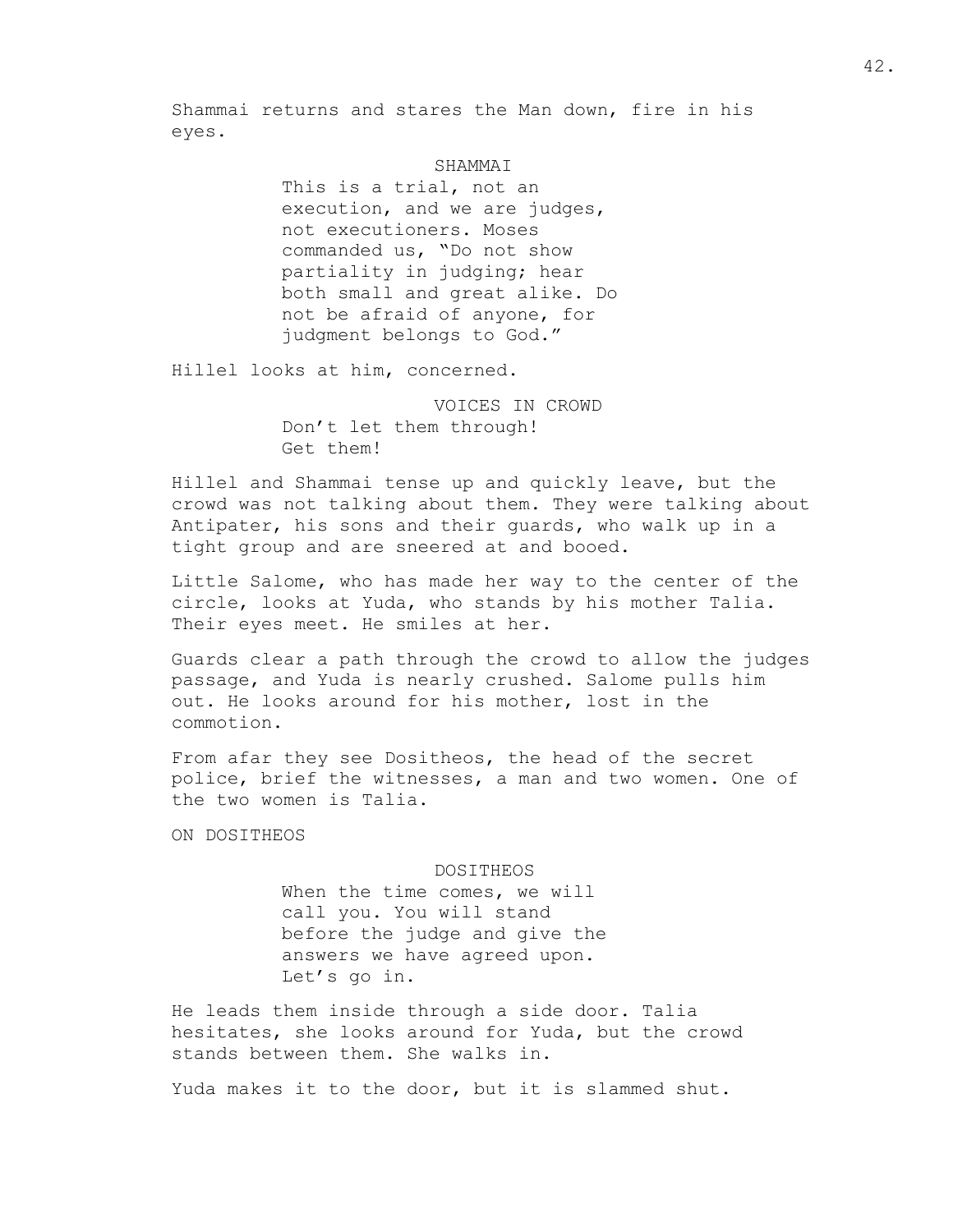INT. HALL OF HEWN STONES – HALLWAY – CONTINUOUS

Dositheos leads the witnesses down the hallway and into a windowless room.

#### DOSITHEOS

Sit here until you're called.

He leaves, locks the door and posts a guard at the door.

INT. HALL OF HEWN STONES – HYRCANUS'S ROOM – DAY

The noise from the crowd outside cannot reach the room where John Hyrcanus, wearing his High Priest garbs, lies on a fainting couch, awaiting the trial. Two armed Temple Guards stand by the door, with four standing outside the door. Hyrcanus chews on almonds from a bowl on a small table, and sips wine. A servant pours more wine, overfilling the cup and spilling a few drops on Hyrcanus's robes.

#### HYRCANUS

Clean that up!

The servant takes the robe off of Hyrcanus and tries to remove the stain. The COURT CLERK enters and announces:

> COURT CLERK Everybody has arrived. All the judges are in the courtroom.

HYRCANUS All seventy of them?

COURT CLERK

All of them.

HYRCANUS

The defendant?

COURT CLERK The defendant is here. He's waiting outside.

Hyrcanus gets up. The servant wants to put the wet robe back on him. Hyrcanus is annoyed.

> HYRCANUS Leave it. It's wet. Leave me alone. I'll go in without a

robe.

He heads out to the hallway and marches, surrounded by Temple Guards, all the way into: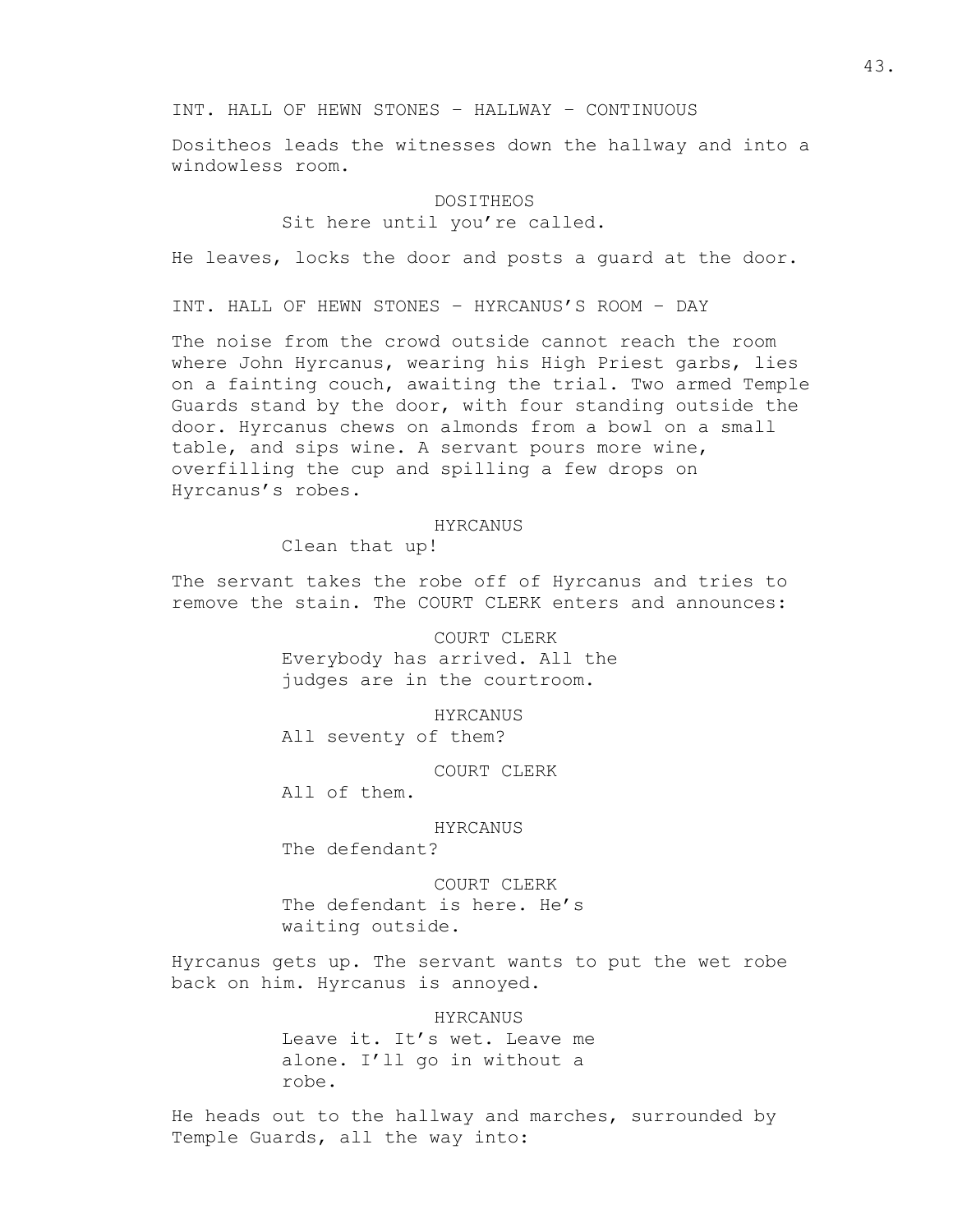INT. HALL OF HEWN STONES – CONTINUOUS

The Hall of Hewn Stones is round. The judges' seats are three rows arranged in a semicircle facing the entrance, like a Roman theater. A stage in the center has the High Priest's chair and the presiding judge's podium.

TRUMPETS BLOW. John Hyrcanus walks in, and everybody stands up to honor him. The Temple Guards stand behind him.

COURT CLERK

(declares to court) The High Priest John Hyrcanus of House Hasmonean, the leader of Judea and the Jewish people, the president of the large Sanhedrin. Be seated.

HILLEL

So many titles for one man.

MALACHI

Where is his robe?

Eliezer Ben-Gamla, 60, the PRESIDING JUDGE, walks over to his spot next to John Hyrcanus.

> PRESIDING JUDGE The large Sanhedrin, the special court of Jerusalem, has convened to judge on the charges brought against the governor of the Galilee, Herod son of Antipater. The court orders the defendant be brought in.

Murmurs and whispers ripple through the crowd of judges. There's a ruckus by the door. The guards standing there are pushed aside, and twenty of Herod's armed guards in uniform invade the hall. They stand in a rectangular formation, terrifying everyone present.

Herod walks into the court. He's dressed in royal splendor, wearing a crimson robe, his long hair combed back as if this were his coronation ceremony. Everybody present is surprised by his appearance. Shammai is frozen. Hyrcanus is alarmed. Antipater's family is embarrassed. Herod stands in front of his men and looks around with a smile.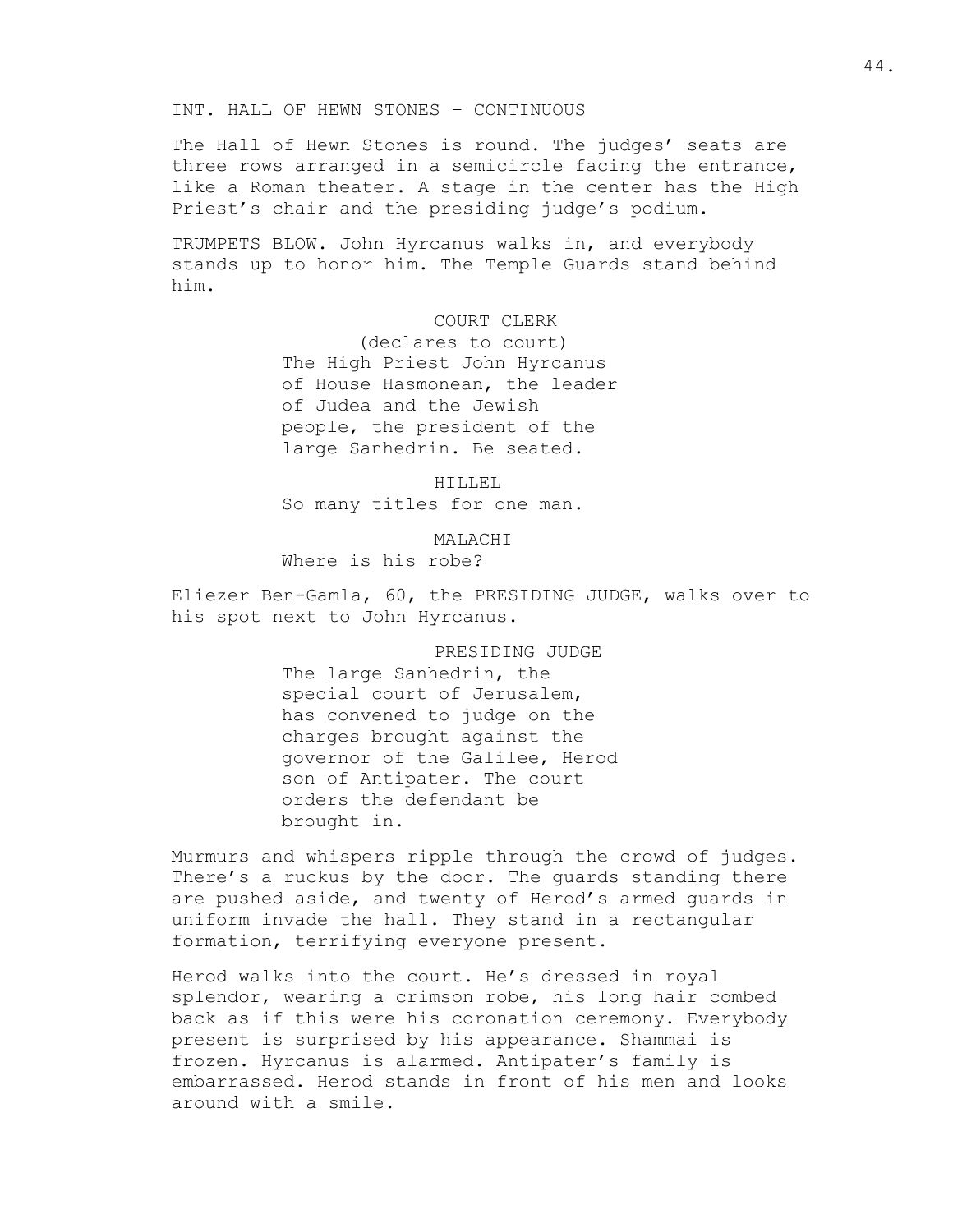No one answers.

HEROD (CONT'D) Everybody's sitting and I'm the only one standing? Where is my chair?

PRESIDING JUDGE (to Court Clerk) Give him a chair.

A chair is brought out for Herod. He sits down. The crowd falls silent. The Presiding Judge looks at John Hyrcanus. He gestures for him to begin. The Presiding Judge reads the charges:

> PRESIDING JUDGE While serving as governor of the Galilee, sent by the Judean government in Jerusalem, Herod, son of Antipater, captured the gang led by Hezekiah the Galilean, who were known to rob, pillage and murder. The prisoners were locked in the Sepphoris Fortress, and while they awaited transfer to Jerusalem to stand trial before the Sanhedrin, the defendant decided to crucify them in front of their families.

INT. HALL OF HEWN STONES – HALLWAY AND ROOM – CONTINUOUS

Salome and Yuda run down the hallways. They pass by the guard standing outside the room with the witnesses. They open a door to a room where Alexandra watches the trial from above.

#### ALEXANDRA

Get out of here.

They back out of the room and walk into another, from which they can watch the Sanhedrin hall: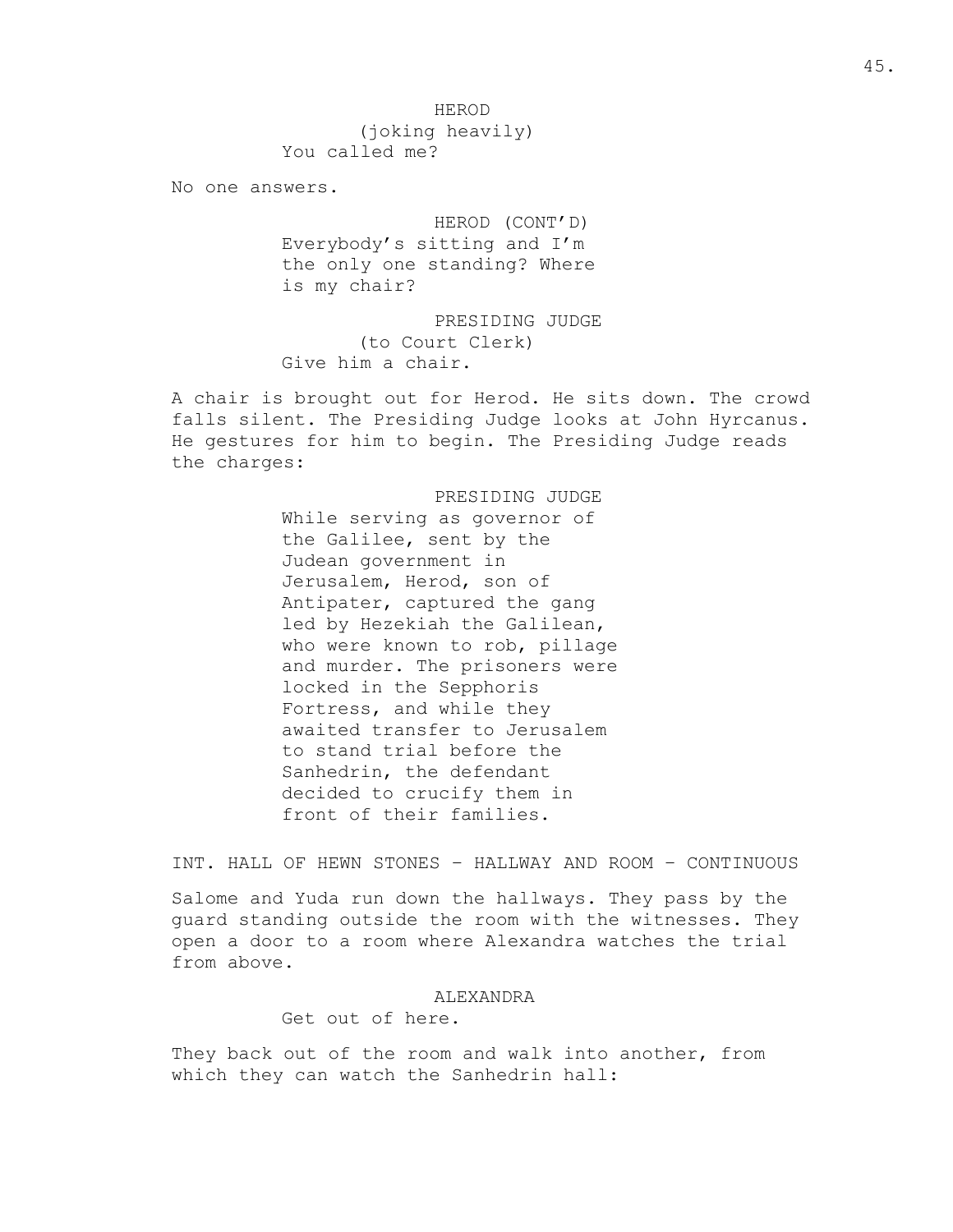## INT. HALL OF HEWN STONES – CONTINUOUS

The Presiding Judge continues his account:

PRESIDING JUDGE In his action, he broke the law of our forefathers, forbidding us from executing any man without a trial. The laws of our forefathers allow us to judge our fellow man only in Jerusalem. According to the laws of our forefathers, only a king may kill without a trial.

## MALACHI

Maybe the laws of his forefathers are different...

#### PRESIDING JUDGE

Herod, son of Antipater. You are accused of murdering prisoners and breaching the authority of the High Priest. You are accused of breaching the authority of this Sanhedrin in Jerusalem. You are accused of treason.

# HEROD

Treason? Who have I committed treason against?

#### HYRCANUS

It's fine. Go on.

## HEROD

No need. I think everybody's got it. I haven't got all day.

HYRCANUS Call the witnesses to the stand.

PRESIDING JUDGE The court calls Ahikam son of Yosha, a garrison officer at the Sepphoris Fortress.

The Court Clerk walks in.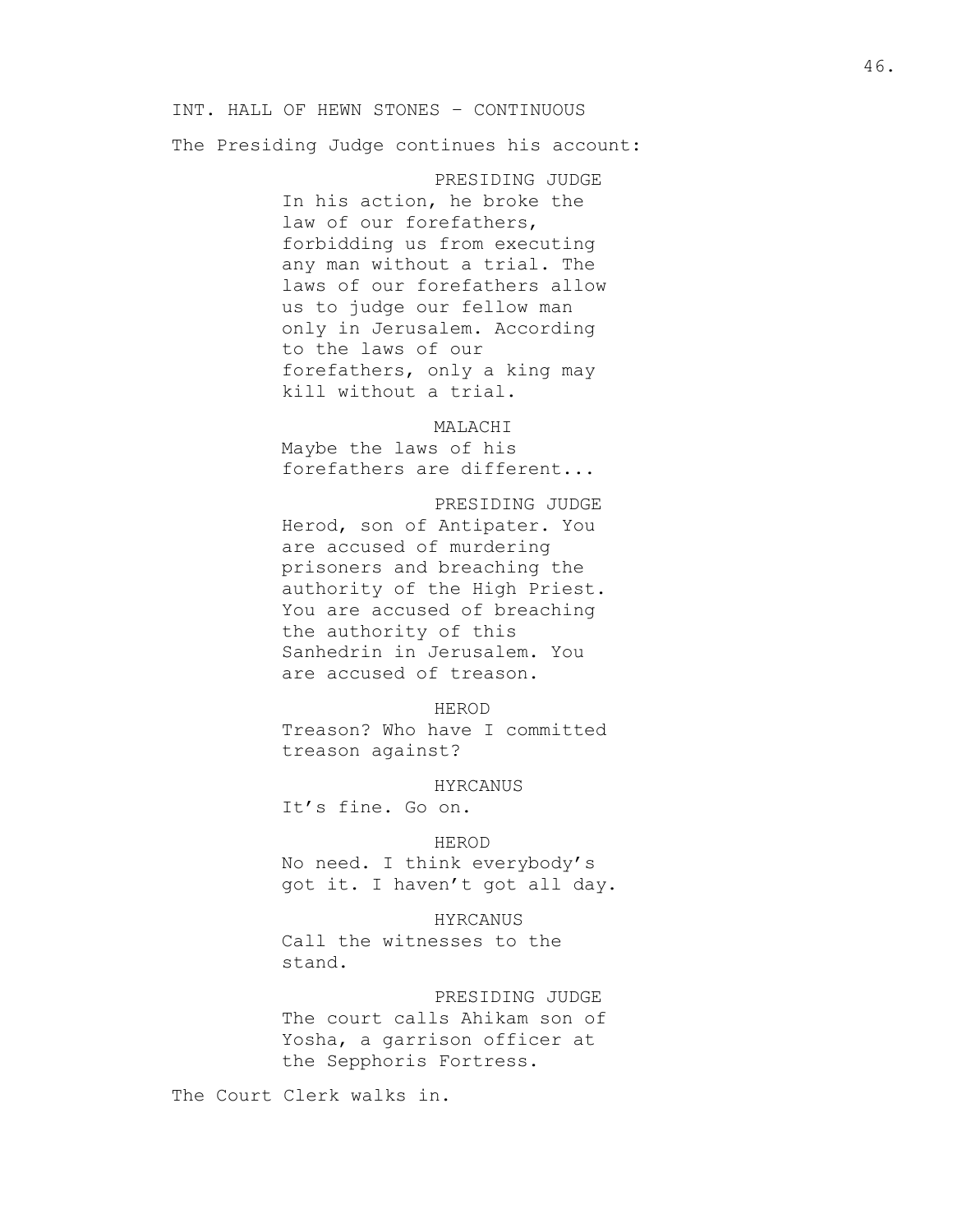COURT CLERK He's disappeared.

HYRCANUS

Disappeared?

COURT CLERK He was outside, waiting by the door. Now he's not there.

HYRCANUS Call your next witness.

PRESIDING JUDGE He is the only one who agreed to come here and testify today. The others did not show up for some reason.

#### HEROD

They've had second thoughts. I spoke to them. Meaning, first I spoke to them, and then they had second thoughts.

Laughter in the audience.

PRESIDING JUDGE

We have female witnesses. The mothers. The women.

#### SHAMMAI

A woman's testimony is invalid. Women cannot testify.

HYRCANUS How can we judge a man if no one will testify as to what happened there?

YUDA (O.S.) I'll testify.

At first, it is unclear who said that.

HYRCANUS Who was that? Who just spoke?

INT. ROOM OVERLOOKING HALL OF HEWN STONES – CONTINUOUS Yuda speaks from the room above them.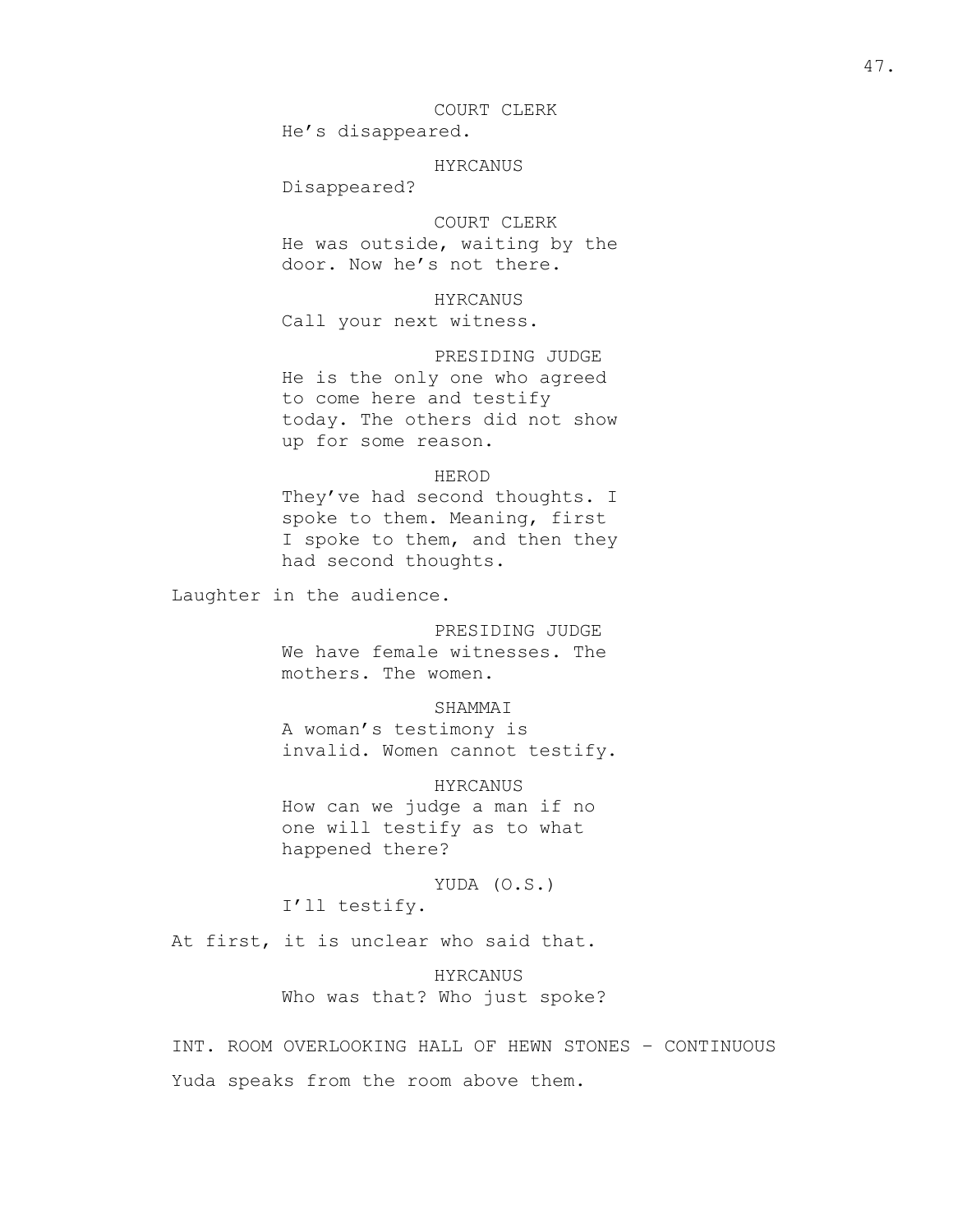I can testify. I was there, and I saw it all. I can tell you what happened.

Salome is stunned.

#### SALOME.

You were there?

Yuda runs out of the room.

INT. HALL OF HEWN STONES – CONTINUOUS

Hyrcanus looks up.

HYRCANUS Who is that? Who said he would testify?

Yuda enters the hall from the same back door that John Hyrcanus entered earlier. The Temple Guards turn to grab him.

> HYRACNUS (CONT'D) Come closer. Bring him here.

Yuda walks up and stands before the Sanhedrin. He points at Herod.

YUDA

This man grabbed me while I was playing with my dog. He held a knife to my throat and called my father out.

HYRCANUS Hold on. What is your name?

YUDA

Yuda, son of Hezekiah the Galilean. He promised that if they came out and surrendered he would transport them to Jerusalem to stand trial. Then, at night, he murdered them.

A murmur ripples through the audience.

INTERCUT: In the room overlooking the hall, Salome is stunned.

Hillel and Shammai whisper among themselves. The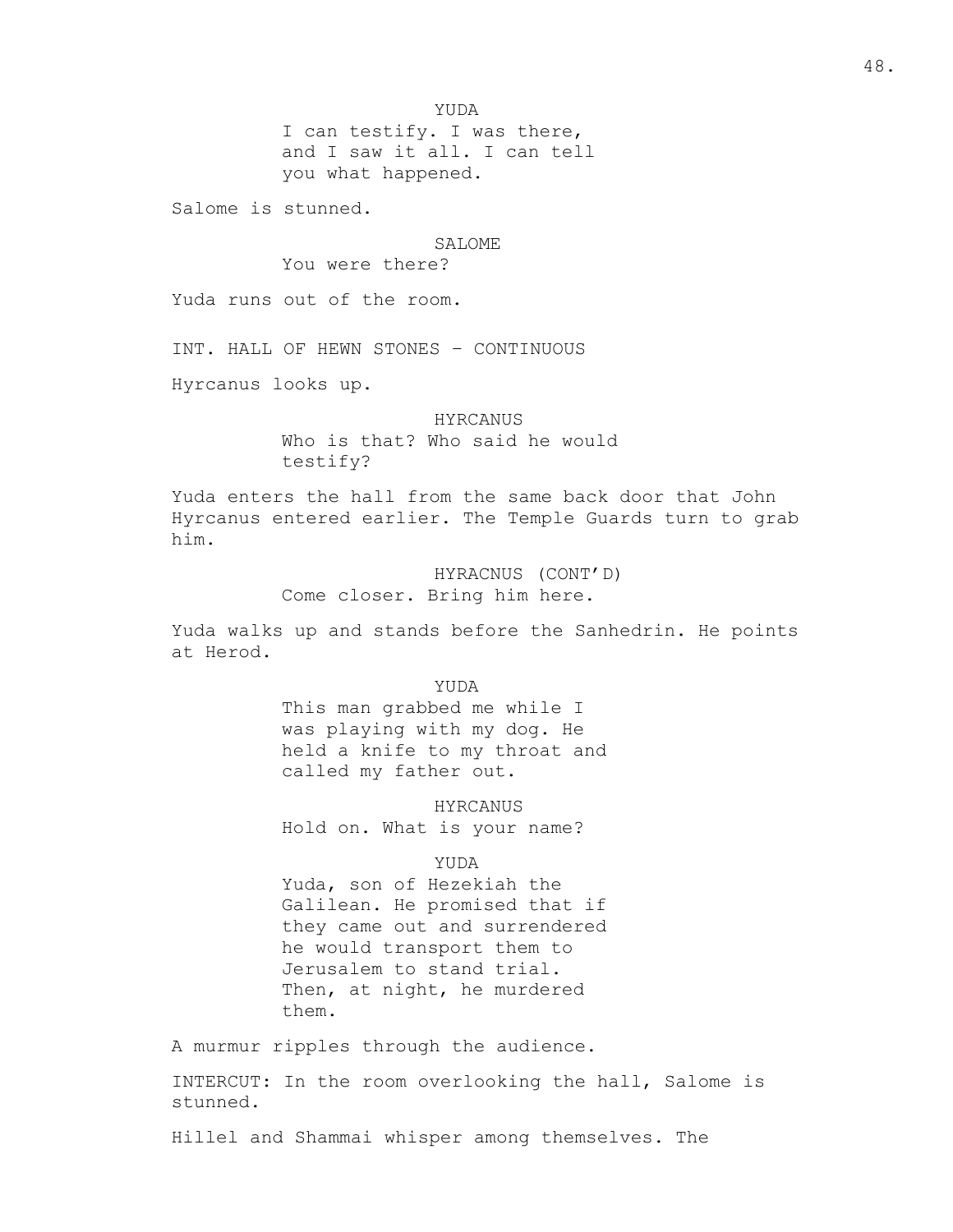Presiding Judge walks over to them.

HYRCANUS What is it? What is the problem?

The Presiding Judge walks over to him and whispers something in his ear.

> HYRCANUS (CONT'D) (to Yuda) How old are you?

> > YUDA

Eight. Ten.

The Presiding Judge shakes his head.

HYRCANUS A minor's testimony is invalid. Take him away.

YUDA But I was there. I saw it all.

Salome walks into the hall through the same back door, and she waves at Herod, trying to get his attention.

PRESIDING JUDGE

The court will ignore the young boy's words. A minor's testimony is invalid.

SHAMMAI

No. The bible commands us, "Hear both small and great alike. Do not be afraid of anyone." We heard what we heard.

HYRCANUS If there are no further

witnesses--

HEROD (cuts him off) There is no need for witnesses. (gets up) I admit I executed them. I am willing to describe in detail to the honorable court how I (MORE)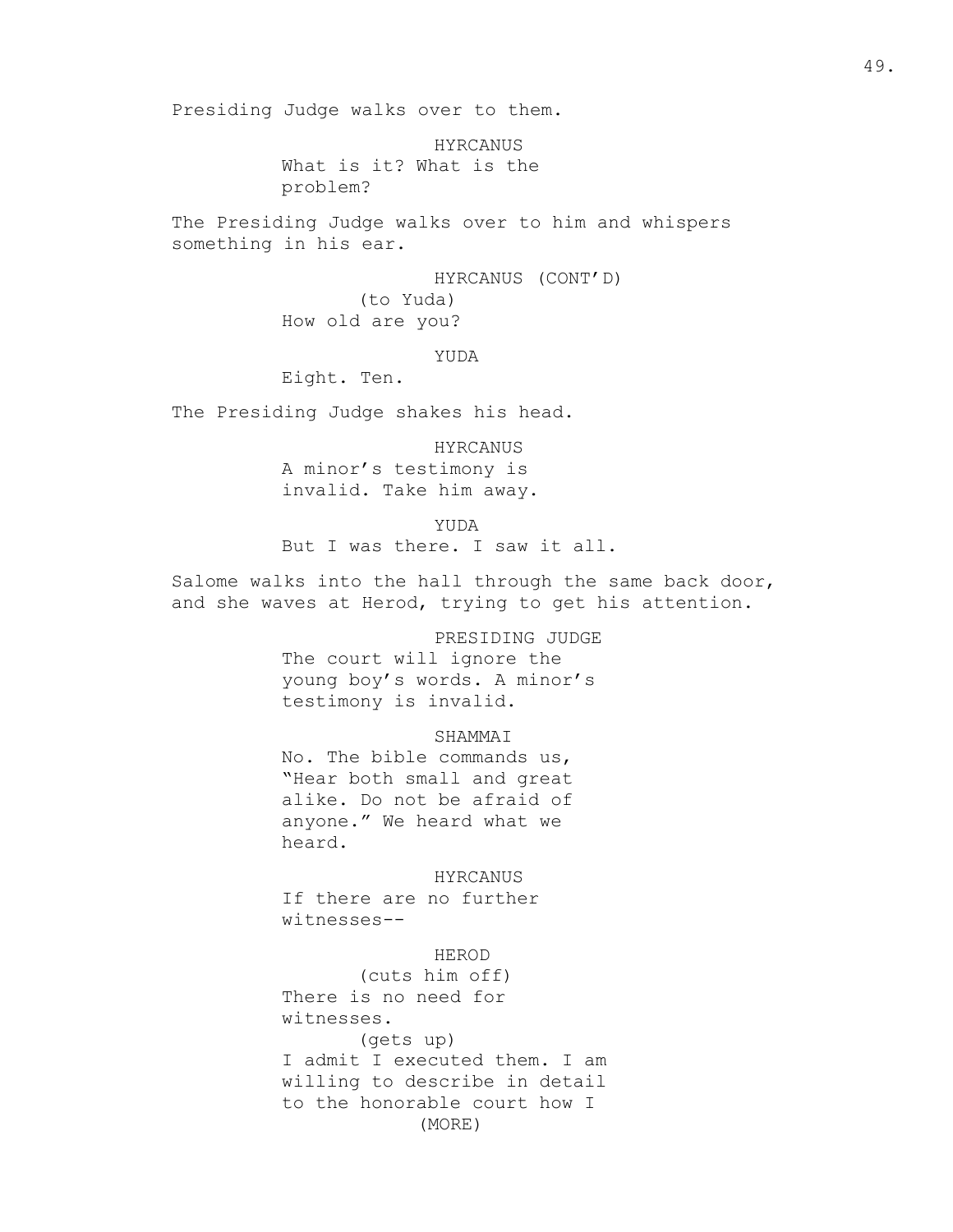HEROD (CONT'D) killed them, why I killed them, and why, after I killed them, I crucified them. I would be happy to describe in detail how I killed this adorable child's father, as well. I was sent to take out the lawless marauders, and I crushed them. I was sent to bring peace to the Galilee, and I brought peace to the Galilee and the Golan. The Roman governor in Syria, who was threatening to invade the Galilee with his legions, has calmed down. He asked me to relay to you that he is grateful to you and to me. And to my soldiers, who stand with me here today.

A murmur of agreement ripples through the judges.

HEROD (CONT'D) You have gathered 71 judges here, turned this into a grand spectacle, even prepared an altar to sacrifice me on. The only problem is, you have no authority to judge me. I am a Roman citizen. I demand to be tried in Syria by the governor. Not by you. And that is what I have come here to say to you.

Herod sits down. The judges are embarrassed. They realize the trial is over, and they prepare themselves to leave. The Presiding Judge scrambles to figure out what to do next.

PRESIDING JUDGE

Alright... we can put the matter of authority up for vote. The Sanhedrin can decide if it has jurisdiction here. On the other hand, if there are no witnesses and there is no possibility of holding a trial...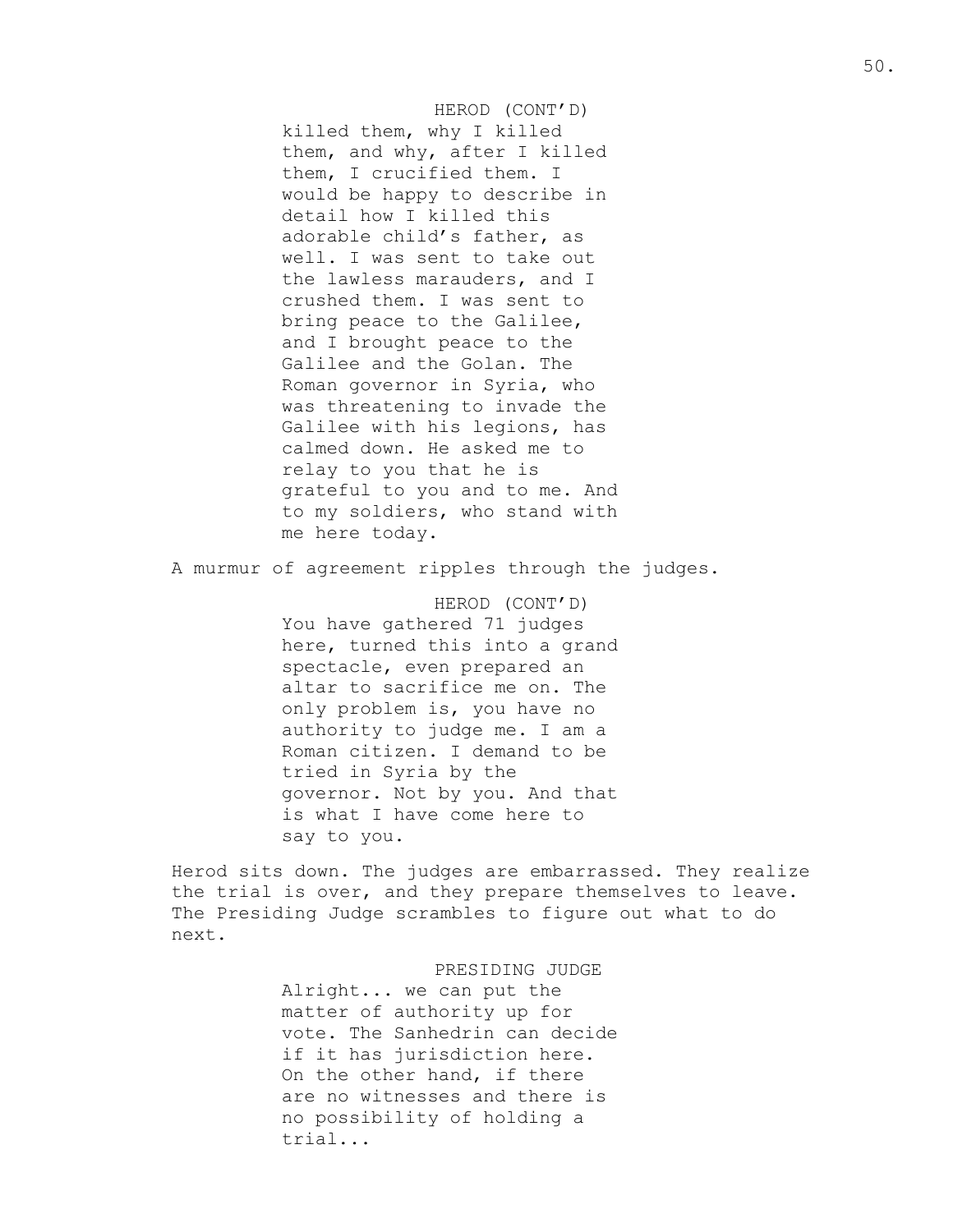# **SHAMMAT**

I wish to speak before we vote. I turn to you, my fellow judges, and ask you, have you ever seen, has there ever stood before you, in all the trials you have ever judged, a defendant who behaved like this man? When a man stands trial before the Sanhedrin he is humble, his hair matted, his clothes a mourner's black. He bows his head in awe, asks for the court's mercy, and fearfully awaits its verdict. Not this man. This playboy, Herod, who has been called to stand before us and answer to a terrible, grievous accusation, comes wrapped in a royal crimson robe, made up like a peacock, combed like an Egyptian pimp, surrounded by armed soldiers ready and willing to slaughter us if we convict him. And he tells you, like a man speaking to his slave - you, the leaders of Judea, you worm Jacob, are unworthy of judging me.

Herod sits there, amused.

SHAMMAI (CONT'D) I have no problem with him. His own wellbeing is more important to him than your honor. But I have a problem with you and the president of this Sanhedrin, the High Priest John Hyrcanus, for you are allowing him to humiliate you in this way. Do not delude yourselves – this man that you are about to acquit, for whom you have made a mockery of law and order, he will return and (MORE)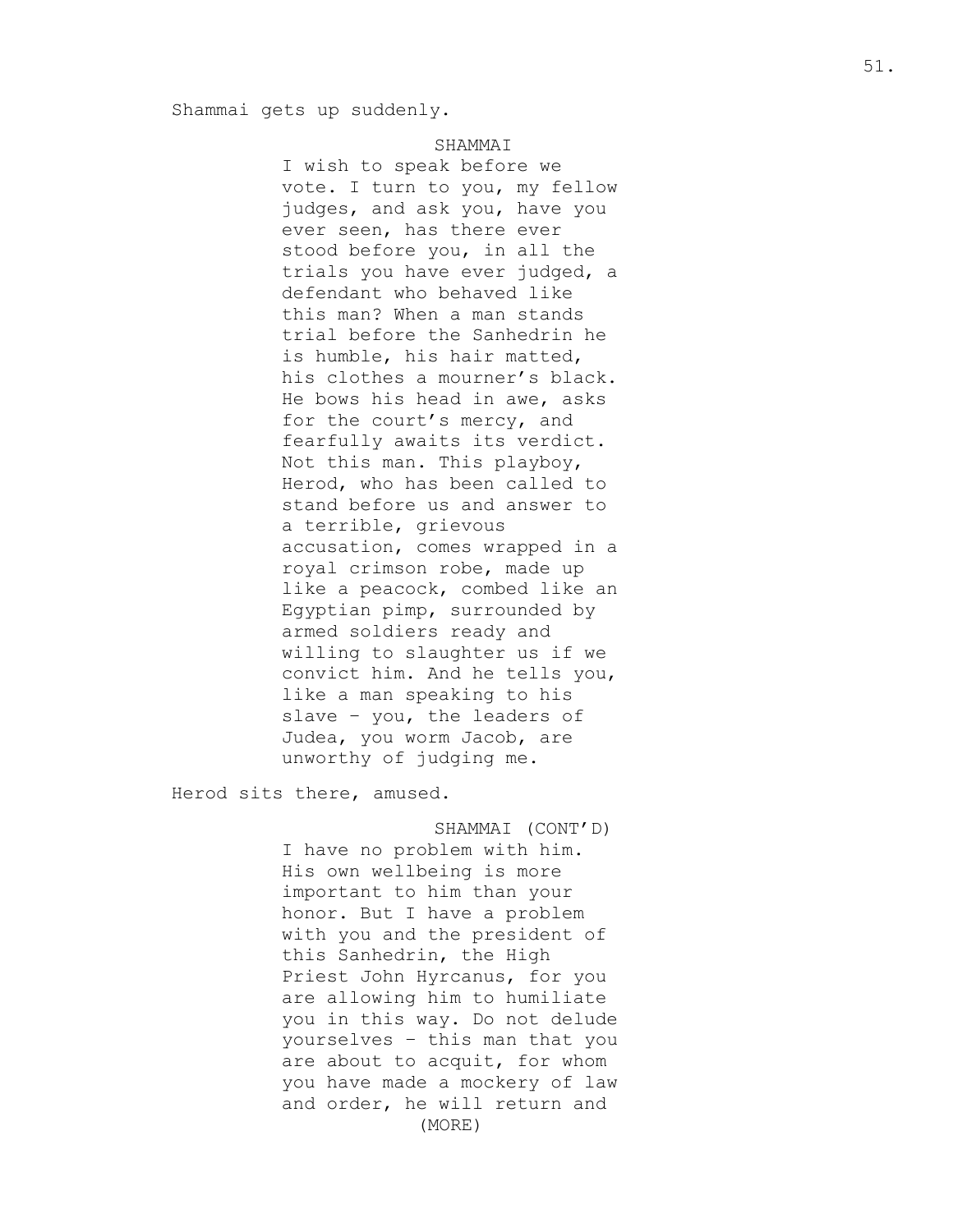# SHAMMAI (CONT'D)

have his revenge on you, and settle his debt with each and every one of you – you too, mister High Priest. If you do not give him a fair trial right now, he will try you with his sword, as he tried the prisoners in the Galilee.

VOICES IN AUDIENCE

Amen.

# SHAMMAI

We have no need for more witnesses. The truth is clear. We have the faith of the widows and orphans, and we just heard the defendant's confession, more powerful than a hundred witnesses. "Do not be afraid, you worm Jacob," said the prophet Isaiah. "Those who oppose you will be as nothing and perish."

MORE VOICES IN AUDIENCE

Amen.

#### SHAMMAI

"Don't be afraid of anyone," said Moses to the judges of Israel. "Because the ruling belongs to God". And justice shall pierce the mountain.

MOST VOICES IN AUDIENCE

Amen.

SHAMMAI

And you, the defendant, (roars) Rise on your feet!

Herod obeys instantly and gets up. The look of amusement has been stricken from his face. He is anxious. The soldiers behind him are tense. The court is in an uproar. The Presiding Judge is embarrassed.

The door opens, and dozens of the Temple Guards swarm in and surround Herod's men.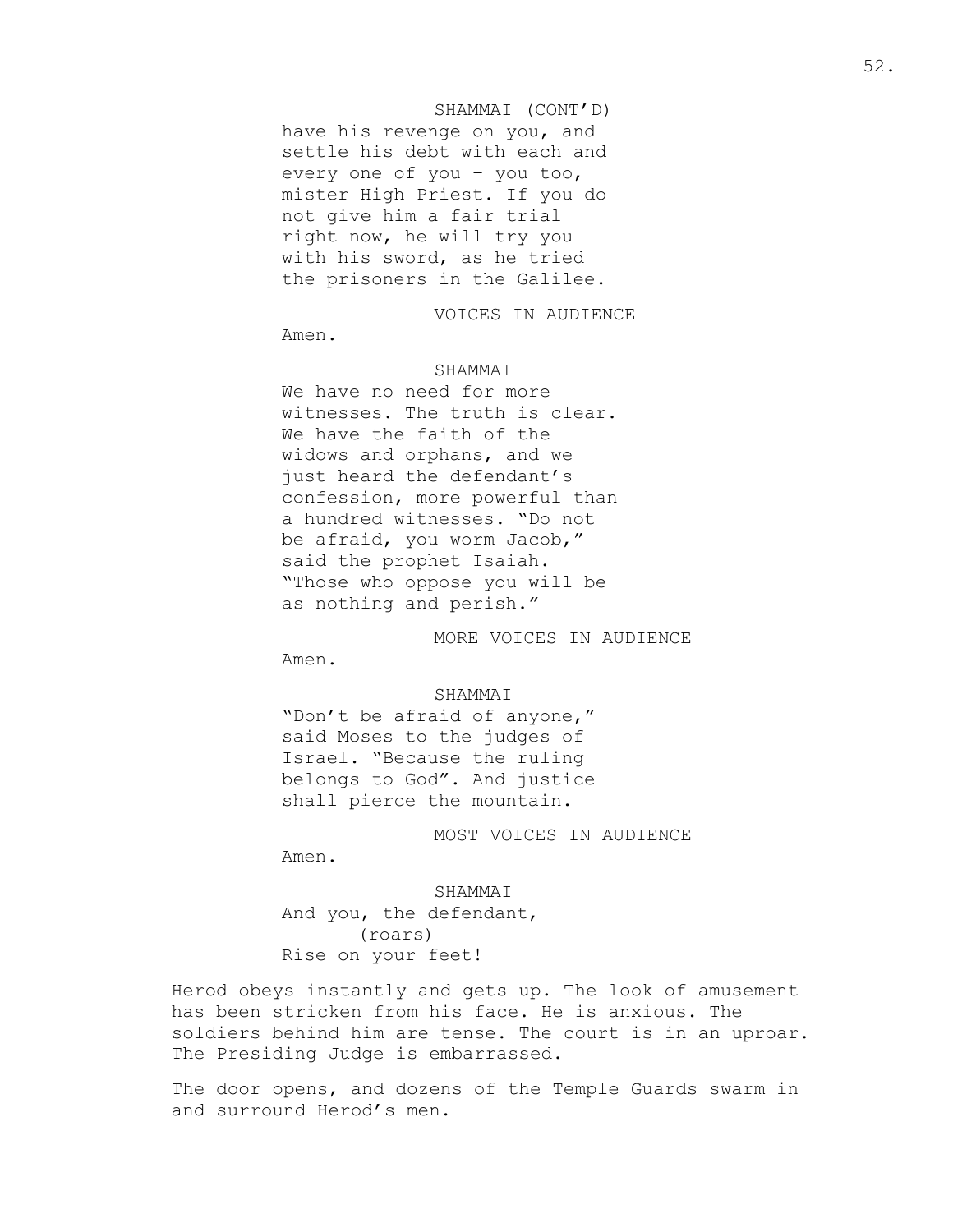# PRESIDING JUDGE Shall we take a vote?

The judges call for an immediate vote. They are like a pack of hounds, like sharks smelling blood in the water – Herod's blood. It's clear that if the vote is held now, Herod will be executed in moments. The men behind the trial – Hyrcanus, Malachi, Dositheos, Antipater – realize they are on the brink of disaster, but they are helpless. They have no clue how to stop this from happening.

Hillel gets up now. He walks over to John Hyrcanus and whispers in his ear. Hyrcanus nods, and hurries up, gesturing to the Presiding Judge to come over quickly. The Court Clerk calls for silence.

Hillel, Hyrcanus and the Presiding Judge whisper among themselves while Shammai watches them with a frown. The Presiding Judge returns to his place and announces loudly, almost hysterically:

> PRESIDING JUDGE According to the laws of our forefathers, if the Sanhedrin has decided after its first hearing to acquit the defendant, we do not hesitate, but deliver our ruling and allow the defendant to leave for his home.

VOICES IN AUDIENCE We didn't acquit!

PRESIDING JUDGE According to the laws of our forefathers, if we are about to convict the defendant, we do not deliver the verdict on the same day, but postpone it to the next – perhaps in the night, his innocence shall be found. We will end our hearing right now and reconvene tomorrow morning. The members of the Sanhedrin will ponder the verdict over the night. Put the defendant under house arrest. You may go with the guards to your father's house (MORE)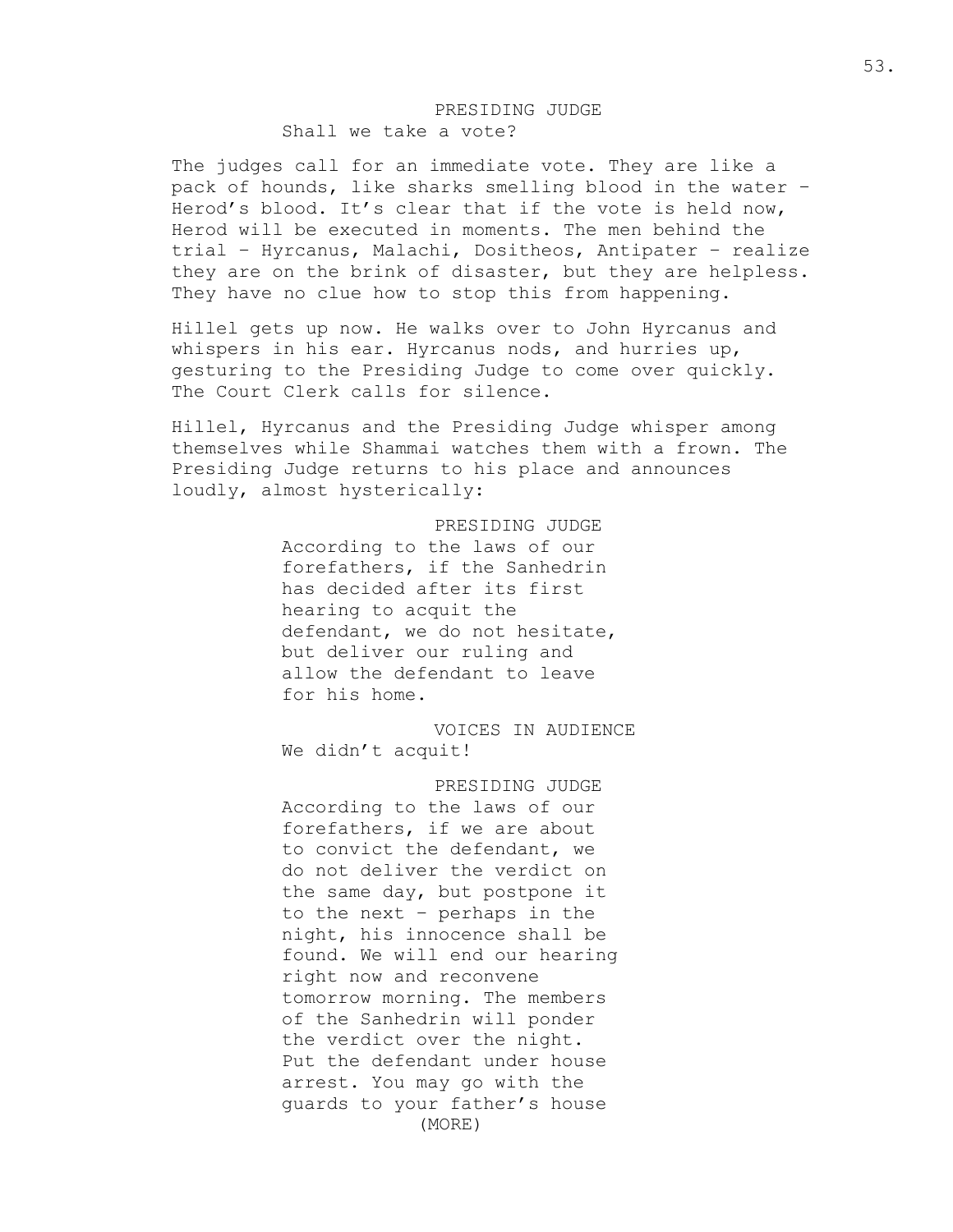PRESIDING JUDGE (CONT'D) to visit your wife, and tomorrow morning we shall have a ruling for you. This meeting is adjourned.

TRUMPETS BLARE. Hyrcanus hurries out of the door he came in from, along with his guards.

The Temple Guards surround Herod, standing between him and his men, who stand awkwardly awaiting his orders.

The Sanhedrin judges quickly slip out the side and back doors, because the front door is blocked.

Shammai stares furiously at Hillel, who smiles at him. He looks like a wolf whose pray was snatched from his jaw.

Herod is led to the back door.

Malachi pulls Dositheos to him.

#### MALACHI

Take your men. Strip them of their uniforms and wait for him on his way home. Stones, sticks and small knives. Leave now. The witness who disappeared, what is his name?

DOSITHEOS Ahikam son of Yosha.

MALACHI Make sure he speaks to no one.

DOSITHEOS Don't worry. He will never speak to anyone again.

Antipater, who was watching Malachi and Dositheos, quickly leaves after Hyrcanus.

INT. HALL OF HEWN STONES – ROOM – DAY

Hyrcanus is on his fainting couch when Antipater walks in with Herod.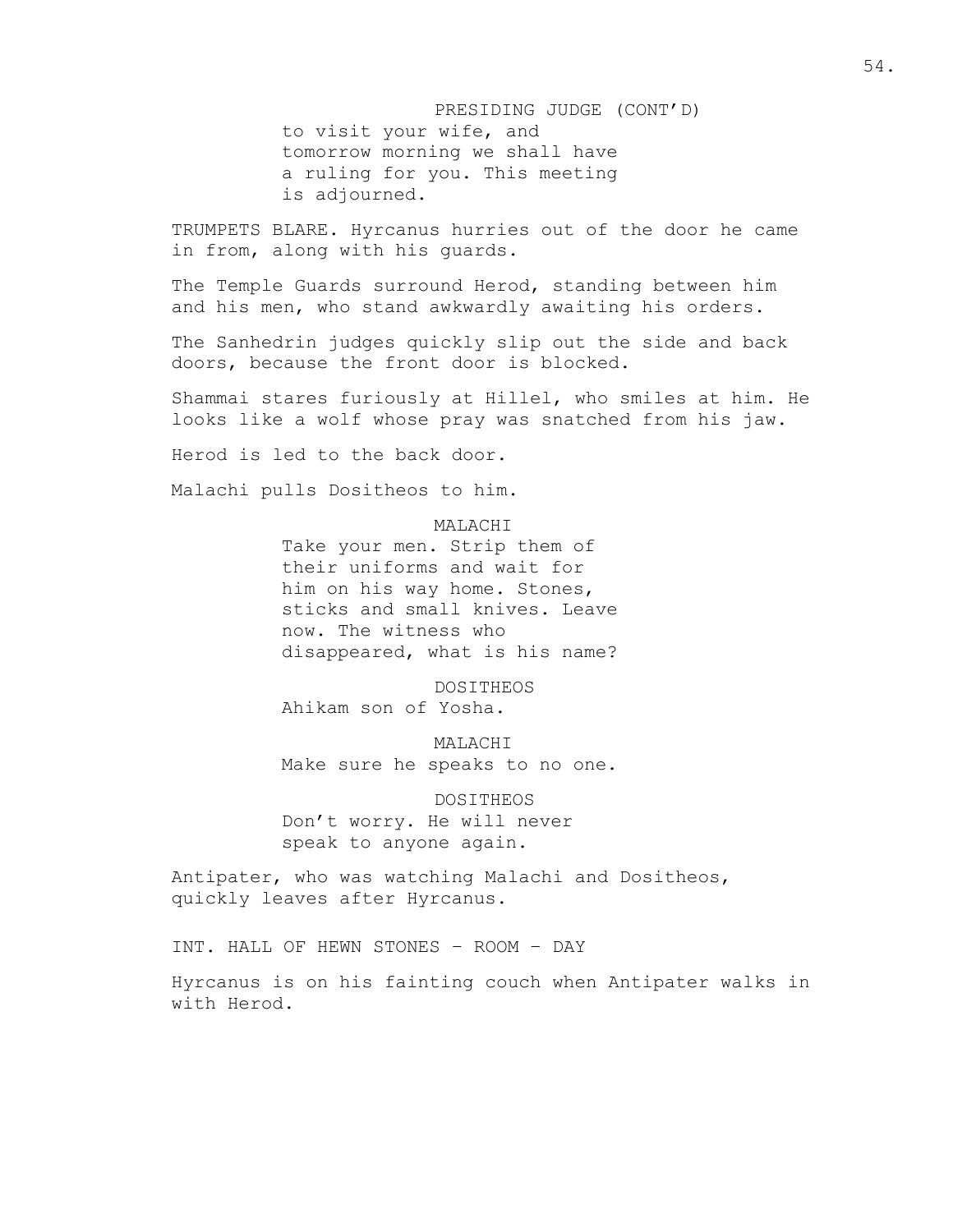## HYRCANUS

As the saying goes, one fool may throw a stone into a well which a hundred wise men cannot pull out. 71 judges are doing everything they can to acquit him, and he takes the rope and puts it around his neck. An arrogant fool. Get him out of here, tonight. Make him disappear. The first chance you get, appoint a replacement for him as commander of the Galilee.

ANTIPATER

Who will replace him?

## HYRCANUS

A scarecrow, as far as I'm concerned. The way he's behaving, a rabid wolf could replace him. God knows how we'll deal with the mothers in the square and the rage on the streets tomorrow. Goodnight.

He turns to leave, then stops.

HYRCANUS (CONT'D) And one more thing, Antipater. You will send your tax collectors out right now across the land and announce a twenty percent tax cut for the next year. Hopefully that can distract them.

ANTIPATER Who will make up for that deficit?

## HYRCANUS

You will, with your own money. If you have another way of silencing them, tell me in the morning.

He leaves. Herod turns to leave as well.

ANTIPATER Where are you going?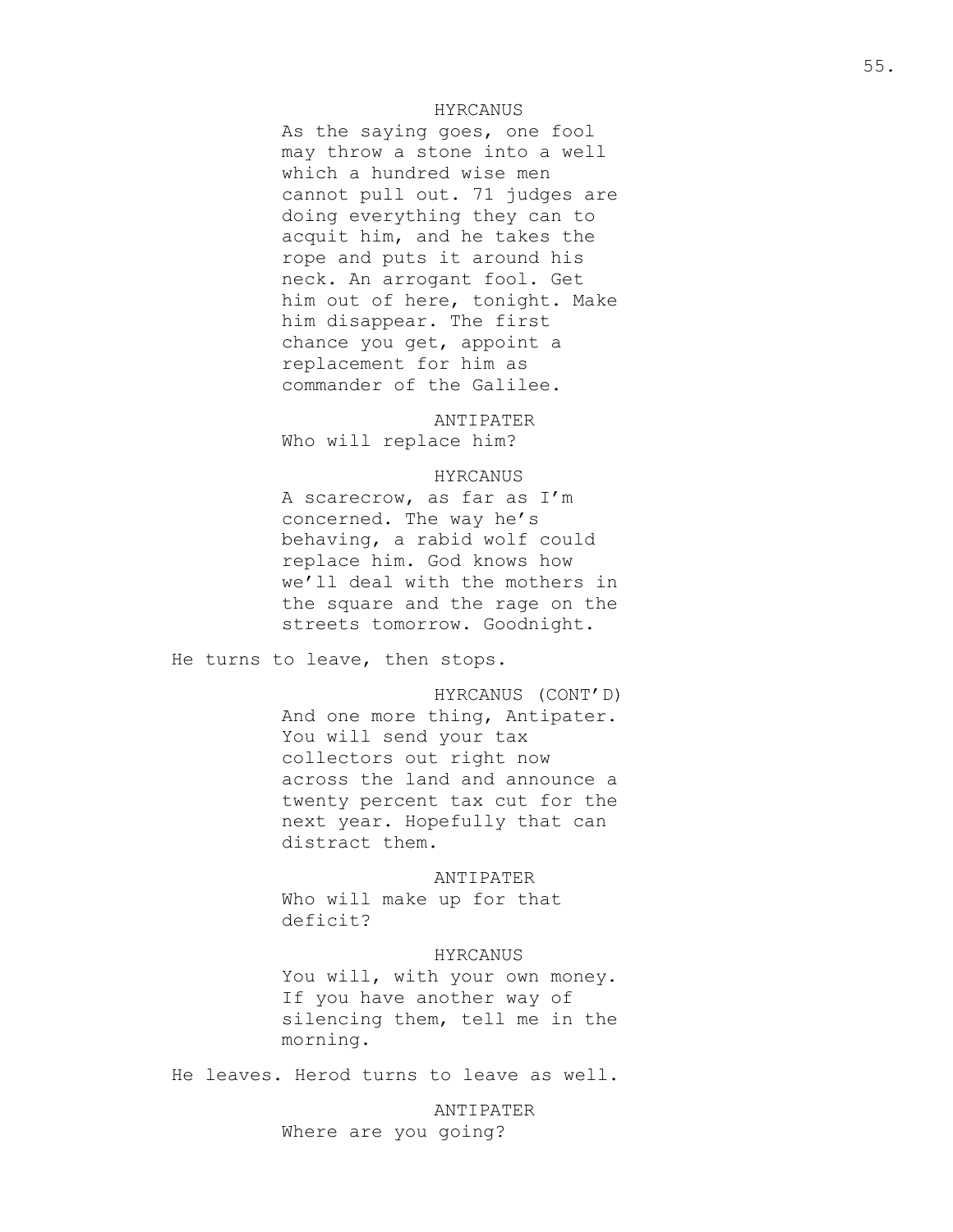## HEROD

(embarrassed) Home. To mother...

# ANTIPATER

You aren't going home. You're waiting here for the moon to go down, you're getting on a horse and getting out of Jerusalem. I'll make sure the north gate will be open for half an hour, no more. The other option is for you to go home to your mother and get killed by your many admirers on the way.

#### HEROD

Where should I run to?

#### ANTIPATER

Maybe to Syria. To your new friend, Sextus Caesar. Stay with him for a few months.

HEROD

I want my men.

#### ANTIPATER

You men will stay here, with the one who pays them.

# HEROD

Then I'll stay here as well, for the hearing tomorrow morning.

#### ANTIPATER

You'll get six horsemen, no more. Herod.

#### HEROD

Yes, father.

# ANTIPATER

You are not my firstborn, but I had hoped that in time you would inherit me. Do not let me down again.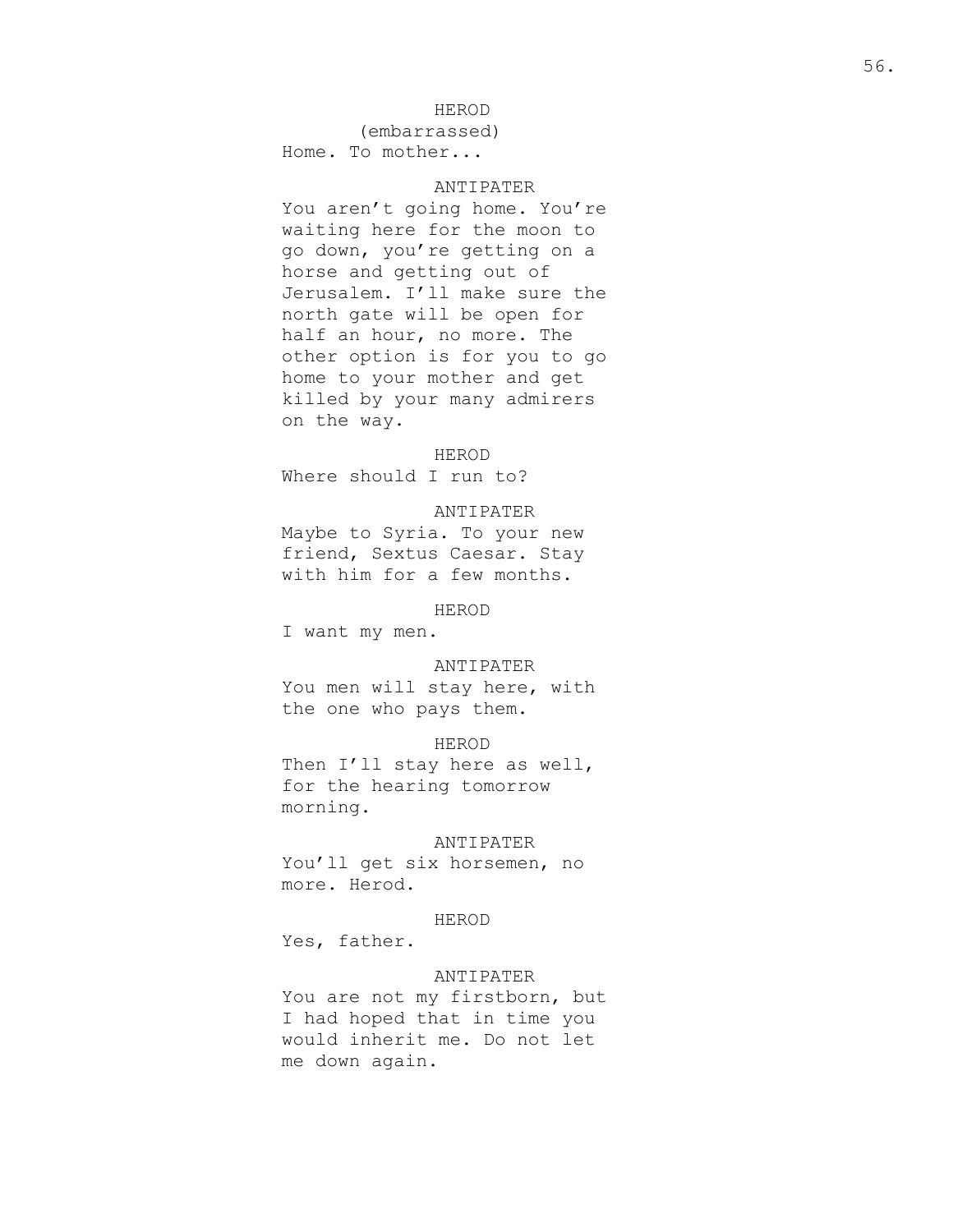HEROD

(whispers) I'm sorry, father. Tell mother I asked for her forgiveness too.

Antipater pulls him in for a long, loving hug. Little Salome pops up suddenly. She calls out to the hallway.

## SALOME

He's here!

Then she runs up and jumps onto her brother. Herod hugs her. Herod's brothers – Phasael, Joseph and Pheroras walk into the room.

> SALOME (CONT'D) (to Herod) I've prepared some pigeons for you to take up north.

HEROD Take care of them. I'll be back soon to get them.

EXT. TEMPLE MOUNT - COURTYARD BY HALL OF HEWN STONES -NIGHT

It's late at night. It's the last watch for the families of the crucified men from the Galilee – some sleep in tents, others sit around a dying campfire, monotonously mumbling verses from Psalms.

Little Yuda wakes up to the sound of HORSES GALLOPING. He comes out of the tent and notices seven horsemen, their faces covered. They march their horses quietly past the sleepy courtyard.

The gate opens and the riders gallop out.

ON CITY WALL

Mattathias Antigonus, Malachi and Dositheos watch from above the city walls as the horses ride off and out of sight.

> ANTIGONUS It'll be much easier from now on.

Yuda runs after the riders, but the gate is shut. He turns to a GUARD.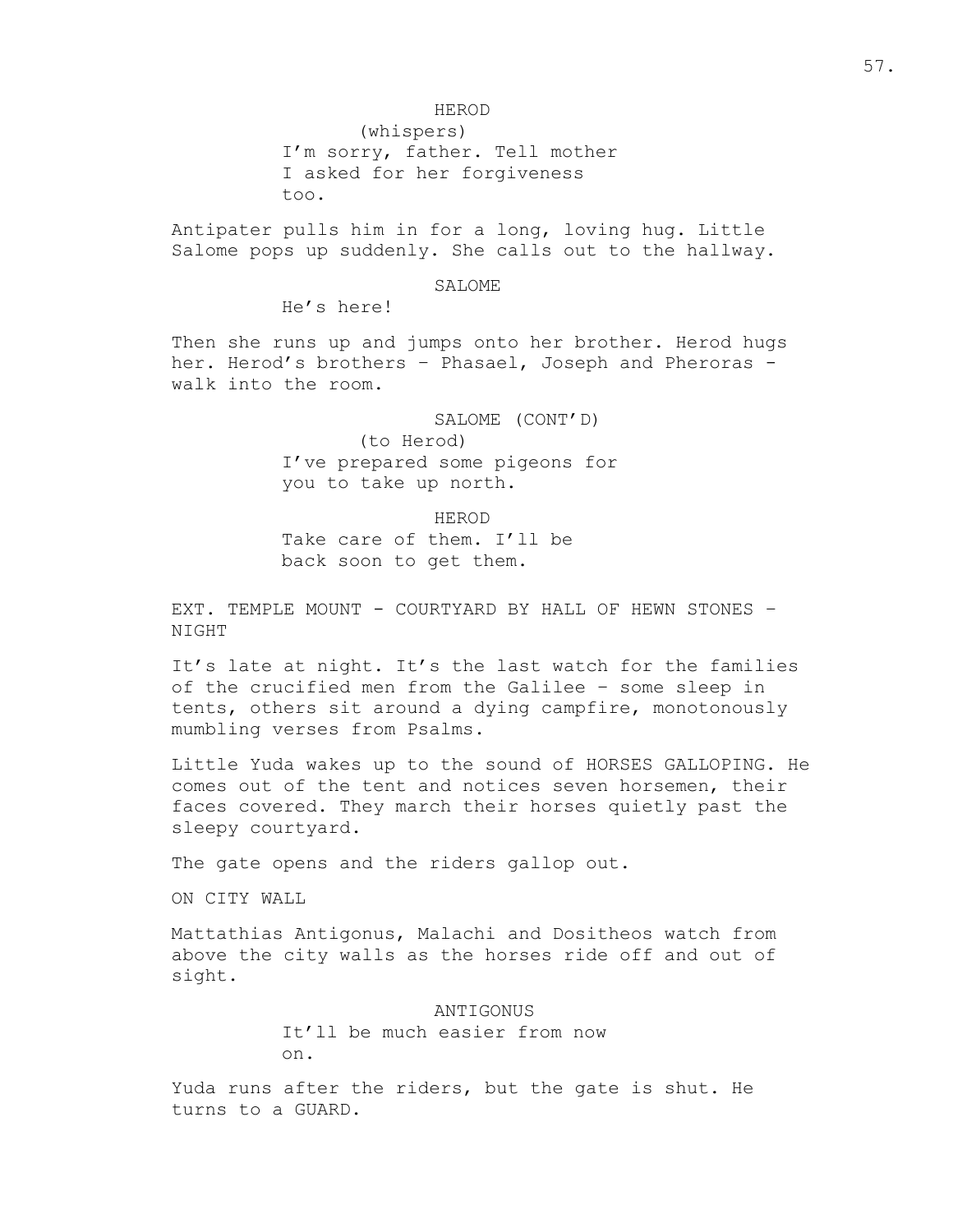YUDA Who were those? Who just left?

GUARD Go to your mother, boy. The party's over. You're going home.

Yuda turns around and sees dozens of Temple Guards surrounding the courtyard. They tear down the tents, rudely awaking the people from their sleep and piling them onto carts waiting nearby.

EXT. ANTIPATER'S COURTYARD – NIGHT

Antipater, Phasael, Joseph and Pheroras return to their home. Phasael carries Salome, who is asleep. They walk into the yard. The tables are set. Torches are still lit. Cypros, Doris, Bagohi and Habub get up when they see them.

CYPROS

Where is Herod? Why isn't Herod here?

PHASAEL Take it all down and go to sleep. No one will be coming tonight.

INT. HASMONEAN PALACE – NIGHT

Malachi and Dositheos walk up to the door to Hyrcanus's room. Two GUARDS stand there.

MALACHI

Is he asleep?

## GUARD

He's waiting for you.

The door opens. Hyrcanus is sitting on the bed, wearing a simple night gown. He looks worried, and very old.

HYRCANUS

Did he get out?

#### MALACHI

Snuck out quietly like a mouse. That family has learned a lesson it will not forget for a very long time.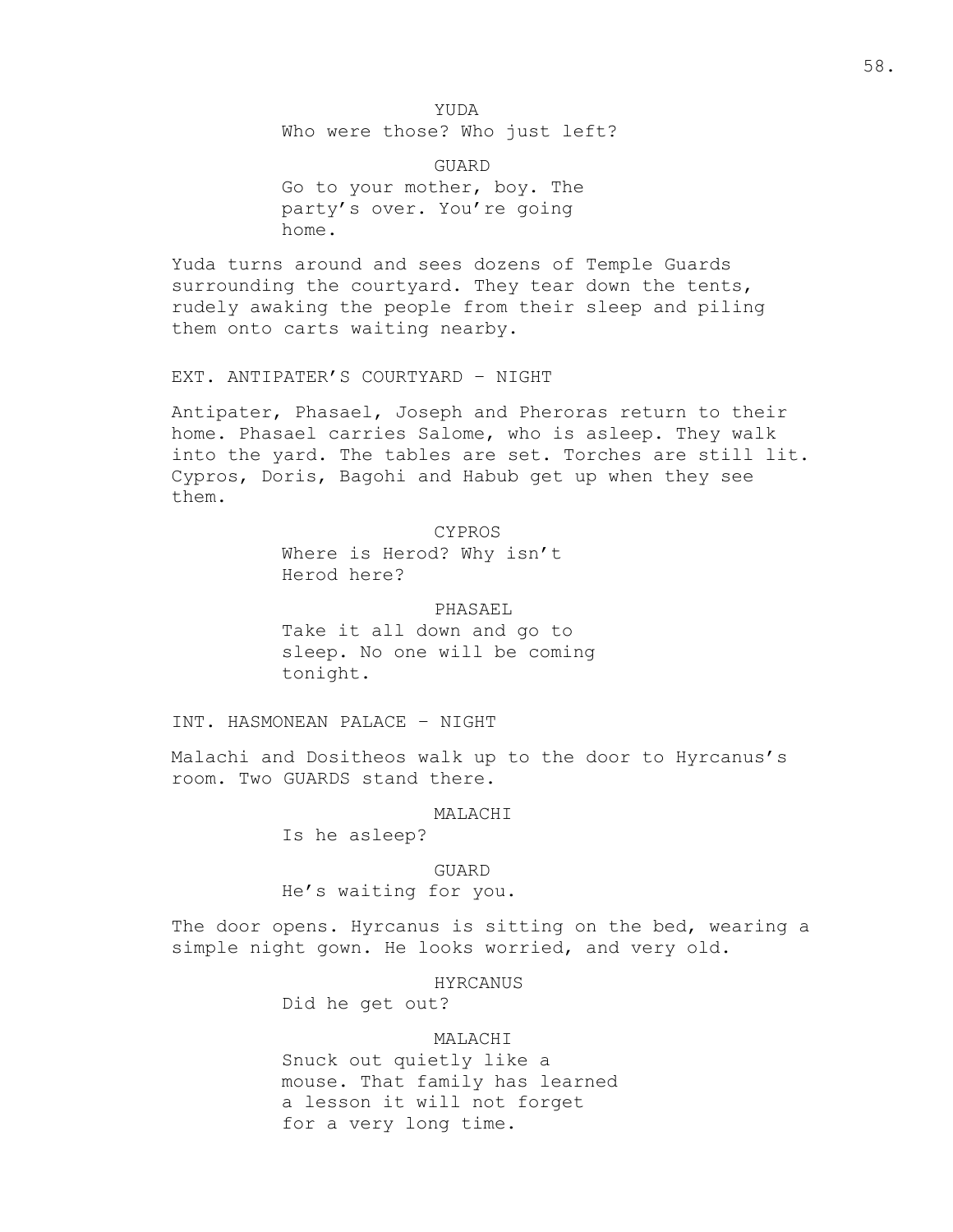# HYRCANUS

How will the people take it?

MALACHI The people understand the situation. The people support you; they're proud of you.

### HYRCANUS

And the mothers will still be shouting tomorrow morning.

DOSITHEOS Don't worry. My men put them on carts and took them south to the Galilee.

# **HYRCANUS**

South? The Galilee is to the north.

DOSITHEOS It was dark. The driver took a wrong turn. It'll take them a very long time to get home.

EXT. QUMRAN – NORTH OF DEAD SEA – DAWN

Herod and his six horsemen are riding east in silence. The sun is coming up as they make it to Qumran, along the northern shore of the Dead Sea.

Under the first rays of light, they spot hundreds of people dressed in white and wearing sandals, standing at the water and facing east. One of them, the CANTOR, blesses the rising sun, and the others respond in song. It's a hypnotizing sight.

#### CANTOR

Blessed art thou, God of Israel, creator of light and darkness. Maker of peace, creator of all.

MEN

Amen. Amen.

#### CANTOR

We praise Thy Name for the light You have renewed, you have brought us joy with the light of day.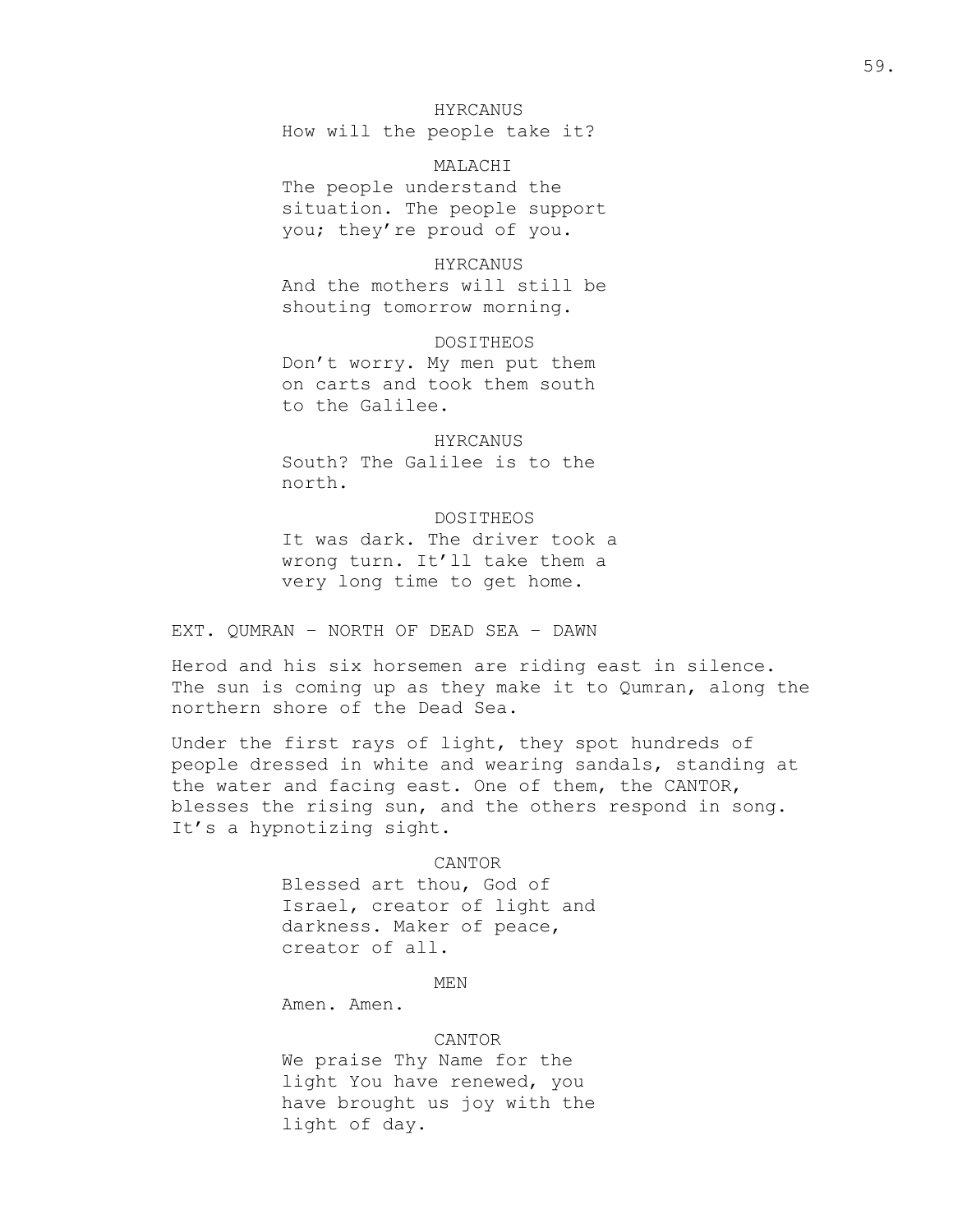MEN

Amen. Amen.

# CANTOR

In mercy Thou has given light to the earth and to them who dwell upon it. And in Thy goodness renewed the creation every day continually. How many are your works, Lord! In wisdom you made them all; the earth is full of your riches.

MEN

Amen. Amen.

#### CANTOR

And we your allies shall praise your Name with all the troops of light.

MEN

Amen. Amen.

#### CANTOR

For the creator of great lights.

# MEN

For his mercy endures forever.

#### CANTOR

The sun to govern the day.

MEN For his mercy endures forever.

#### CANTOR

And the moon and the stars to govern the night.

# MEN

For his mercy endures forever.

# CANTOR

The morning stars sang together and all the angels shouted for joy.

MEN For his mercy endures forever.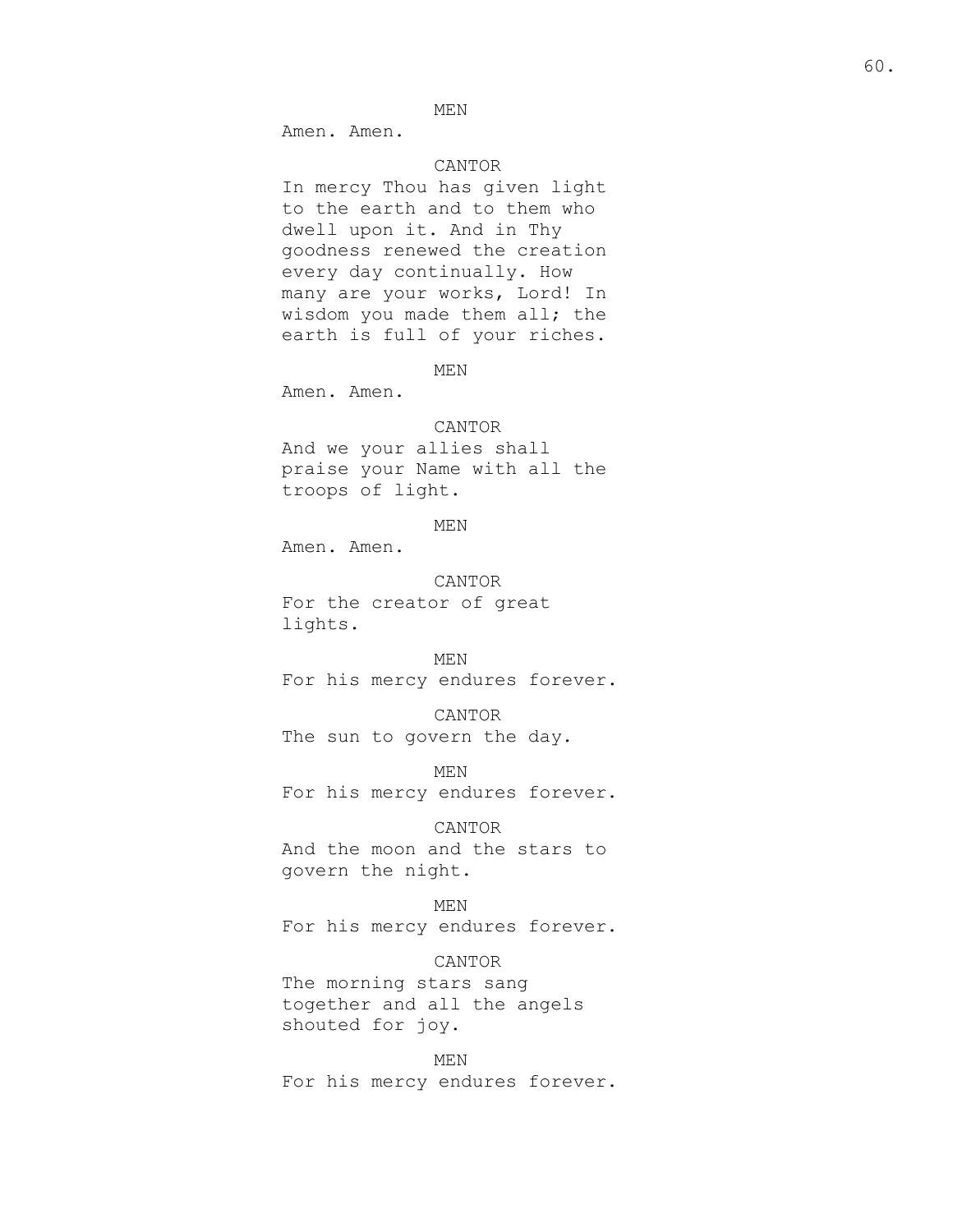## CANTOR

A new light shall shine on Zion, and we will all be blessed with His light. Blessed be the God of Israel, creator of the lights.

MEN

Amen. Amen.

They bow deeply to the east, then turn west toward the mountains, where we see tents, a large awning, ritual baths and several structures. Cave openings are seen on the side of the mountain.

The men pass by Herod and his horsemen without saying a word. The Cantor stops next to Herod, who has gotten off his horse. This is MENAHEM, the leader of the Essenes cult.

> MENAHEM (CANTOR) Why have you come here, Herod?

HEROD I'm hungry, Menahem. I'd like to eat with you.

#### MENAHEM

(smiles)

Gladly. You are welcome. You'll just have to give up all your earthly possessions, study our Torah and our laws, and in three years, if you pass all the tests, you will cleanse in the bath, be purified, and then you can eat with us. Why are you here?

#### HEROD

To tell you that the prophecy you gave me has never been as false as it was tonight. I just escaped moments before being sentenced to death.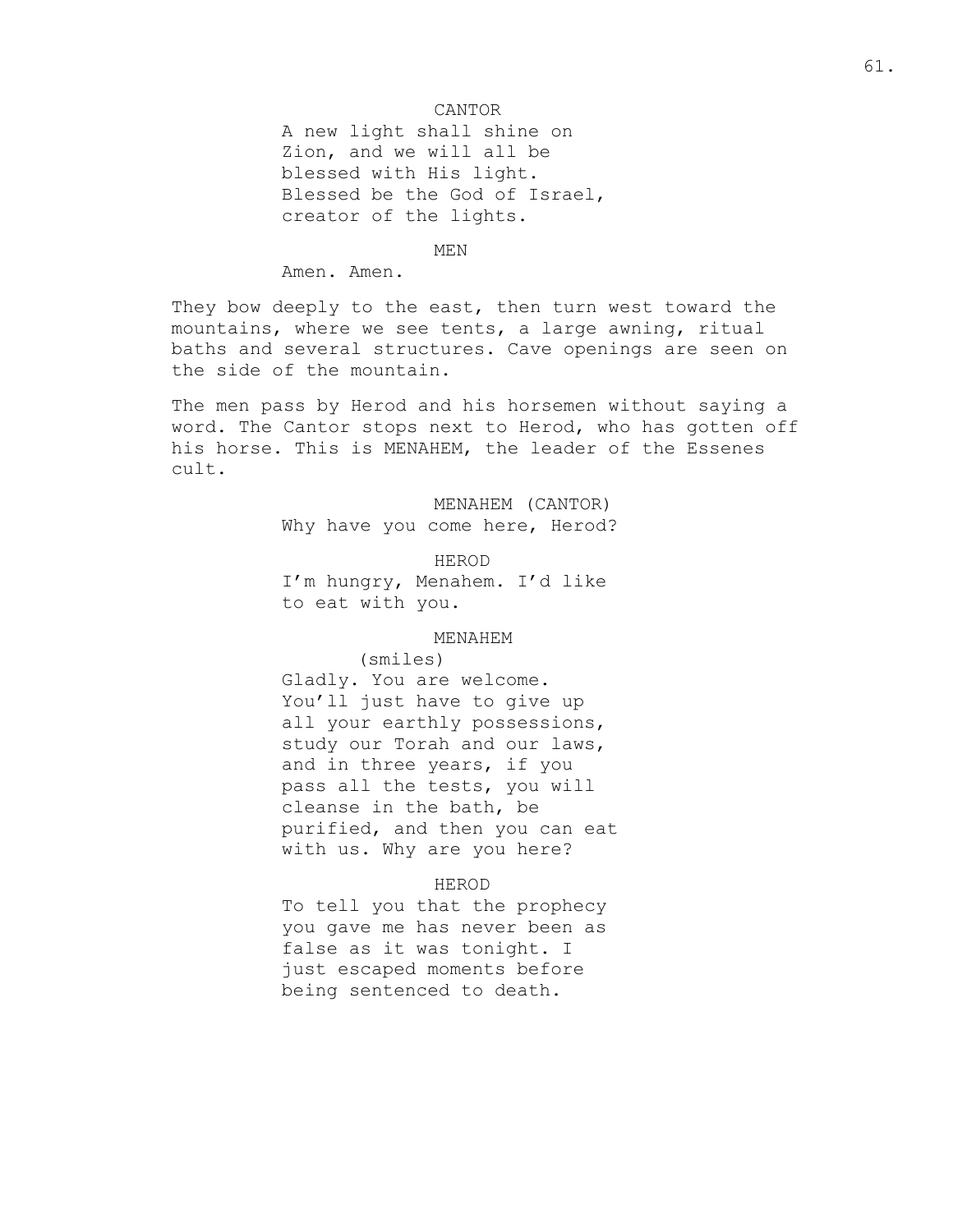#### MENAHEM

(smiles) What did I tell you back then, when you were a boy? What would be the sign that the prophecy will be fulfilled?

#### HEROD

You hit me on my left leg and told me to remember the pain. You said it would be the sign.

MENAHEM And has the pain disappeared?

HEROD

A long time ago.

#### MENAHEM

Then here's a new one.

Menahem raises his staff and strikes Herod hard on his left thigh. The horsemen tense up and reach for their swords. Herod calms them down, while groaning in pain.

A young man in sandals walks over from the buildings at the foot of the mountains. He's carrying a wicker basket with several loaves of bread and dried dates.

HEROD

Where should I run to? East, to the Nabataeans, to my grandfather? South to Edom, to my father's family? North to Syria, to the governor?

# MENAHEM

It doesn't matter. You are not a master of your own actions. You can only fulfill that which has already been determined for you. God preordained that you would be the king of Judea, and what is decided by God shall come to be. Unfortunately.